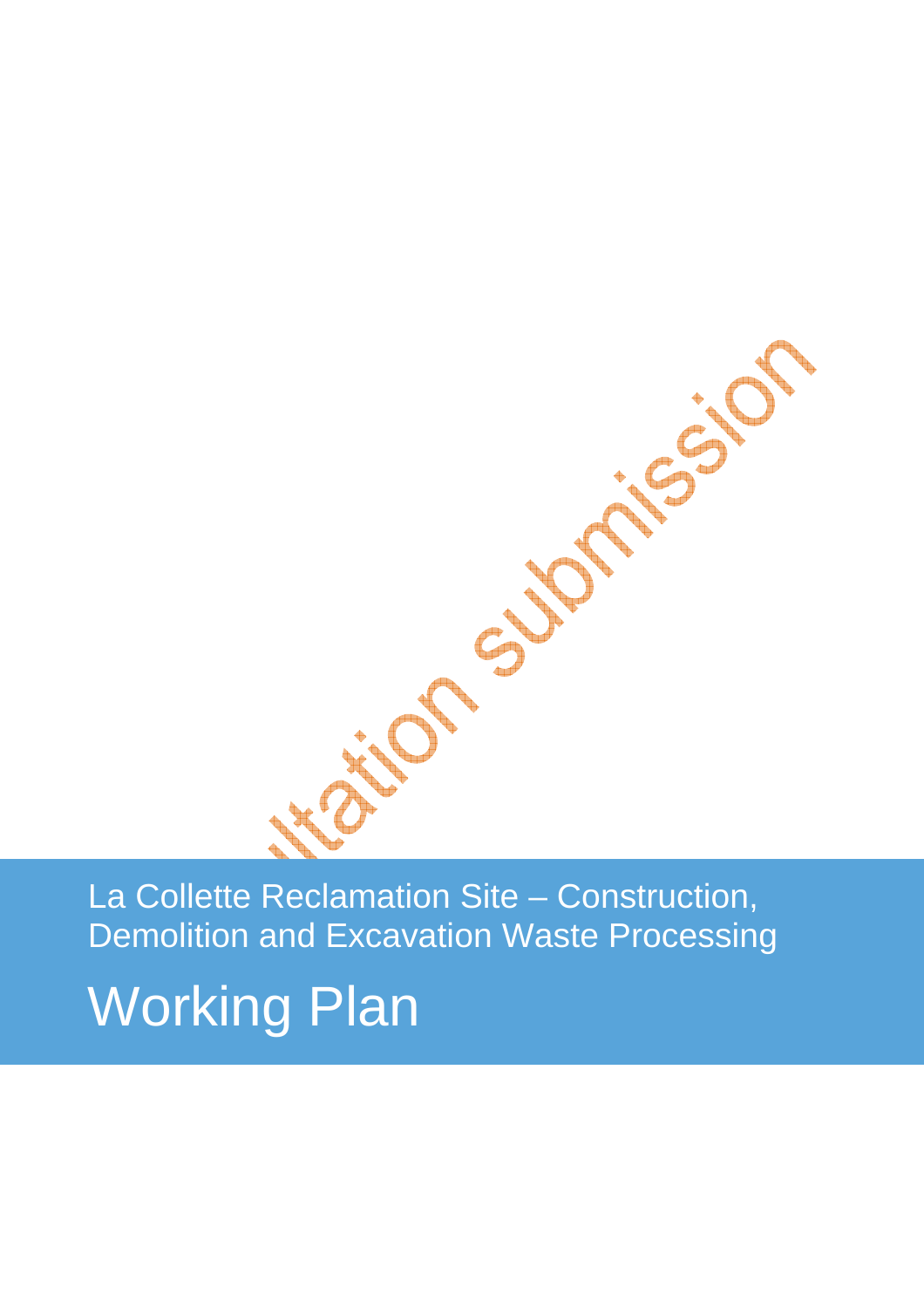# **Contents**

| WP 0 Site incident plan and contacts                                       | 3                         |
|----------------------------------------------------------------------------|---------------------------|
| 0.1 Key site information                                                   | $\ensuremath{\mathsf{3}}$ |
| 0.2 Emergency contact details                                              | 3                         |
| 0.3 Site operator contact details - AAL Recycling Ltd                      | 3                         |
| 0.4 Transport and Technical Services contacts                              | $\overline{4}$            |
| 0.5 Incident Procedures                                                    | 4                         |
| WP 1 Introduction                                                          | 6                         |
| 1.1 Site background                                                        | 6                         |
| 1.2 Purpose of Working Plan                                                | $\sqrt{6}$                |
| WP 2 Control of licensed operations                                        | $\overline{7}$            |
| 2.1 Hours of operation                                                     | $\overline{7}$            |
| 2.2 Notice board                                                           | $\overline{\mathcal{I}}$  |
| 2.3 Facility Staffing                                                      | $\overline{\mathcal{I}}$  |
| 2.4 Waste operations                                                       | $\hbox{9}$                |
| 2.5 Waste types and quantities                                             | $\hbox{9}$                |
| 2.6 Fully recovered                                                        | 11                        |
| 2.7 Hazardous waste<br>2.8 Excluded wastes                                 | 11<br>11                  |
| WP 3 Waste containment                                                     | 12                        |
| 3.1 General                                                                | 12                        |
| 3.2 Site surfacing                                                         | 12                        |
| 3.3 Drainage                                                               | 12                        |
| 3.4 Bunded containment                                                     | 12                        |
| 3.5 Waste containment maintenance schedule                                 | 14                        |
| 3.6 Site layout                                                            | 15                        |
| 3.7 La Collette weighbridge                                                | 15                        |
| 3.8 Waste inspection zone                                                  | 15                        |
| 3.9 Waste processing zones                                                 | 15                        |
| 3.10Waste infiling zone                                                    | 16                        |
| 3.11 Recovered materials storage zones                                     | 16                        |
| WP4 Ste operations                                                         | 17                        |
| 4.1 Staffing and management                                                | 17                        |
| 42 Incident management and health & safety                                 | 18                        |
| 4.3 TTS waste acceptance procedures<br>4.4 Waste acceptance procedures AAL | 18<br>19                  |
| 4.5 Non-conforming wastes - reception facility and inspection zone         | 20                        |
| 4.6 Waste containing suspected chemical contamination                      | 20                        |
| 4.7 Quarantine procedures                                                  | 20                        |
| 4.8 Tipping - Designated Waste Infill zone                                 | 21                        |
| 4.9 General                                                                | 21                        |
| 4.10Materials dispatch                                                     | 21                        |
| WP 5 Environmental management                                              | 23                        |
| 5.1 General                                                                | 23                        |
| 5.2 Drainage system                                                        | 23                        |
| 5.3 Breakdowns and spillages                                               | 23                        |
| 5.4 Site inspection and maintenance                                        | 23                        |
| WP 6 Amenity management and monitoring                                     | 24                        |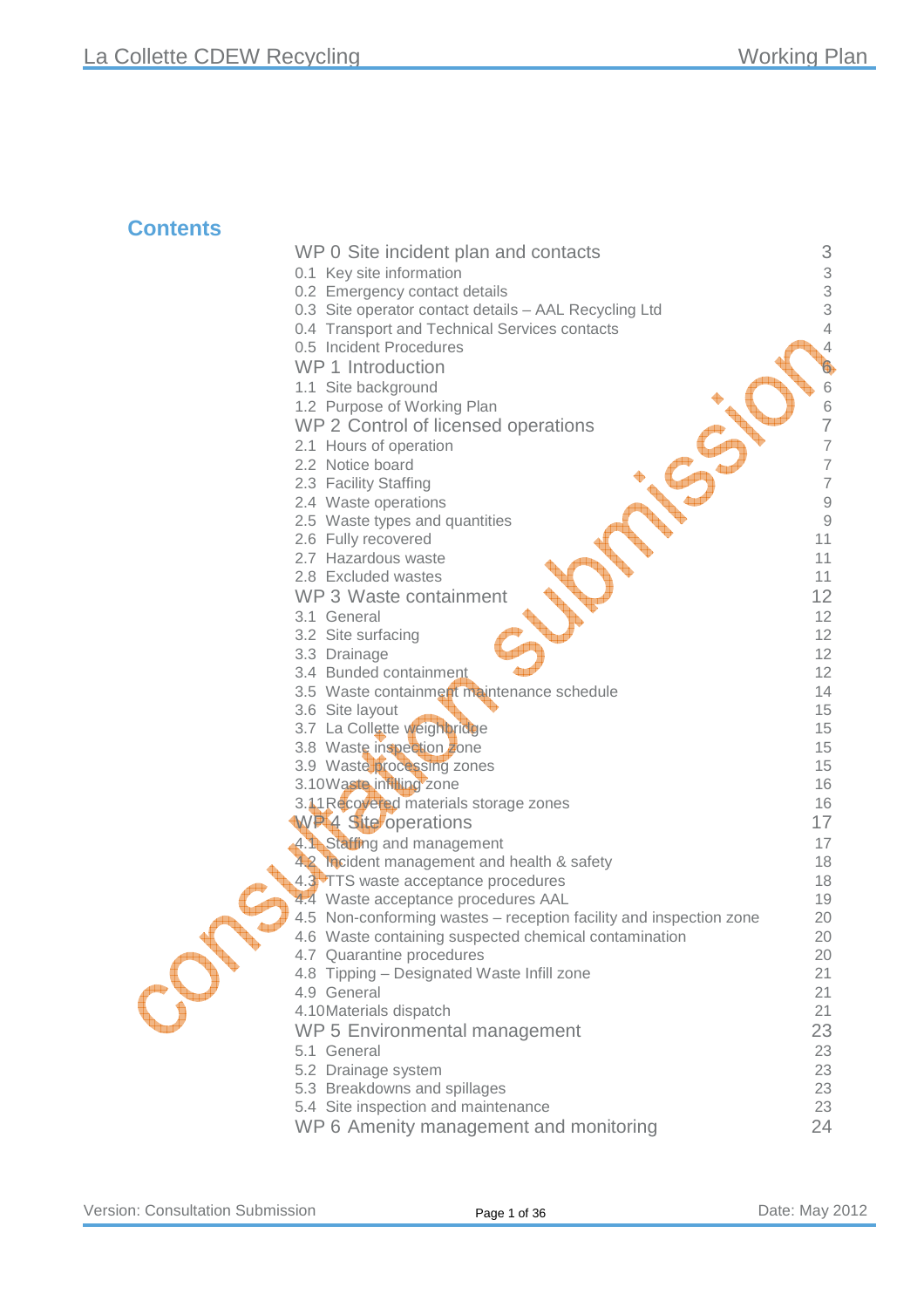|      | 6.1 Control of mud and debris                             | 24 |
|------|-----------------------------------------------------------|----|
|      | 6.2 Control and monitoring of dust                        | 24 |
|      | 6.3 Litter control                                        | 25 |
|      | 6.4 Control of pests, birds and other scavengers (PBS)    | 25 |
|      | 6.5 Control and monitoring of noise and vibration         | 25 |
|      | 6.6 Odour control                                         | 26 |
|      | 6.7 Control of fire                                       | 26 |
|      | 6.8 Control of security                                   | 26 |
|      |                                                           |    |
|      | Table 2.1 - Competent Persons                             | 7  |
|      | Table 2.2 – CDEW Recycling Waste Operations               | 9  |
|      | Table 2.3 – Waste types and quantities                    | 10 |
|      | Table 3.1 - Liquid / fluids containment inspection regime | 13 |
|      | Table 3.2 - Liquid / fluids containment inspection regime | 13 |
|      | Table 3.3 – Waste containment maintenance schedule        | 14 |
|      | Table 3.4 – Waste containment maintenance schedule        | 14 |
|      | Table $4.1$ – Site staff roles and responsibilities       | 17 |
| ices |                                                           |    |
|      |                                                           |    |

# **Appendi**

**Tables**

| Appendix E La Collette Reclamation Site Overall Plan  30 |  |
|----------------------------------------------------------|--|
|                                                          |  |
|                                                          |  |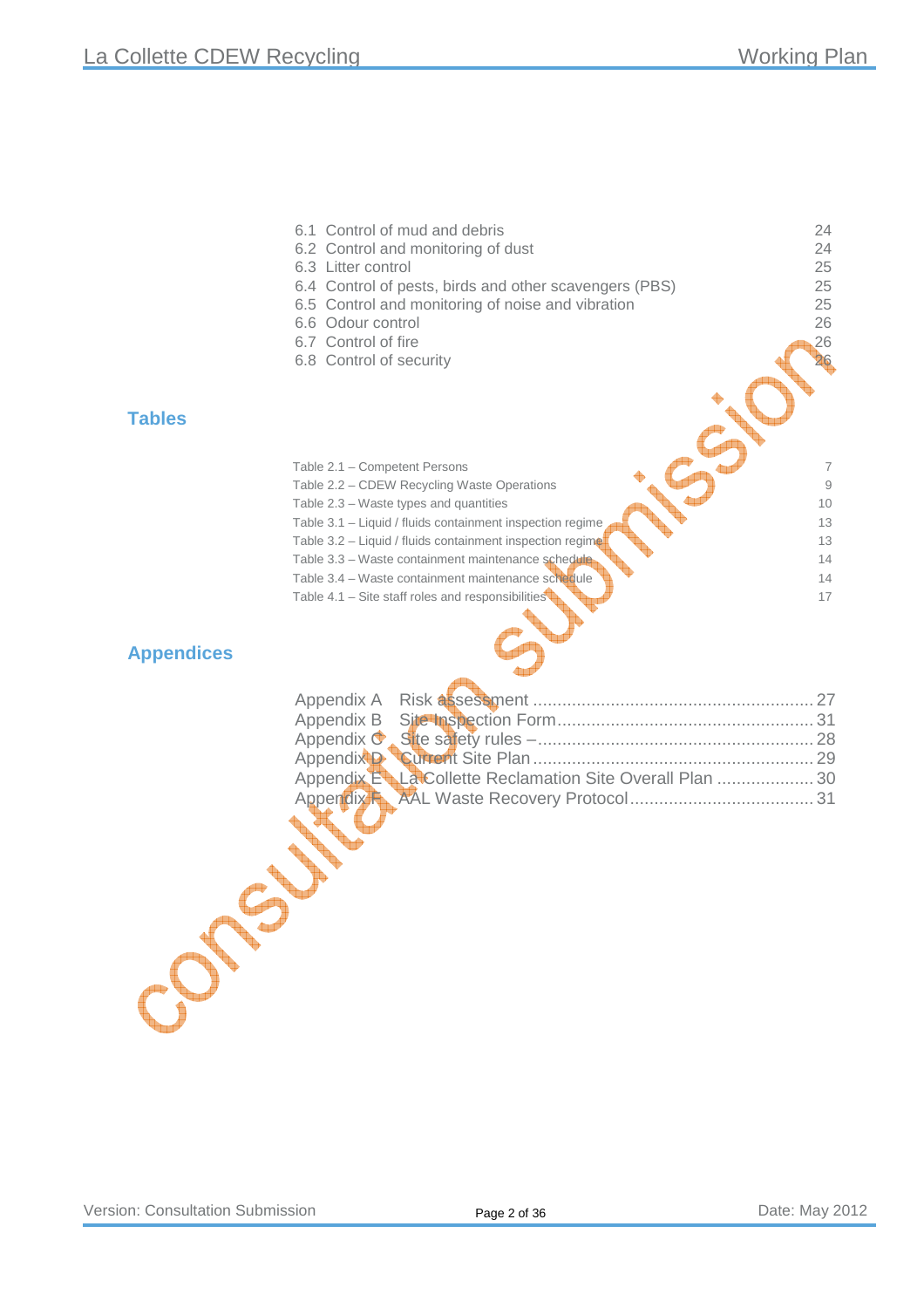# WP 0 Site incident plan and contacts

# **0.1 Key site information**

| <b>Key Information</b>                 | Response                                                                                                                                                                                                                                                                           |  |  |
|----------------------------------------|------------------------------------------------------------------------------------------------------------------------------------------------------------------------------------------------------------------------------------------------------------------------------------|--|--|
| Name of Site                           | La Collette Reclamation Site - CDEW Recycling                                                                                                                                                                                                                                      |  |  |
| <b>Type of Site</b>                    | Aggregate and Soils Recycling from Construction and<br><b>Demolition Wastes</b>                                                                                                                                                                                                    |  |  |
| <b>Address</b>                         | La Collette Reclamation Site<br><b>St Helier</b><br>JE2 3NX                                                                                                                                                                                                                        |  |  |
| Telephone                              | 01534 448351                                                                                                                                                                                                                                                                       |  |  |
| <b>Site</b>                            | Reference to 'site' or 'CDEW Recycling site' in this working<br>plan means the site defined by the current version of<br>drawing in Appendix D.                                                                                                                                    |  |  |
| Waste Infill Zone                      | Reference to 'Waste Infill Zone' in this working plan means<br>the area formerly referred to as the 'Tipping Head' as<br>defined by the current version of drawing in Appendix D.                                                                                                  |  |  |
| La Collette Reclamation<br><b>Site</b> | Reference to 'La Collette Reclamation site' in this working<br>plan means the site defined by the current version of<br>drawing in Appendix E.                                                                                                                                     |  |  |
| <b>Directions</b>                      | The site is only accessible by road from La Route du<br>Veule, La Route du Veule is accessible via South Hill from<br>the A16 or A4. Access to the La Collette Reclamation site<br>is from La Route du Veule via private road. The private<br>road also leads to the EfW facility. |  |  |
| Water                                  | Mains water available.                                                                                                                                                                                                                                                             |  |  |
|                                        | 1x hydrant out main La Collette Reclamation Gate.                                                                                                                                                                                                                                  |  |  |
|                                        | 1x mains takeoff in green waste office compound.                                                                                                                                                                                                                                   |  |  |
| Date of Plan                           | March 2012                                                                                                                                                                                                                                                                         |  |  |
| <b>Review Date</b>                     | February 2013                                                                                                                                                                                                                                                                      |  |  |
| Approved by                            | [insert when approved]                                                                                                                                                                                                                                                             |  |  |
| Date                                   | [insert when approved]                                                                                                                                                                                                                                                             |  |  |

# **0.2 Emergency contact details**

| <b>Contact</b>                   | <b>Telephone Contact Details</b> |
|----------------------------------|----------------------------------|
| <b>Emergency Services</b>        | 999 or 112                       |
| Local Police (Non<br>Emergency)  | Jersey Police - 01534 612612     |
| Department of the<br>Environment | 01534 445508                     |
| <b>Pollution Hotline</b>         | 01534 709535                     |

# **0.3 Site operator contact details – AAL Recycling Ltd**

| <b>Contact</b>         | <b>Telephone Contact Details</b>                   |  |
|------------------------|----------------------------------------------------|--|
| Office Hours           | [contact details removed for consultation]         |  |
| Monday - Friday        |                                                    |  |
| 7:30am - 4.15pm        |                                                    |  |
| Saturday 7:30am - 12pm |                                                    |  |
| Out of Hours           | Emergency Contact: Tel: [removed for consultation] |  |

Version: Consultation Submission **Page 3 of 36** Page 3 of 36 Date: May 2012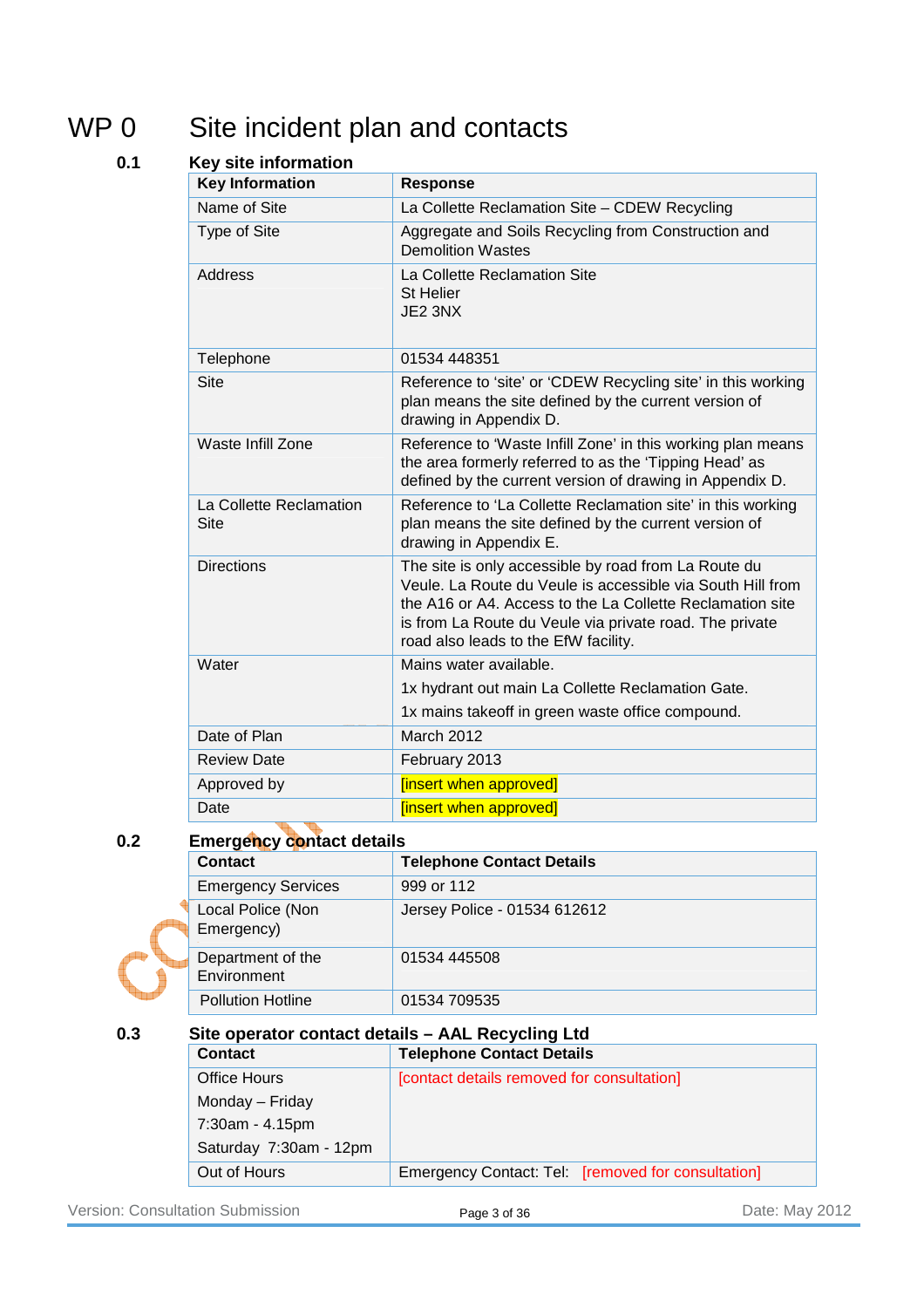# **Contact Contact Telephone Contact Details** Office Hours Monday – Thursday 7:30am - 4.15pm Friday 7:30am - 12pm Transport and Technical Services Tel: 01534 445509 Out of Hours **Emergency Contact: Tel: 01534 725351**

# **0.4 Transport and Technical Services contacts**

# **0.5 Incident Procedures**

| <b>Incident Procedures</b><br><b>Incident Type</b> | <b>Likely Consequences</b> | <b>Action Required</b>                           |
|----------------------------------------------------|----------------------------|--------------------------------------------------|
|                                                    | Contamination of the       | Cease refuelling and return pump                 |
| <b>Fuel Spillage During</b>                        | <b>Facility Surface</b>    |                                                  |
| Refuelling (Mobile                                 |                            | nozzle to drip tray.                             |
| plant)                                             | Contamination of           | Using a spill kit carried with<br>$\blacksquare$ |
|                                                    | surface water run off      | mobile fuel bowser, use granules,                |
|                                                    |                            | matting and socks to soak up the                 |
|                                                    | Contamination of           | spillage. Work from the outside of               |
|                                                    | Waste                      | the spillage inwards.                            |
|                                                    |                            | DO NOT wash away spill kit<br>Ξ                  |
|                                                    |                            | materials with water or detergent.               |
|                                                    |                            | absorbed<br>п                                    |
|                                                    |                            | spillage<br>is<br>Once                           |
|                                                    |                            | remove spent granules, matting                   |
|                                                    |                            | or socks to a sealed container                   |
|                                                    |                            | (such as a blue clamp top plastic                |
|                                                    |                            | drum).                                           |
|                                                    |                            | Where<br>waste<br>has<br>been<br>Е               |
|                                                    |                            | contaminated<br>this<br>shall<br>be              |
|                                                    |                            | isolated and removed to a sealed                 |
|                                                    |                            | container (such as a blue clamp                  |
|                                                    |                            | top plastic drum).                               |
|                                                    |                            | Where spillage has taken place                   |
|                                                    |                            | on an unsealed surface (dirt,                    |
|                                                    |                            |                                                  |
|                                                    |                            | hardcore etc.) any contaminated                  |
|                                                    |                            | surfacing material should also be                |
|                                                    |                            | removed.                                         |
|                                                    |                            | Any spent spill kit contents and                 |
|                                                    |                            | contaminated<br>site<br>any                      |
|                                                    |                            | surfacing/materials<br>shall<br>be               |
|                                                    |                            | removed to a suitable sealed                     |
|                                                    |                            | container.                                       |
|                                                    |                            | Make<br>the<br>arrangements<br>for               |
|                                                    |                            | correct disposal of the spent                    |
|                                                    |                            | absorbent materials and/or the                   |
|                                                    |                            |                                                  |
|                                                    |                            | contaminated waste.                              |
|                                                    |                            | Make arrangements to restock<br>Е                |
|                                                    |                            | spill kit and absorbent materials.               |
|                                                    |                            | If surfacing has been removed,                   |
|                                                    |                            | repair surfacing.                                |
|                                                    |                            | Record incident in Site Diary.                   |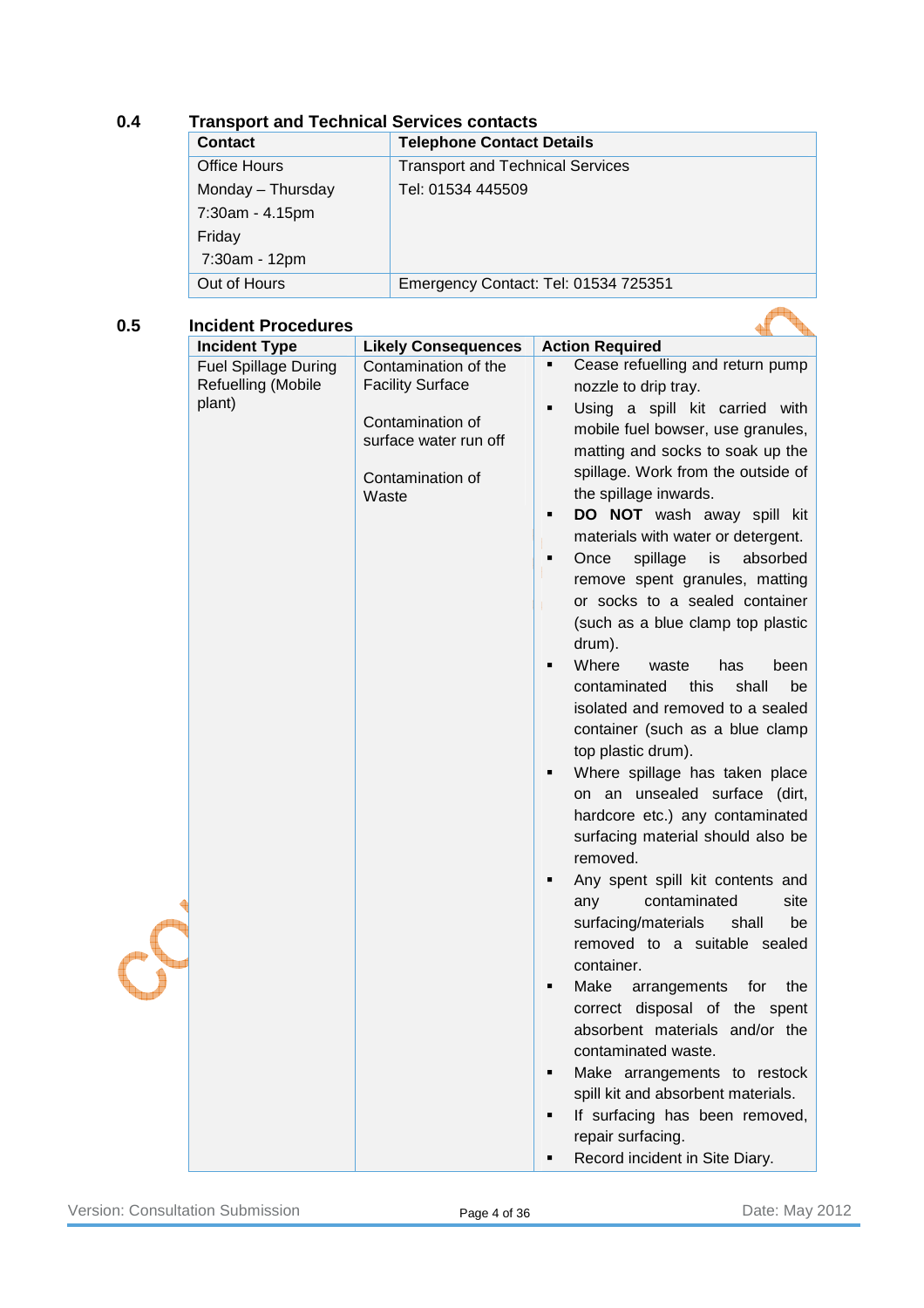| <b>Incident Type</b>                           | <b>Likely Consequences</b>                    | <b>Action Required</b>                                          |
|------------------------------------------------|-----------------------------------------------|-----------------------------------------------------------------|
| Release of                                     | Contamination of the                          | Block off drainage system.<br>٠                                 |
| Lubricating or                                 | Facility Surface.                             | Using the on-site spill kit, use<br>٠                           |
| <b>Hydraulic Oil during</b>                    |                                               | granules and matting from the                                   |
| Plant Maintenance or<br><b>Plant Breakdown</b> | Contamination of the<br>normal run off.       | appropriate spill kit to soak up the                            |
| (skip loader, mobile                           |                                               | spillage. Work from the outside of                              |
| plant).                                        | Contamination of                              | the spillage inwards.                                           |
|                                                | Waste                                         | DO NOT wash away with water<br>٠                                |
|                                                |                                               | or detergent.                                                   |
| Spillage of Wastes                             |                                               | spillage<br>Once<br>is<br>absorbed<br>٠                         |
| (oils, lead acid,                              |                                               | remove granules, matting, etc. to                               |
| chemicals etc)                                 |                                               | a sealed container.                                             |
|                                                |                                               | For lead acid spills use lead acid<br>٠                         |
|                                                |                                               | battery spill kit.                                              |
|                                                |                                               | For chemical spills use chemical<br>٠                           |
|                                                |                                               | spill kit.                                                      |
|                                                |                                               | Where other waste has been                                      |
|                                                |                                               | contaminated by the spill this                                  |
|                                                |                                               | shall be isolated and removed to                                |
|                                                |                                               | a sealed container.                                             |
|                                                |                                               | Where spillage has taken place<br>٠                             |
|                                                |                                               | on an unsealed surface (dirt,                                   |
|                                                |                                               | hardcore etc.) any contaminated                                 |
|                                                |                                               | surfacing material should also be                               |
|                                                |                                               | removed.                                                        |
|                                                |                                               | Make<br>arrangements for<br>the<br>٠                            |
|                                                |                                               | correct disposal of the spent                                   |
|                                                |                                               | absorbent materials and/or the                                  |
|                                                |                                               | contaminated wastes.                                            |
|                                                |                                               | Make arrangements to restock<br>٠                               |
|                                                |                                               | absorbent materials.                                            |
|                                                |                                               | If surfacing has been removed,                                  |
|                                                |                                               | repair surfacing.                                               |
|                                                |                                               | Record incident in Site Diary.<br>٠                             |
|                                                |                                               | the scale of fire<br>If<br>warrants<br>٠                        |
| Fire                                           | Atmospheric Pollution.<br>Engineering Damage. |                                                                 |
|                                                | <b>Polluted Fire Water</b>                    | attendance by the Fire Brigade,                                 |
|                                                | run-off from Facility.                        | call them immediately. Use the<br>address data in this section. |
|                                                |                                               |                                                                 |
|                                                |                                               | Contact the Department of the<br>٠                              |
|                                                |                                               | Environment                                                     |
|                                                |                                               | Refer to Section 6.7<br>٠                                       |
|                                                |                                               | If safe to do so, isolate fire.<br>٠                            |
|                                                |                                               | If safe to do so, fight fire using<br>٠                         |
|                                                |                                               | on-site fire fighting equipment.                                |
|                                                |                                               | Where possible trap fire fighting<br>٠                          |
|                                                |                                               | water and allow for recirculation                               |
|                                                |                                               | of<br>minimise<br>water<br>and                                  |
|                                                |                                               | contaminated run-off.                                           |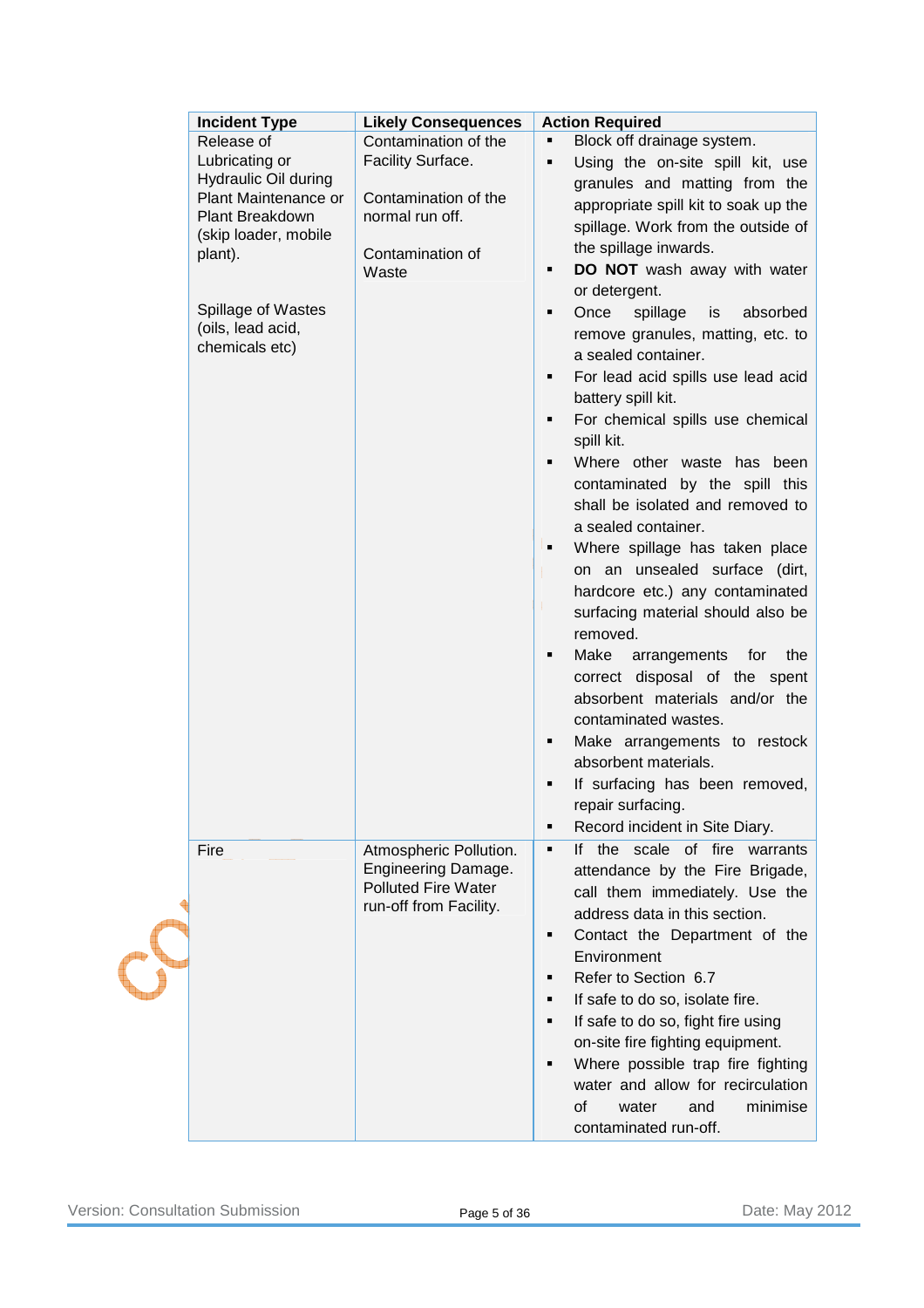# WP 1 Introduction

# **1.1 Site background**

- 1.1.1 La Collette Construction, Demolition and Excavation Waste (the "CDEW") recycling operation is located within the main La Collette Reclamation facility. The CDEW operation is principally designed to provide a recycling facility to recover soils and aggregates from construction and demolition wastes but also receives other smaller quantities of incidental wastes such as wood, glass and metals.
- 1.1.2 Waste that is not suitable for recovery and that does not meet the agreed acceptance criteria is currently directed to a La Collette Reclamation "tipping head" operation which comprises infilling with inert unrecoverable wastes behind a sea wall.
- 1.1.3 The operation address is:
	- > La Collette Reclamation Site St Helier JE2 3NX
- 1.1.4 The CDEW operation, including the tipping head, is provided by Transport and Technical Services ("TTS"), a department of the States of Jersey and is operated on behalf of TTS by a private contractor, AAL Recycling Ltd ("AAL").
- 1.1.5 The feedstock for the operation is principally generated by the activities of commercial building, demolition and excavation contractors working on the Island as well as hauliers tasked with the movement and management of such materials on behalf of waste producers.
- 1.1.6 There are several Waste Management Licenses authorising the waste management operations at La Collette, including this one for aggregate recycling.
- 1.1.7 Waste Management Licenses for La Collette Reclamation site operations will be held by TTS.

# **1.2 Purpose of Working Plan**

- 1.2.1 This Working Plan ("WP") sets out how the Operator, AAL, will meet the conditions of the WML issued by the Department of the Environment that permits specific waste operations to be undertaken.
- 1.2.2 This Working Plan describes how those operations are undertaken including the control measures to be employed. The combination of the WML and the WP are designed to sufficiently control the receipt, storage and treatment of waste in a manner so as not to:
	- Cause pollution of the environment;
	- > Cause harm to human health; or
	- Cause serious detriment to the amenity of the locality.

2.3 The operational practices and mitigation measures described in this WP are based on a risk assessment for the licensed operations. The risk assessment is contained within Appendix A.

- 1.2.4 The WP does not include details on the management of Health & Safety for members of staff nor users, as this is outside of the remit of the WML system. TTS La Collette Reclamation site rules are, however, included in Appendix C for reference.
- 1.2.5 This WP states the waste operations that are relevant and also list the wastes types to be accepted and submitted to those operations. The relevant waste operations and waste types are detailed in Section WP 2 below.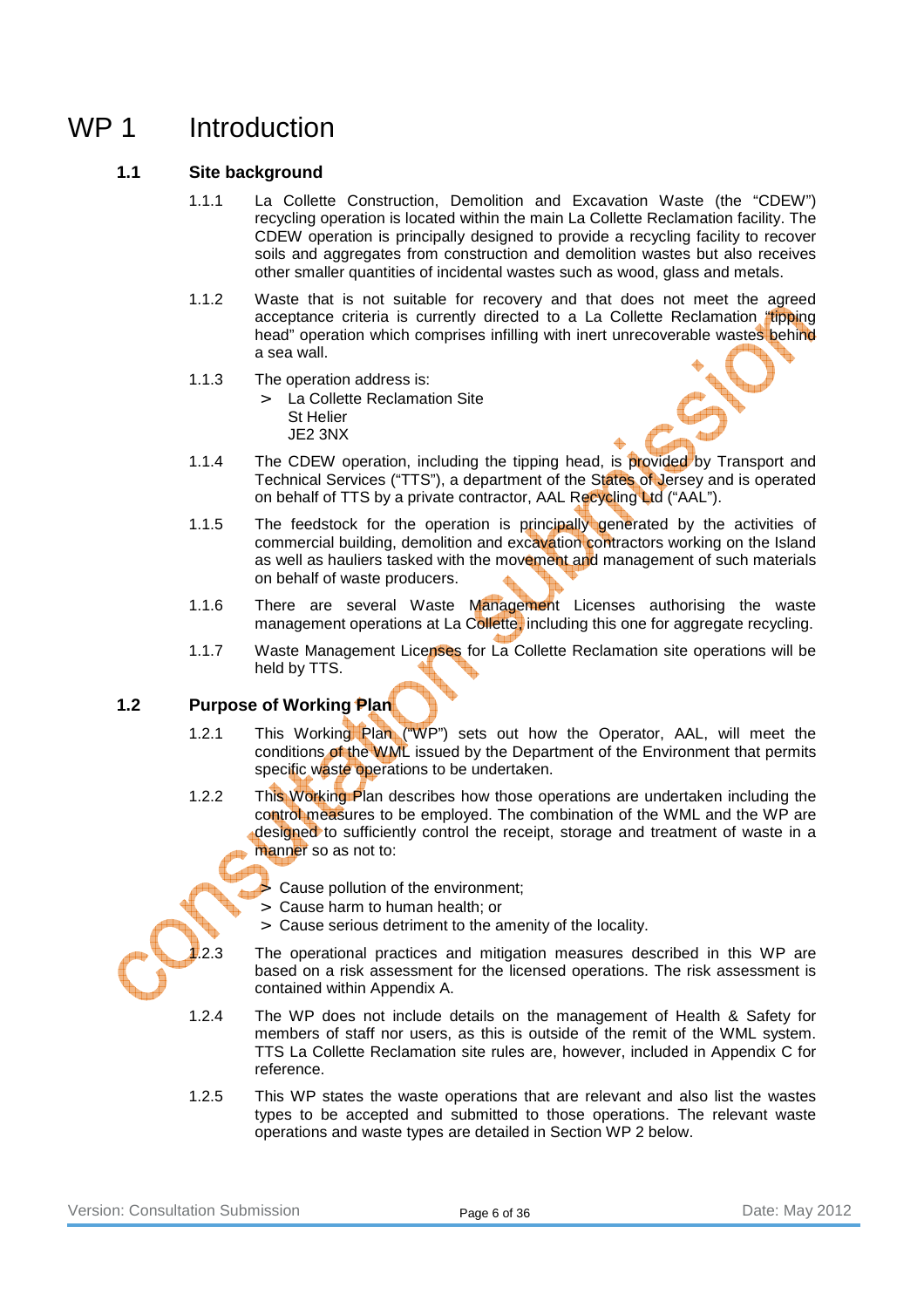# WP 2 Control of licensed operations

# **2.1 Hours of operation**

2.1.1 The CDEW operation is open to users to deposit wastes at the following times:

| Monday to Friday | $07:30 - 16:15$ hrs |
|------------------|---------------------|
| Saturdays        | $07.30 - 12:00$ hrs |

2.1.2 The site operator is permitted to process received wastes and dispatch materials between the following times:

Monday to Saturday 07:00 – 19.00hrs

Exceptional circumstances may require work to be permitted outside the above operational hours. However, these occurrences must be limited to activities which do not generate high noise and/or dust emissions.

2.1.3 The site is not open to the public on public or bank holidays

### **2.2 Notice board**

- 2.2.1 TTS will provide and maintain a notice board, easily readable in daylight and night time hours from outside La Collette Reclamation entrance gate (outside of weighbridge station), which will display the following information:
	- > Site name and address;
	- > Waste Management Licence Number and holder name;
	- > Emergency contact name and telephone number of licence holder;
	- $>$  A statement that the site is licensed by the Department of the Environment; and
	- > The days and hours during which the site is open to receive waste and when that waste can be treated or handled.
- 2.2.2 AAL will erect a supplementary notice board at the entrance to its Reception and Inspection zone that will contain specific supplementary information that relates to the operation of the CDEW Recycling operation.

# **2.3 Facility Staffing**

2.3.1 The WML requires that the Operator shall manage and operate the site using sufficient competent persons and resources. Table 2.1 lists the site personnel and details their respective roles and responsibilities.

| Table 2.1 - Competent Persons |                                                                                                                                                                              |  |
|-------------------------------|------------------------------------------------------------------------------------------------------------------------------------------------------------------------------|--|
| <b>Position</b>               | <b>Role and Responsibility</b>                                                                                                                                               |  |
| <b>CDEW Site Manager</b>      | Overall responsibility to manage the site<br>in compliance with the Contract, WML and<br>WP.                                                                                 |  |
|                               | • To ensure that the reporting information<br>required by the WML is correctly<br>completed and passed to TTS for it to<br>submit to the Department of<br>the<br>Environment |  |
|                               | To manage a response for any incoming<br>$\bullet$<br>that upon tipping have<br>loads<br>been                                                                                |  |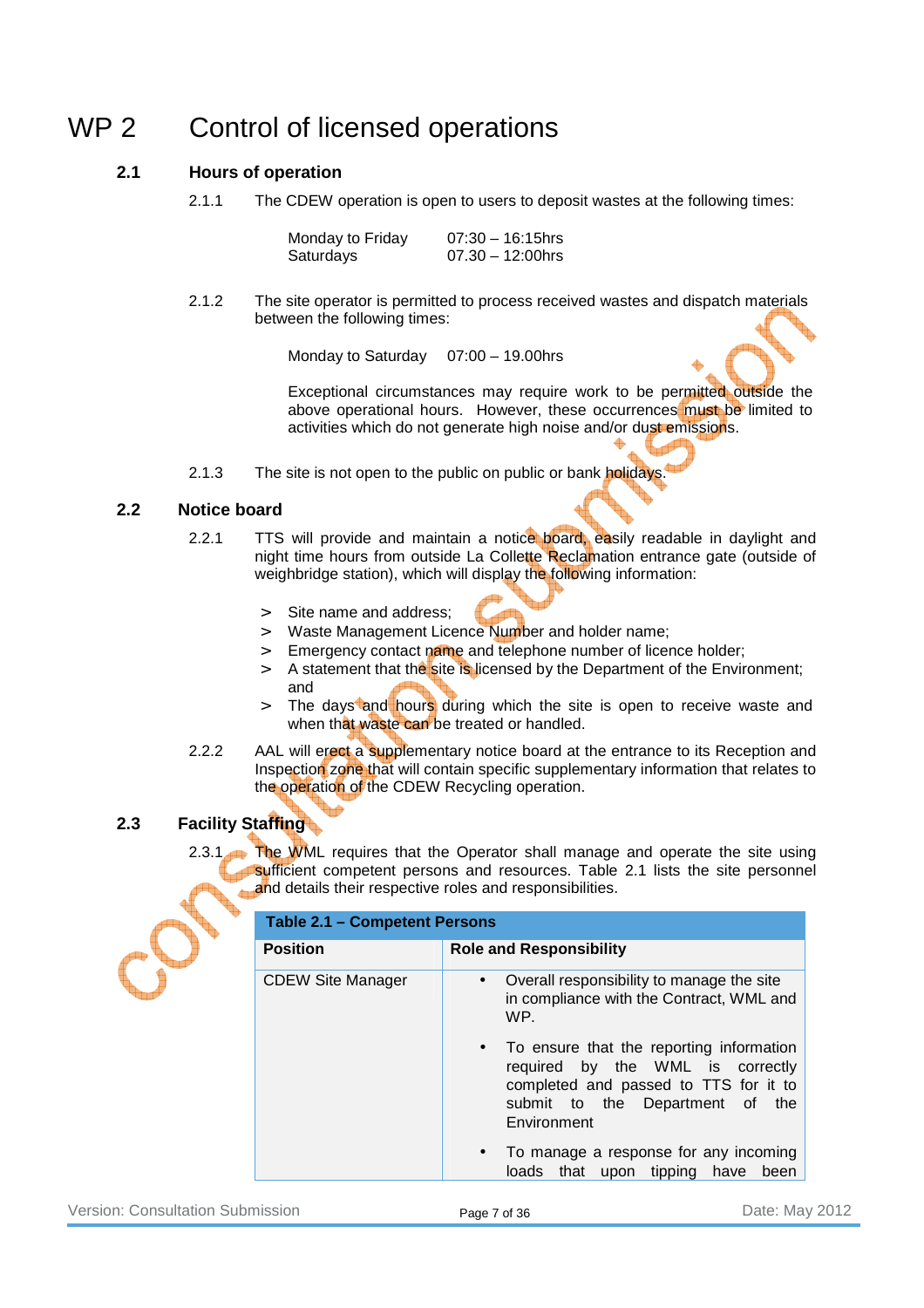| <b>Position</b>             | <b>Role and Responsibility</b>                                                                                                                                                                                                                                     |
|-----------------------------|--------------------------------------------------------------------------------------------------------------------------------------------------------------------------------------------------------------------------------------------------------------------|
|                             |                                                                                                                                                                                                                                                                    |
|                             | identified<br>physical<br>as<br>containing<br>or<br>chemical<br>contaminants<br>that<br>could<br>adversely affect the recycling effort or<br>other site operations                                                                                                 |
|                             | To ensure that all site staff are fully<br>with the content of<br>conversant<br>and<br>rationale for the WML and this WP                                                                                                                                           |
|                             | To maintain the facility Site Diary<br>$\bullet$                                                                                                                                                                                                                   |
| <b>CDEW Site Foreman</b>    | To manage the site 'on the ground'<br>$\bullet$                                                                                                                                                                                                                    |
|                             | To manage a response for any incoming<br>loads that upon tipping have<br>been<br>identified<br>containing<br>as<br>physical<br>or<br>contaminants<br>chemical<br>that<br>could<br>adversely affect the recycling effort or<br>other site operations                |
|                             | To ensure that all site staff are fully<br>with<br>the content of<br>conversant<br>and<br>rationale for the WML and this WP                                                                                                                                        |
|                             | To undertake facility inspections<br>$\bullet$                                                                                                                                                                                                                     |
| <b>CDEW Site Operatives</b> | To inspect incoming loads before and<br>$\bullet$<br>upon tipping for compliance with the WML<br>and WP                                                                                                                                                            |
|                             | To inspect incoming loads upon tipping<br>for the presence of potential physical or<br>chemical<br>contaminants<br>that<br>could<br>adversely affect the recycling effort.<br>The<br>inspection<br>is to involve visual<br>and<br>olfactory (smelling) checks only |
|                             | To<br>sort and segregate waste<br>and<br>undertake site cleaning / housekeeping                                                                                                                                                                                    |
|                             | To report to the Site Foreman or Site<br>Manager any issues that could lead to<br>pollution, harm to<br>human<br>health<br>or<br>nuisance to the site                                                                                                              |

Assessment of technical competence and the ongoing maintenance of technical competence are to be managed through the employment specification for each role and the selection of employees against that specification. Formal training during employment is designed to maintain competence during employment and to correct any deficiencies or gaps in competence.

- 2.3.3 Technical competence in relation to the undertaking of waste management operations is specifically designed to enable those undertaking those operations to do so without:
	- > Causing pollution of the environment;
	- > Causing harm to human health; or
	- > Causing serious detriment to the amenity of the locality.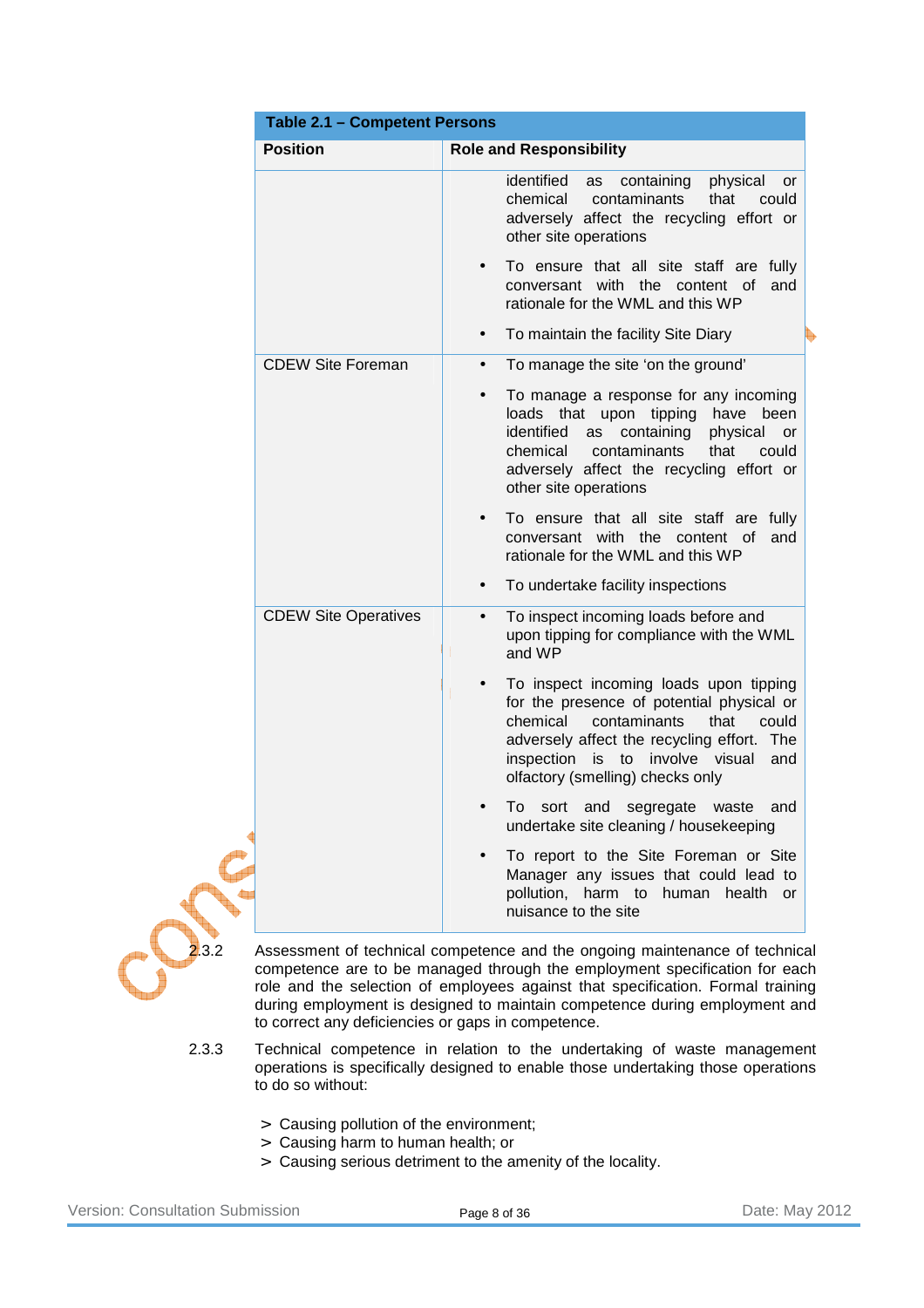AAL will maintain records of training undertaken by its site personnel and the details of that training. AAL will make these records available for inspection by authorised officers of TTS and the Department of the Environment.

- 2.3.4 The list shall be updated each time there is a permanent change of facility staff.
- 2.3.5 All staff will be required to sign in every day and sign out at the end of the working day using a Staff Log to be held within the onsite AAL administration office.

#### **2.4 Waste operations**

- 2.4.1 The WML for La Collette Reclamation facility permits a wide range of waste operations to be undertaken and also the receipt of a wide range of wastes. Not all operations and wastes listed in the WML are relevant or applicable to the CDEW recycling operation.
- 2.4.2 Specifically for this part of the wider La Collette Reclamation site operations, the operations permitted to be undertaken are those listed within Table 2.2 below.

| Table 2.2 – CDEW Recycling Waste Operations |                                                                                                                                                               |                                                                                                         |  |  |
|---------------------------------------------|---------------------------------------------------------------------------------------------------------------------------------------------------------------|---------------------------------------------------------------------------------------------------------|--|--|
|                                             | Description of activities (Recovery and<br>disposal activities)                                                                                               | <b>Limits of activities</b>                                                                             |  |  |
| 1.                                          | Storage pending any disposal operation                                                                                                                        | Treatment consisting only of<br>sorting,<br>separation,<br>manual                                       |  |  |
| 2.                                          | Storage of wastes pending any of the<br>recovery operations                                                                                                   | baling,<br>shredding,<br>screening,<br>crushing or compaction of waste<br>into different components for |  |  |
| 3.                                          | Repackaging / reloading of waste prior to submission<br>to any disposal operations                                                                            | disposal or recovery                                                                                    |  |  |
| 4.                                          | Physico-chemical treatment not specified elsewhere<br>which results in final compounds or mixtures which<br>are disposed of by means of a disposal operation. |                                                                                                         |  |  |
| 5.                                          | Recycling/reclamation of soils                                                                                                                                |                                                                                                         |  |  |
| 6.                                          | Recycling/reclamation of metals and metal<br>compounds                                                                                                        |                                                                                                         |  |  |
| 7.                                          | Recycling/reclamation of other inorganic materials                                                                                                            |                                                                                                         |  |  |

# **2.5 Waste types and quantities**

2.5.1 The WML for La Collette Reclamation facility permits a wide range of wastes to be accepted. Not all wastes listed in the WML are relevant or applicable to the CDEW recycling operation.



- 2.5.3 Specifically for this part of the wider La Collette Reclamation site operations, the wastes to be accepted are those listed within Table 2.3
- 2.5.4 The CDEW recycling operation will not accept wastes with hazardous properties nor will it accept readily biodegradable waste, other than soil with turf. The organic fraction will be screened out and taken to the Green Waste reception for composting.
- 2.5.5 No waste will be burned on site.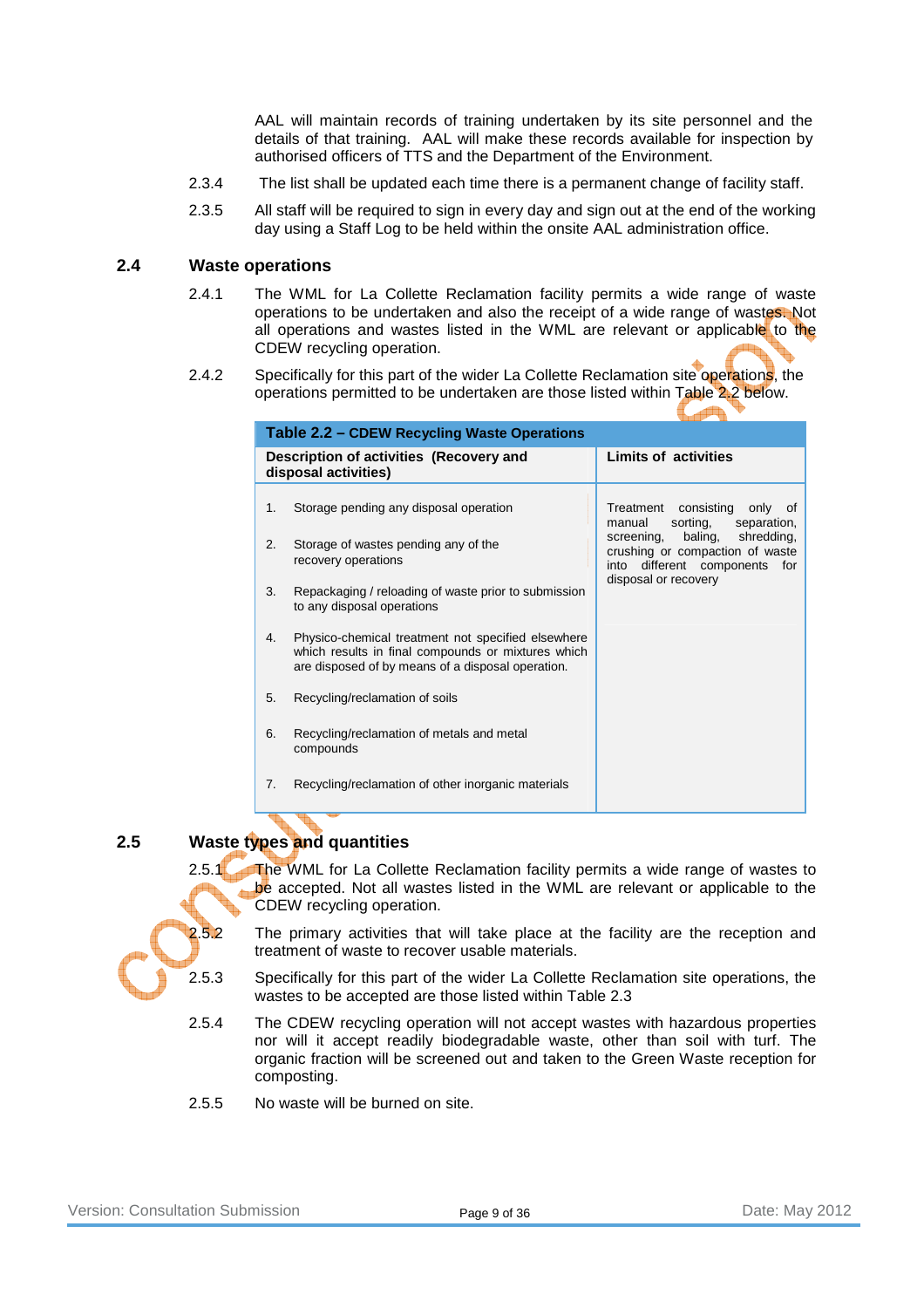|                                                                           | Table 2.3 - Waste types and quantities                                                                                                                                                                            |  |  |  |  |  |  |
|---------------------------------------------------------------------------|-------------------------------------------------------------------------------------------------------------------------------------------------------------------------------------------------------------------|--|--|--|--|--|--|
|                                                                           | <b>Maximum Quantities</b>                                                                                                                                                                                         |  |  |  |  |  |  |
|                                                                           | Maximum annual input quantities are those specified in the WML                                                                                                                                                    |  |  |  |  |  |  |
| <b>Exclusions</b>                                                         |                                                                                                                                                                                                                   |  |  |  |  |  |  |
|                                                                           | Wastes having any of the following characteristics shall not be accepted:                                                                                                                                         |  |  |  |  |  |  |
| Wastes that are in a form which is either sludge or liquid; and<br>$\geq$ |                                                                                                                                                                                                                   |  |  |  |  |  |  |
| $\geq$                                                                    | Waste consisting solely or mainly of dusts, powders or loose fibres with the exception of gypsum based<br>construction materials waste (plasterboard).                                                            |  |  |  |  |  |  |
| Waste                                                                     | <b>Description</b>                                                                                                                                                                                                |  |  |  |  |  |  |
| Code                                                                      |                                                                                                                                                                                                                   |  |  |  |  |  |  |
| 01                                                                        | WASTES RESULTING FROM EXPLORATION, MINING, QUARRYING, AND PHYSICAL AND CHEMICAL                                                                                                                                   |  |  |  |  |  |  |
| 01 04                                                                     | <b>TREATMENT OF MINERALS</b><br>Wastes from physical and chemical processing of non-metalliferous mineral                                                                                                         |  |  |  |  |  |  |
|                                                                           | Waste gravel and crushed rocks                                                                                                                                                                                    |  |  |  |  |  |  |
| 01 04 08                                                                  | Waste sand and clays                                                                                                                                                                                              |  |  |  |  |  |  |
| 01 04 09                                                                  | Wastes from potash and rock salt processing                                                                                                                                                                       |  |  |  |  |  |  |
| 01 04 11<br>01 04 12                                                      | Tailings and other wastes from washing and cleaning of minerals                                                                                                                                                   |  |  |  |  |  |  |
|                                                                           | Wastes from stone cutting and sawing                                                                                                                                                                              |  |  |  |  |  |  |
| 01 04 13<br>02                                                            | WASTES FROM AGRICULTURE, HORTICULTURE, AQUACULTURE, FORESTRY, HUNTING                                                                                                                                             |  |  |  |  |  |  |
|                                                                           | AND FISHING, FOOD PREPARATION AND PROCESSING                                                                                                                                                                      |  |  |  |  |  |  |
| 02 01                                                                     | Wastes from agriculture, horticulture, aquaculture, forestry, hunting and fishing                                                                                                                                 |  |  |  |  |  |  |
| 02 01 03                                                                  | Pant-tissue waste                                                                                                                                                                                                 |  |  |  |  |  |  |
| 02 01 07                                                                  | Wastes from forestry                                                                                                                                                                                              |  |  |  |  |  |  |
| 02 01 10                                                                  | Waste metal                                                                                                                                                                                                       |  |  |  |  |  |  |
| 02 03                                                                     | Wastes from fruit, vegetables, cereals, edible oils, cocoa, coffee, tea and tobacco preparation and processing;<br>conserve production; yeast and yeast extract production, molasses preparation and fermentation |  |  |  |  |  |  |
| 02 03 04                                                                  | Materials unsuitable for consumption or processing                                                                                                                                                                |  |  |  |  |  |  |
|                                                                           |                                                                                                                                                                                                                   |  |  |  |  |  |  |
| 10                                                                        | <b>WASTES FROM THERMAL PROCESSES</b>                                                                                                                                                                              |  |  |  |  |  |  |
| 10 01                                                                     | Wastes from power stations and other combustion plants (except 19)                                                                                                                                                |  |  |  |  |  |  |
| 10 01 01                                                                  | Bottom ash, slag and boiler dust (excluding boiler dust mentioned in 10 01 04                                                                                                                                     |  |  |  |  |  |  |
| 10 01 05                                                                  | Calcium-based reaction wastes from flue-gas desulphurisation in solid form                                                                                                                                        |  |  |  |  |  |  |
| 10 01 15                                                                  | Bottom ash, slag and boiler dust from co-incineration other than those mentioned in 10 01 14                                                                                                                      |  |  |  |  |  |  |
| 10 01 19                                                                  | Wastes from gas cleaning other than those mentioned in 10 01 05, 10 01 07 and 10 01 1                                                                                                                             |  |  |  |  |  |  |
| 10 01 24                                                                  | Sands from fluidised bed                                                                                                                                                                                          |  |  |  |  |  |  |
| 17 <sub>2</sub>                                                           | CONSTRUCTION AND DEMOLITION WASTES (INCLUDING EXCAVATED SOIL FROM CONTAMINATED<br>SITES)                                                                                                                          |  |  |  |  |  |  |
| 1701                                                                      | Concrete, bricks, tiles and ceramics                                                                                                                                                                              |  |  |  |  |  |  |
| 17 01 01                                                                  | Concrete                                                                                                                                                                                                          |  |  |  |  |  |  |
| 17 01 02                                                                  | <b>Bricks</b>                                                                                                                                                                                                     |  |  |  |  |  |  |
| 17 01 03                                                                  | Tiles and ceramics                                                                                                                                                                                                |  |  |  |  |  |  |
| 17 01 07                                                                  | Mixtures of concrete, bricks, tiles and ceramics other than those mentioned in 17 01 06                                                                                                                           |  |  |  |  |  |  |
| 1702<br>17 02 01                                                          | Wood, glass and plastic<br>Wood                                                                                                                                                                                   |  |  |  |  |  |  |
| 17 02 02                                                                  | Glass                                                                                                                                                                                                             |  |  |  |  |  |  |
| 1703                                                                      | Bituminous mixtures, coal tar and tarred products                                                                                                                                                                 |  |  |  |  |  |  |
| 17 03 02<br>1704                                                          | Bituminous mixtures other than those mentioned in 17 03 01<br>Metals (including their alloys)                                                                                                                     |  |  |  |  |  |  |
| 17 04 01                                                                  | Copper, bronze, brass                                                                                                                                                                                             |  |  |  |  |  |  |
| 17 04 02                                                                  | Aluminium                                                                                                                                                                                                         |  |  |  |  |  |  |
| 17 04 03                                                                  | Lead                                                                                                                                                                                                              |  |  |  |  |  |  |
| 17 04 04<br>17 04 05                                                      | Zinc<br>Iron and steel                                                                                                                                                                                            |  |  |  |  |  |  |
| 17 04 06                                                                  | Tin                                                                                                                                                                                                               |  |  |  |  |  |  |
| 17 04 07                                                                  | Mixed metals                                                                                                                                                                                                      |  |  |  |  |  |  |
| 1705<br>17 05 04                                                          | Soil (including excavated soil from contaminated sites), stones and dredging spoil<br>Soil and stones other than those mentioned in 17 05 03                                                                      |  |  |  |  |  |  |
| 1708                                                                      | Gypsum-based construction material                                                                                                                                                                                |  |  |  |  |  |  |
| 17 08 02                                                                  | Gypsum-based construction materials other than those mentioned in 17 08 01                                                                                                                                        |  |  |  |  |  |  |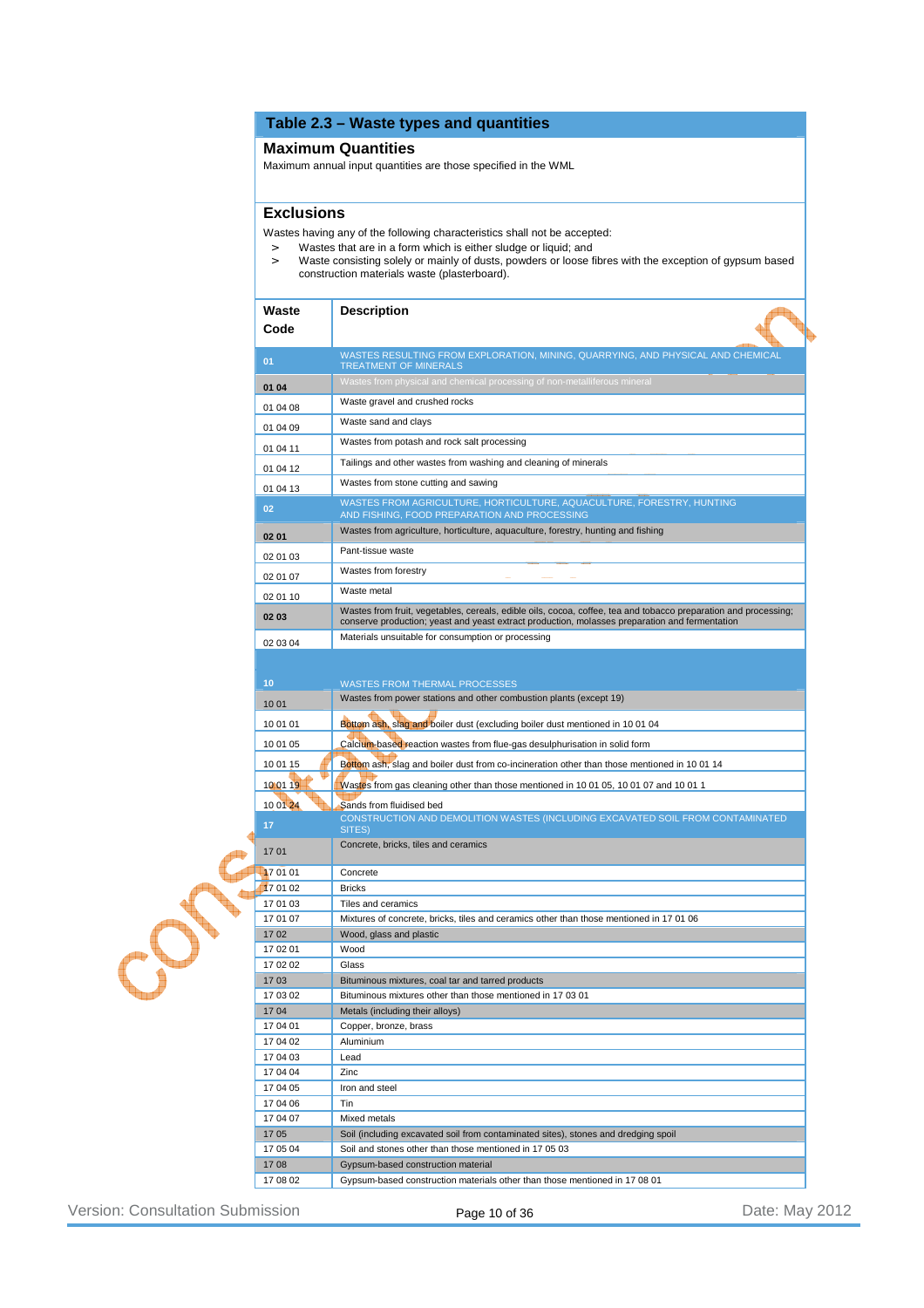| 19       | WASTES FROM WASTE MANAGEMENT FACILITIES, OFF-SITE WASTE WATER TREATMENT PLANTS<br>AND PREPARATION OF WATER INTENDED FOR HUMAN CONSUMPTION/INDUSTRIAL USE |                                                                    |  |  |  |  |  |
|----------|----------------------------------------------------------------------------------------------------------------------------------------------------------|--------------------------------------------------------------------|--|--|--|--|--|
| 19 01    | Wastes from incineration or pyrolysis of waste                                                                                                           |                                                                    |  |  |  |  |  |
| 19 01 02 | Ferrous materials removed from bottom ash                                                                                                                |                                                                    |  |  |  |  |  |
| 19 01 12 | Bottom ash and slag other than those mentioned in 19 01 11                                                                                               |                                                                    |  |  |  |  |  |
| 19 12    | Wastes from the mechanical treatment of waste (for example sorting, crushing, compacting,<br>pelletising) not otherwise specified                        |                                                                    |  |  |  |  |  |
| 19 12 05 | Glass                                                                                                                                                    |                                                                    |  |  |  |  |  |
| 19 12 09 | Minerals (for example sand, stones)                                                                                                                      |                                                                    |  |  |  |  |  |
| 19 13    | Wastes from soil and groundwater remediation                                                                                                             |                                                                    |  |  |  |  |  |
| 19 13 02 | Solid wastes from soil remediation other than those mentioned in 19 13 01                                                                                |                                                                    |  |  |  |  |  |
| 20       | MUNICIPAL WASTES (HOUSEHOLD WASTE AND SIMILAR COMMERCIAL, INDUSTRIAL AND<br>INSTITUTIONAL WASTES) INCLUDING SEPARATELY COLLECTED FRACTIONS               |                                                                    |  |  |  |  |  |
| 20 01    | Separately collected fractions (except 15 01)                                                                                                            |                                                                    |  |  |  |  |  |
| 20 01 01 | Paper and cardboard                                                                                                                                      |                                                                    |  |  |  |  |  |
| 20 01 02 | Glass                                                                                                                                                    |                                                                    |  |  |  |  |  |
| 20 01 40 | Metals                                                                                                                                                   |                                                                    |  |  |  |  |  |
| 20 01 41 | Wastes from chimney sweeping                                                                                                                             |                                                                    |  |  |  |  |  |
| 20 02    | Garden and park waste (including cemetery wastes)                                                                                                        |                                                                    |  |  |  |  |  |
| 20 02 02 | Soil and stones                                                                                                                                          |                                                                    |  |  |  |  |  |
| 20 02 03 | Other non-biodegradable wastes                                                                                                                           |                                                                    |  |  |  |  |  |
| 20 03    | Other municipal wastes                                                                                                                                   |                                                                    |  |  |  |  |  |
| 20 03 03 | Street-cleaning residues                                                                                                                                 |                                                                    |  |  |  |  |  |
|          |                                                                                                                                                          |                                                                    |  |  |  |  |  |
|          | Notes: Table Explanation                                                                                                                                 |                                                                    |  |  |  |  |  |
|          | WASTES FROM WOOD PROCESSING AND THE                                                                                                                      | = Waste Code Chapter Heading only. Is not a                        |  |  |  |  |  |
| 03       | PRODUCTION OF PANELS AND FURNITURE,                                                                                                                      | specific waste.                                                    |  |  |  |  |  |
|          | PULP, PAPER AND CARDBOARD                                                                                                                                |                                                                    |  |  |  |  |  |
| 03 01    | Wastes from wood processing and the production of<br>panels and furniture                                                                                | = Waste Code Sub Chapter Heading only. Is not<br>a specific waste. |  |  |  |  |  |
| 03 01 01 | Waste bark and cork                                                                                                                                      | = Specific Waste that can be accepted                              |  |  |  |  |  |
|          |                                                                                                                                                          |                                                                    |  |  |  |  |  |

The waste codes above are based on those listed in United Kingdom Legislation: The List of Wastes (England) Regulations 2005. UK Environment Agency guidance on the use of these codes can be found on http://www.environment-agency.gov.uk/static/documents/Business/low\_guide\_v1.2\_1397222.pdf

# **2.6 Fully recovered**

2.6.1 The principle aim of the operation is to receive and recover CDEW wastes so that they can be used instead of virgin materials. AAL has established a formal procedure to demonstrate the point at which waste materials are considered to be fully recovered and thus no longer classified as waste. This local protocol is based on waste protocols established in the UK. The AAL Protocol is to be contained within Appendix F.

# **2.7 Hazardous waste**

2.7.1 No hazardous waste will be knowingly accepted at the CDEW recycling facility.

2.7.2 Notwithstanding the condition at 2.7.1, should hazardous waste be discovered in incoming loads the quarantine procedures set out in Section 4.7 will be implemented.

# **2.8 Excluded wastes**

- 2.8.1 The following waste types will not be accepted at the site:
	- > Wastes that are in a form which is either sludge or liquid; and
	- > Waste consisting solely or mainly of dusts, powders or loose fibres with the exception of gypsum-based construction materials (plasterboard).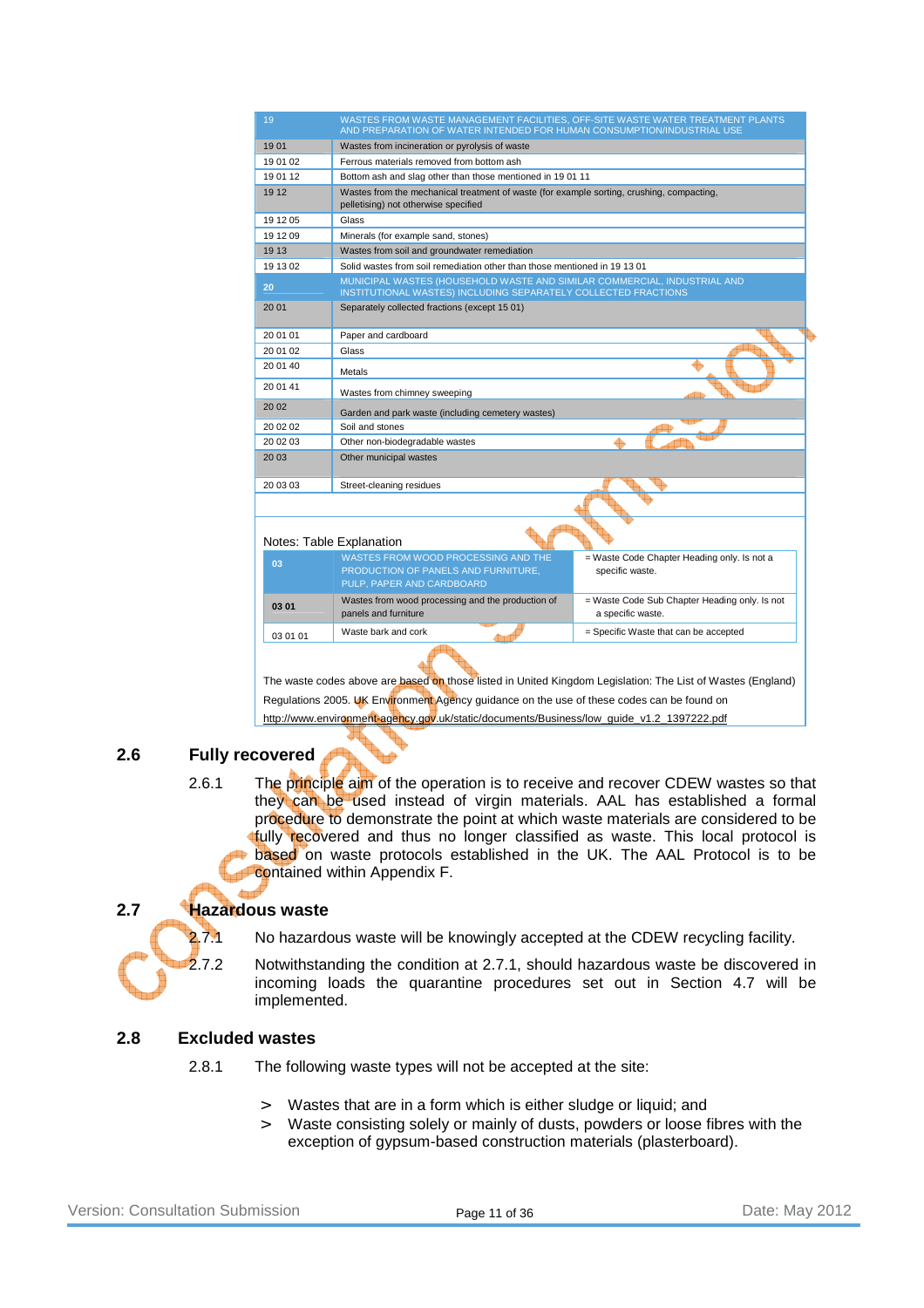# WP 3 Waste containment

# **3.1 General**

- 3.1.1 The primary mitigation measure to prevent pollution of the environment is one of restricting the types of waste that are accepted for recycling.
- 3.1.2 The secondary mitigation measure is to create a suitable working area for the operations proportionate to the risks posed by the wastes accepted. This is to minimise the possibility that received wastes will pollute the environment by creating a barrier. For the CDEW recycling operation, this is achieved by creating a hard aggregate-based working surface so that this surface does not degenerate due to wet weather, thereby avoiding the mixing of the surfacing material itself with wastes stored and processed on that surface.
- 3.1.3 The tertiary mitigation measures are those that are operational-based and that involve undertaking operations in a certain way within an environment of defined control systems, such as the rejection of unacceptable waste streams, nonconforming waste measures and incident response measures.

# **3.2 Site surfacing**

- 3.2.1 All operational areas of the site will be engineered with a working surface that can bear the weight and action of mobile plant used for the movement and processing of accepted wastes. The land drainage for the site is described in Paragraph 3.3.1 below.
- 3.2.2 The layout of the CDEW recycling site is provided in Appendix D.

# **3.3 Drainage**

- 3.3.1 The general arrangements and features of the site drainage for La Collette Reclamation site as a whole are shown in Appendix E.
- 3.3.2 The CDEW recycling area of the La Collette Reclamation site does not have a formal drainage system. Run-off from rainfall will drain through the site surfacing though the environmental conditions experienced at La Collette mean that rainfall is quite low generally and evaporation rates are quite high, which results in the site drying out quickly.

# **3.4 Bunded containment**

- 3.4.1 Liquid wastes, such as waste oils, are not permitted to be accepted at the CDEW facility. However the operations require the use and the storage of non-waste liquids such as fuel oils and hydraulic oils.
- $3.4.2$  All tanks used to store liquids that are potentially polluting will be integrally or separately bunded and that bund will enclose a volume that is equal to, or greater than, 110% of the tank volume.
- $\overline{1}$ .4.3 Dispensing units attached to tanks will also be managed so that drips and spills are contained within the bund or in a separate catch tank.
- 3.4.4 All hoses and pump handles will be stored within bunded areas when not in use.
- 3.4.5 All tank valves and pump handles will be securely locked when not in use to prevent unauthorised access.
- 3.4.6 In lieu of specific Jersey guidance the information provided in United Kingdom Environment Agency Pollution Prevention Guide PP2 will be used as guidance in relation to the storage of potentially polluting liquids in tanks. (http://publications.environment-agency.gov.uk/PDF/PMHO0811BUCR-E-E.pdf)
- 3.4.7 Potentially polluting fluids stored in drums and IBCs will be stored in enclosed lockable units, such as a shipping container, fitted with internal leak proof sumps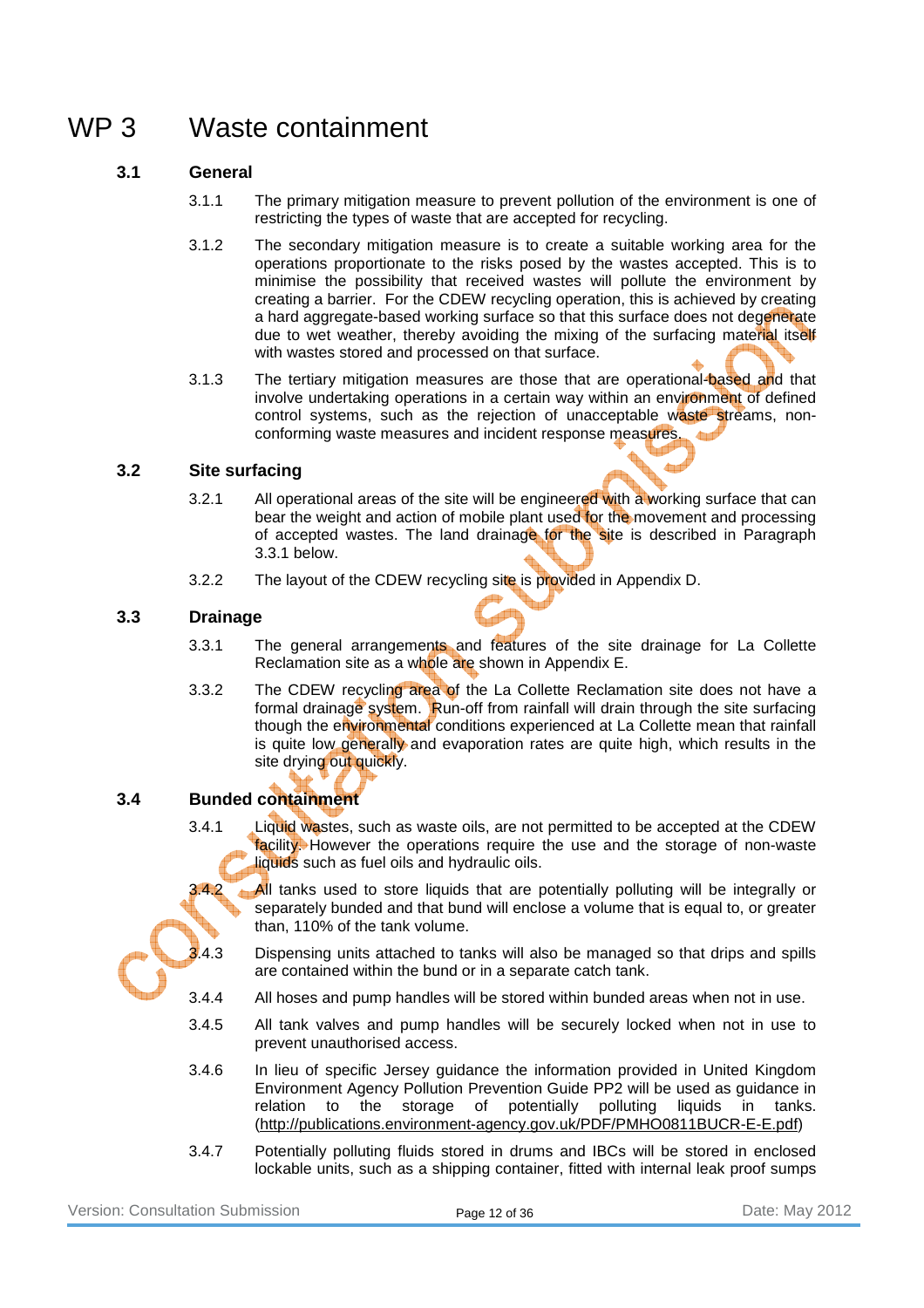or absorbent matting and/or drip trays. In lieu of specific Jersey guidance for the safe storage of fluids in drums and IBCs, the guidance provided in Environment Agency Pollution Prevention Guide PPG23 will be followed (http://publications.environment-agency.gov.uk/PDF/PMHO0511BTPG-E-E.pdf).

- 3.4.8 Non-bulk potentially polluting liquids, such as those required for plant servicing and maintenance will be stored in an enclosed lockable container (i.e. a shipping container).
- 3.4.9 All potentially polluting liquids will be stored in the site's maintenance area and, where practically possible, dispensing of these fluids will only take place in this area. Where fluids are required to be dispensed in other areas of the site, these fluids will be transported in appropriate containers and accompanied by a suitable spillage kit.
- 3.4.10 All bunds, drip trays and containment bunds will be inspected at the intervals specified in Table 3.1.

| Table 3.1 - Liquid / fluids containment inspection regime                  |                                                          |  |  |  |  |  |
|----------------------------------------------------------------------------|----------------------------------------------------------|--|--|--|--|--|
| <b>Action</b>                                                              | <b>Frequency</b>                                         |  |  |  |  |  |
| Routine visual inspection of bunds and other<br>liquid containment systems | Daily                                                    |  |  |  |  |  |
| Visual inspection of suspected damage or<br>spillage incident              | practicable<br>As.<br>soon<br>after suspicion is raised. |  |  |  |  |  |

3.4.11 Where damage is identified or liquid is identified in bunds the action to be taken is specified in Table 3.2. Table 3.3

| Table 3.2 - Liquid / fluids containment inspection regime    |                                                                                                                                                                                                                                                                                                                                        |  |  |  |  |  |  |  |  |
|--------------------------------------------------------------|----------------------------------------------------------------------------------------------------------------------------------------------------------------------------------------------------------------------------------------------------------------------------------------------------------------------------------------|--|--|--|--|--|--|--|--|
| Level of damage or<br>degradation                            | <b>Repair or action</b>                                                                                                                                                                                                                                                                                                                |  |  |  |  |  |  |  |  |
| Bund contains liquid -<br>from rainwater                     | Arrange for liquid to be pumped out and<br>disposed of at an appropriate facility within 1<br>week of identification                                                                                                                                                                                                                   |  |  |  |  |  |  |  |  |
| Bund contains liquid -<br>same substance as tank<br>contents | Compare filling and dispensing records to<br>see if any tank liquid is unaccounted for.                                                                                                                                                                                                                                                |  |  |  |  |  |  |  |  |
|                                                              | Check level in bund, is this level increasing in<br>height? Is the tank level decreasing?                                                                                                                                                                                                                                              |  |  |  |  |  |  |  |  |
|                                                              | If it appears that the tank is leaking into the<br>bund, lock tank and arrange for the contents<br>to be transferred to another tank by the end<br>of the working day, or, where necessary<br>(given the time of day the discovery of the<br>leak took place), as soon as possible and<br>before the end of the following working day. |  |  |  |  |  |  |  |  |
|                                                              | Examine tank and then repair or replace as<br>required.                                                                                                                                                                                                                                                                                |  |  |  |  |  |  |  |  |
|                                                              | If the tank is not leaking into the bund check<br>dispensing equipment for leaks<br>and/or<br>misuse. Where dispensing equipment is<br>found to be leaking, lock tank and take<br>dispensing unit out of service and repair                                                                                                            |  |  |  |  |  |  |  |  |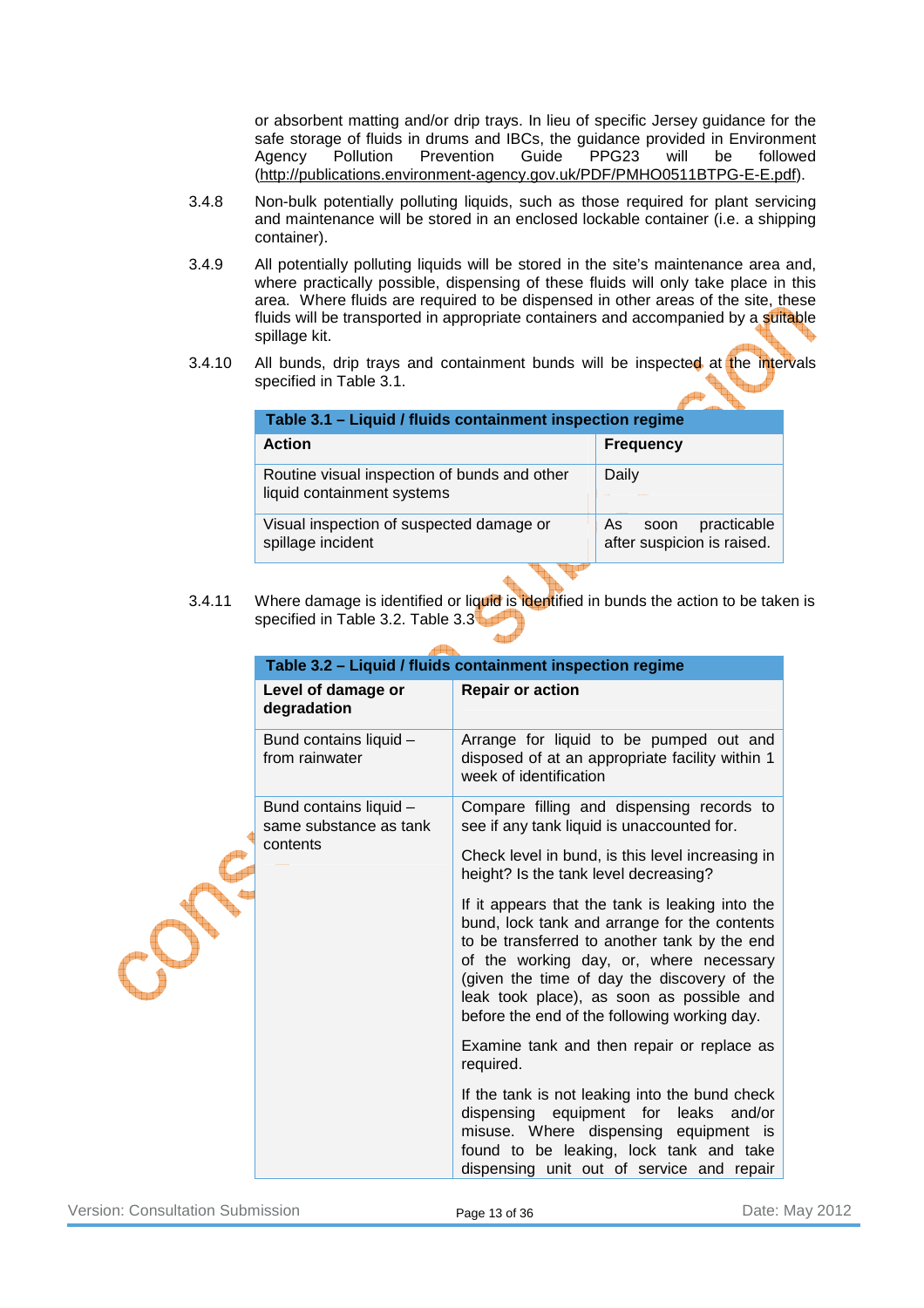| Table 3.2 - Liquid / fluids containment inspection regime |                                                                                                                                                                                                                                                                 |  |  |  |  |  |
|-----------------------------------------------------------|-----------------------------------------------------------------------------------------------------------------------------------------------------------------------------------------------------------------------------------------------------------------|--|--|--|--|--|
| Level of damage or<br>degradation                         | <b>Repair or action</b>                                                                                                                                                                                                                                         |  |  |  |  |  |
|                                                           | within 1 week.                                                                                                                                                                                                                                                  |  |  |  |  |  |
| Valve of pump handle<br>does not shut off                 | Lock tank to isolate dispensing system.<br>Arrange for dispensing equipment to be<br>repaired or replaced as necessary within 1<br>week.                                                                                                                        |  |  |  |  |  |
| Damaged hose                                              | Where hose is partially damaged but not<br>leaking, the hose should be taken out of<br>service and then a temporary repair should<br>be made using a hose repair kit by the end of<br>the working day. A permanent repair should<br>be completed within 1 week. |  |  |  |  |  |
|                                                           | Where hose is leaking, the tank should be<br>locked to isolate contents from the hose. The<br>hose should be placed in a container<br>sufficient to capture the contents of the hose.                                                                           |  |  |  |  |  |
|                                                           | The hose should be repaired or replaced as<br>appropriate within 1 week.                                                                                                                                                                                        |  |  |  |  |  |

### **3.5 Waste containment maintenance schedule**

- 3.5.1 Maintenance is required to continue the performance of the secondary containment system.
- 3.5.2 The specific details of the containment system and the maintenance is described in the Table 3.3

| Table 3.3 - Waste containment maintenance schedule                     |                                                   |  |  |  |  |  |  |
|------------------------------------------------------------------------|---------------------------------------------------|--|--|--|--|--|--|
| <b>Action</b>                                                          | <b>Frequency</b>                                  |  |  |  |  |  |  |
| Routine visual inspection of engineered<br>containment (surfacing etc) | Daily                                             |  |  |  |  |  |  |
| Visual inspection of suspected damage                                  | As soon practicable after<br>suspicion is raised. |  |  |  |  |  |  |

3.5.3 Where damage or degradation is discovered by means of visual inspection, repairs will be carried out in accordance the timescale outlined in Table 3.4

| Table 3.4 - Waste containment maintenance schedule                                                                                               |                                                                                                                                                               |
|--------------------------------------------------------------------------------------------------------------------------------------------------|---------------------------------------------------------------------------------------------------------------------------------------------------------------|
| Level of damage or degradation                                                                                                                   | <b>Repair within</b>                                                                                                                                          |
| Damage or degradation identified but not   One month<br>considered likely to affect the protection<br>afforded by engineered containment system. |                                                                                                                                                               |
| Damage or degradation identified considered<br>likely to affect the protection afforded by the<br>engineered containment system.                 | A temporary repair and<br>area to be cordoned off by<br>the end of the working day<br>following identification.<br>Permanent repair within 7<br>working days. |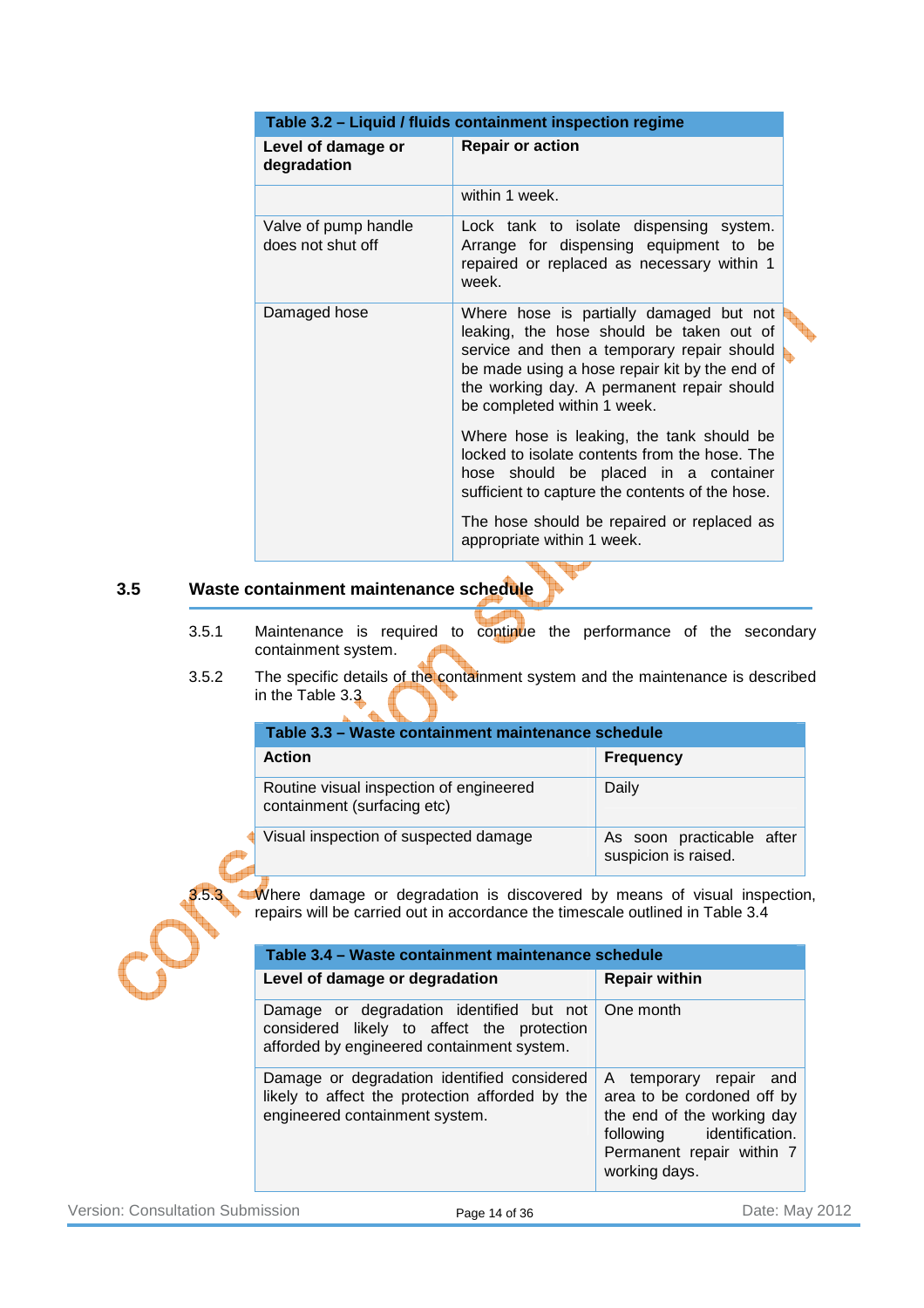# **3.6 Site layout**

- 3.6.1 The site layout is shown in Appendix D
- 3.6.2 The site is split into four core zones:
	- > Waste inspection
	- > Waste processing
	- > Waste infilling
	- Storage of recovered secondary aggregates awaiting dispatch

#### **3.7 La Collette weighbridge**

- 3.7.1 All wastes entering the CDEW Recycling site are required first to pass through the main La Collette reclamation site weighbridge facility operated by TTS.
- 3.7.2 Each load is booked in at the 'IN' weighbridge by the TTS weighbridge operator. The load will be categorised by the weighbridge operator in accordance with the classifications detailed at 4.3 below and called through via radio to the designated AAL inspection zone operative.

#### **3.8 Waste inspection zone**

3.8.1 The CDEW recycling operation has a separate and clearly defined inspection zone which is not part of the main La Collette Reclamation facilities weighbridge station.

#### **3.9 Waste processing zones**

- 3.9.1 The main processing zone (Zone A) will receive all Category 1 (Green loads) and Category 2 (Amber loads) inert waste materials deemed to be suitable for recycling to produce recycled aggregates. These feedstock materials will be stockpiled within Zone  $\overline{A}$  in segregated areas according to type (i.e. rock, concrete, weathered asphalt).
- 3.9.2 The different types of waste material will be delivered to the mobile crushing and screening plant for processing in batches, as part of the aggregate recycling operations, depending on the type of secondary aggregate being produced.
- 3.9.3 Based on the prevailing weather conditions, the inspection zone operative will decide on the extent to which a Category 2 load is suitable for stockpiling within Zone A for recycling.
- 3.9.4 The Category 3 (Red loads) inert waste materials received across the TTS weighbridge, once inspected by the AAL reception and inspection zone operative, will be directed for tipping at the agreed processing zones.

Materials will be stockpiled separately either for further processing based on their content (see 3.11.2 below) or for reservation for use in ongoing engineering projects at the site. These stockpiles will be afforded a discrete zone identification code, which will be clearly marked using the appropriate signage.

3.9.5 The following mobile processing plant is used in the inert waste processing operations:

> > Aggregate Crusher QJ240 Sandvik > Aggregate Screener QE340 Sandvik > Aggregate Screener QA140 Sandvik > Aggregate Screener QA140 Sandvik > Aggregate Screener Reed > Excavator 240CL Volvo > Excavator 140C Volvo

> Dumper A25 Volvo Payloader Volvo

Version: Consultation Submission **Page 15 of 36** Page 15 of 36 Date: May 2012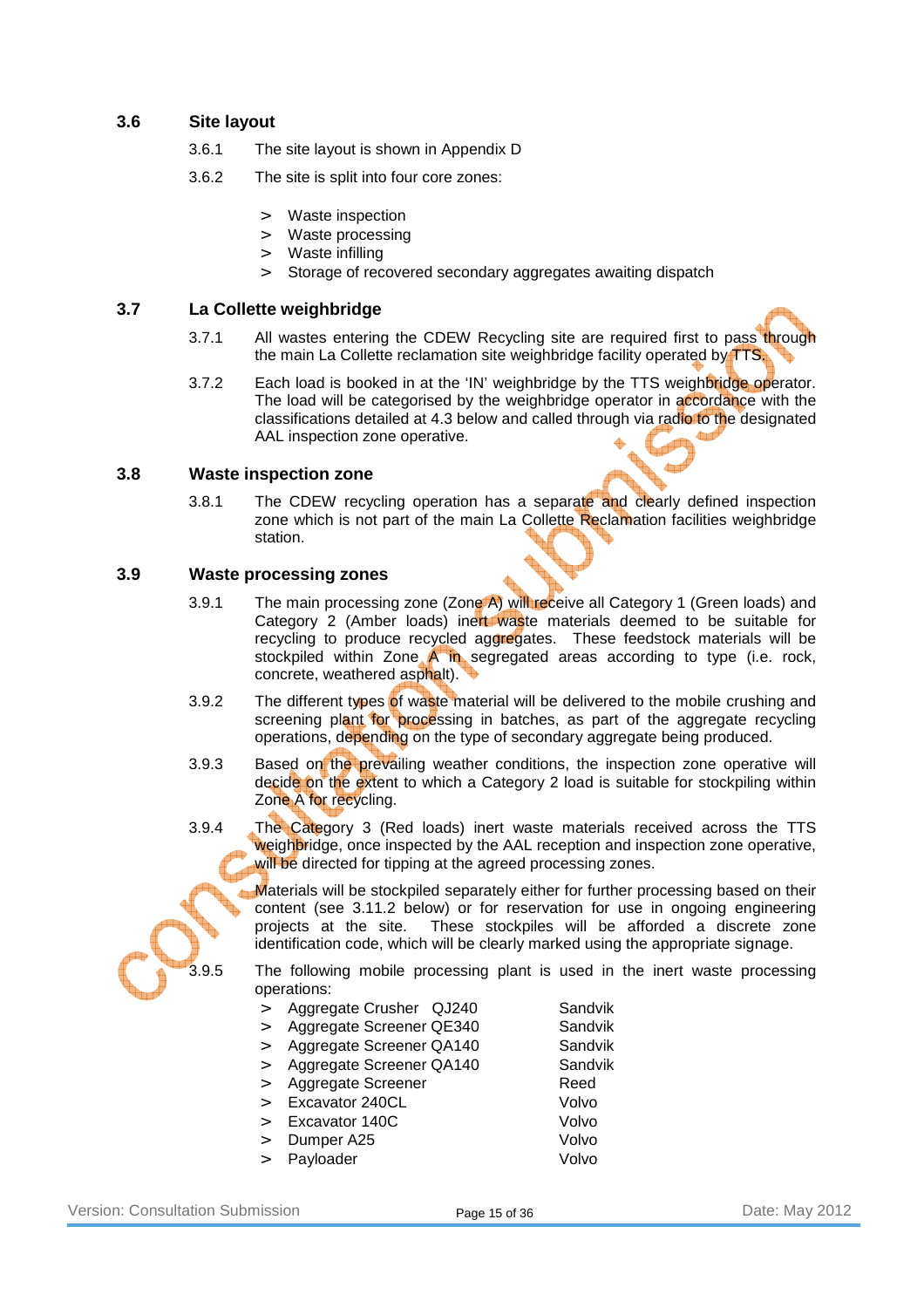# **3.10 Waste infilling zone**

3.10.1 Materials that are deemed to be unsuitable for recovery or further processing, together with aggregate fines arising from the processing operations that are not required for engineering projects at the site, will be directed to the quarantine area for further investigation. Following further olfactory and visual inspection for chemical contamination by the waste infilling zone operative, these materials will be progressively pushed over to achieve the infilling of the applicable areas behind the sea rock wall. The location and nature of the waste infilling zone and the conditions to be achieved will be designed and directed by TTS in accordance with the overall infilling plans and development scheme for La Collette.

### **3.11 Recovered materials storage zones**

- 3.11.1 Recycled materials that have been recovered through the completion of processing operations will be stockpiled and stored in separate 'Product Zones', which will be clearly marked out using signage of a colour different to that used for the waste reception zones. Each of the saleable categories of recycled aggregates will be stockpiled in zones separated into the form of bays, which will be constructed using temporary infrastructure such as concrete mega-blocks and recycled railway sleepers
- 3.11.2 Certain amounts of the cleaner clays and subsoils received across the TTS weighbridge as Category 3 inert waste materials will be processed using a form of soil improver (to be provided by TTS) in order to create a saleable form of 'topsoil' that can then be sold from the site. The conditions to be achieved in the course of this processing of soil-based waste materials will be designed and directed by TTS in accordance with the limitations of the WML.
- 3.11.3 The following secondary aggregates will be stockpiled for sale from the site:
	- > Sub-Base Type 1 / Sub-Base Type 2
	- > Pipe Bedding Type 1 / Pipe Bedding Type 2
	- > 100mm/250mm stone
	- > 50mm/100mm stone
	- > 20mm/50mm stone
	- > 0mm/20mm stone
	- > 0mm/10mm stone
	- $>$  0mm/5mm CRF
	- > 10mm/20mm (20mm Clean) stone
	- 4mm/10mm (10mm Clean) stone
	- **Fine Hoggin** 
		- **Black Sand**

> 0mm/75mm Scalpings & 0mm/40mm Scalpings Asphalt Planings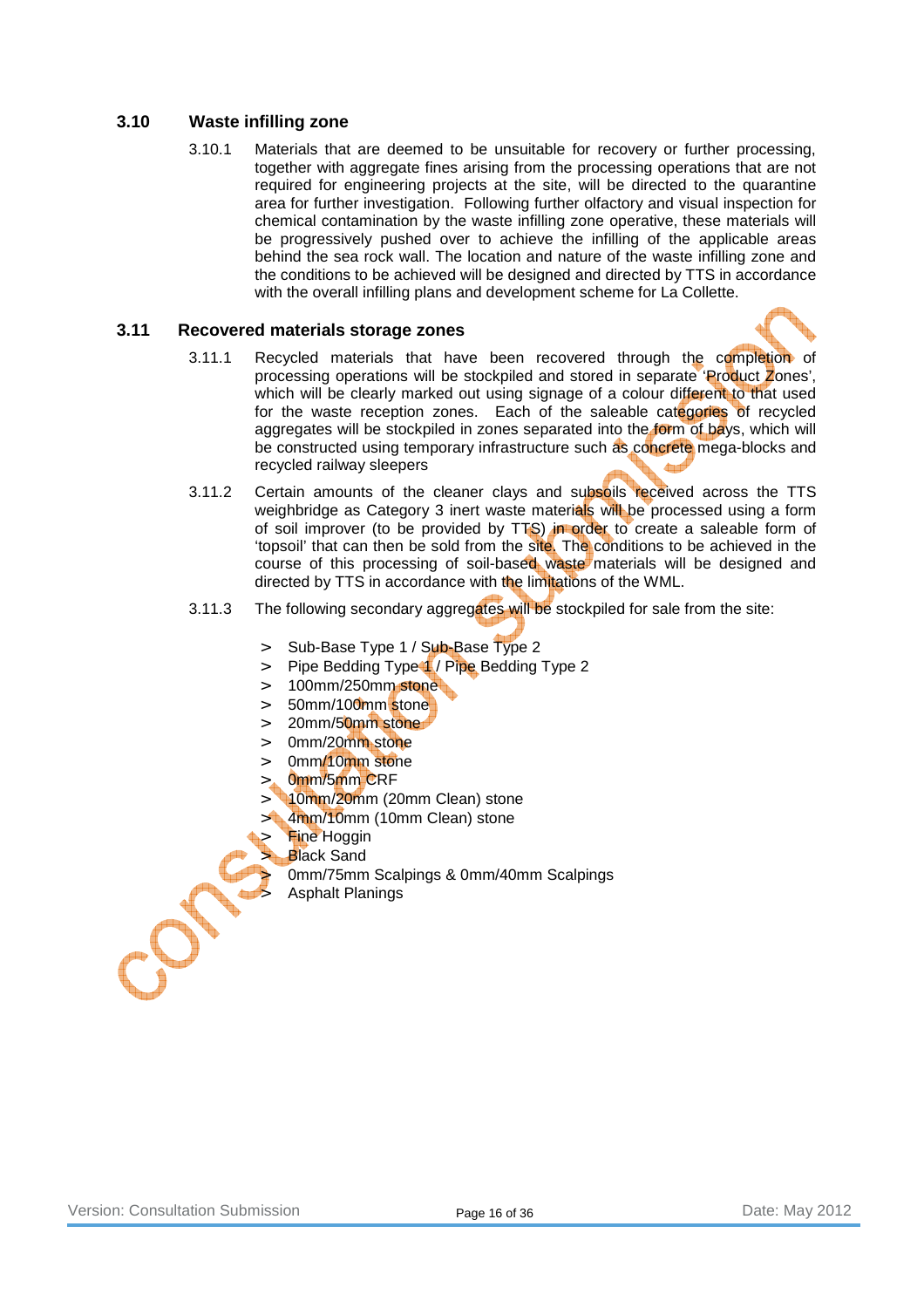# WP 4 Site operations

# **4.1 Staffing and management**

4.1.1 For daily operation the following staffing levels will pertain:

| <b>Position</b>             |           | <b>Role and Responsibility</b>                                                                                                                                                                                                                   |
|-----------------------------|-----------|--------------------------------------------------------------------------------------------------------------------------------------------------------------------------------------------------------------------------------------------------|
| <b>CDEW Site Manager</b>    | $\bullet$ | Overall responsibility to manage the<br>site in compliance with the WML and<br>WP.                                                                                                                                                               |
|                             |           | To<br>that<br>reporting<br>ensure<br>the<br>information required by the WML is<br>correctly completed and passed to<br>TTS for it to submit to the Department<br>of the Environment                                                              |
|                             |           | To manage a response for any<br>incoming loads that upon tipping have<br>been identified as containing physical<br>or chemical contaminants that could<br>adversely affect the recycling effort or<br>other site operations                      |
|                             | $\bullet$ | To ensure that all site staff are fully<br>conversant with the content of and<br>rationale for the WML and this WP                                                                                                                               |
|                             | $\bullet$ | To maintain the facility Site Diary                                                                                                                                                                                                              |
| <b>CDEW Site Foreman</b>    | $\bullet$ | To manage the site 'on the ground'                                                                                                                                                                                                               |
|                             | $\bullet$ | To manage a response for any<br>incoming loads that upon tipping have<br>been identified as containing physical<br>or chemical contaminants that could<br>adversely affect the recycling effort or<br>other site operations                      |
|                             |           | To ensure that all site staff are fully<br>conversant with the content of and<br>rationale for the WML and this WP                                                                                                                               |
|                             |           | To undertake facility inspections                                                                                                                                                                                                                |
| <b>CDEW Site Operatives</b> |           | To inspect incoming loads before and<br>upon tipping for compliance with the<br>WML and WP                                                                                                                                                       |
|                             |           | To inspect incoming loads upon tipping<br>for the presence of potential physical<br>or chemical contaminants that could<br>adversely affect the recycling effort.<br>The inspection is to involve visual and<br>olfactory (smelling) checks only |
|                             |           | To sort and segregate waste and<br>undertake regular site cleaning and<br>housekeeping                                                                                                                                                           |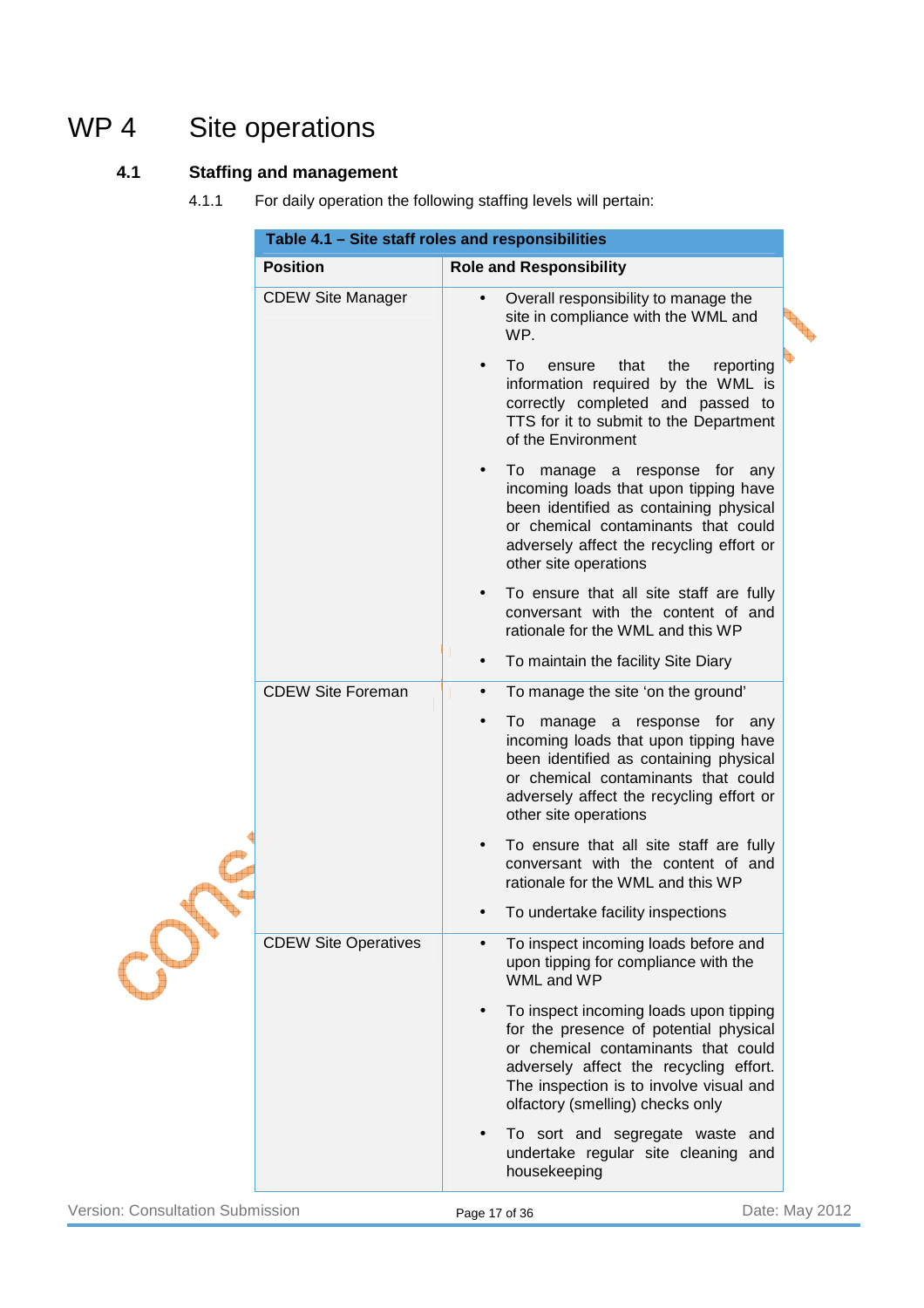| Table 4.1 - Site staff roles and responsibilities |                                                                                                                                              |  |  |  |  |  |
|---------------------------------------------------|----------------------------------------------------------------------------------------------------------------------------------------------|--|--|--|--|--|
| <b>Position</b><br><b>Role and Responsibility</b> |                                                                                                                                              |  |  |  |  |  |
|                                                   | To report to the Site Foreman or Site<br>Manager any issues that could lead to<br>pollution, harm to human health or<br>nuisance to the site |  |  |  |  |  |

- 4.1.2 There will be a minimum staffing level on site during facility operation, which will consist of:
	- > One technically competent person; and
	- > One operative

### **4.2 Incident management and health & safety**

- 4.2.1 This WP does not contain or discharge full information that relates to the correct management of health & safety for the operation. AAL will carry out the CDEW recycling operation in accordance with the provisions of its own health & safety policy.
- 4.2.2 Site safety rules are attached to this working plan within Appendix C.
- 4.2.3 Visitors to the site that are not involved in the delivery or removal of wastes and/or materials, where not accompanied by a member of the AAL staff or an authorised officer of either TTS or the Department of the Environment, will be required to undertake and successfully complete a site induction. The site safety rules at Appendix D of this WP will be made available to site visitors as part of the site induction process.
- 4.2.4 An Incident Plan containing basic information and procedures relating to the site is contained within Section WP 0.
- 4.2.5 All visitors to the CDEW recycling operation will be directed to the site office within the inspection zone. Any necessary site inductions will be undertaken by the site manager or the site foreman and the necessary PPE issued before a visitor is authorised to proceed to other areas of the site.

# **4.3 TTS waste acceptance procedures**

4.3.1 In accordance with the procedures detailed at 3.7 above, each load is booked in via the IN weighbridge by the TTS weighbridge operator.

4.3.2 Each load destined for the CDEW Recycling site will be categorised by the TTS weighbridge operator based on information provided by the consignee and also from a visual inspection using the weighbridge CCTV system.

> Each load will be categorised as follows based on the approximate percentage of recyclable materials in each load:

- > '**Green load**' Category 1 = 80% or greater of recyclable waste
- > 'Amber load' Category 2 = Between 80% and 20% recyclable waste<br>> 'Red load' Category 3 = Less than 20% recyclable waste
- > '**Red load**' Category 3 = Less than 20% recyclable waste

Category 1 (80/20 Recyclable): Segregated loads containing greater than 80% of recyclable aggregates. Mainly comprising rock and CDEW, to include concrete, clay bricks, weathered asphalt, mortar and plaster.

Category 2 (20/80 Recyclable): Partially segregated loads containing less than 80% but greater than 20% of recyclable aggregates. Comprising rock and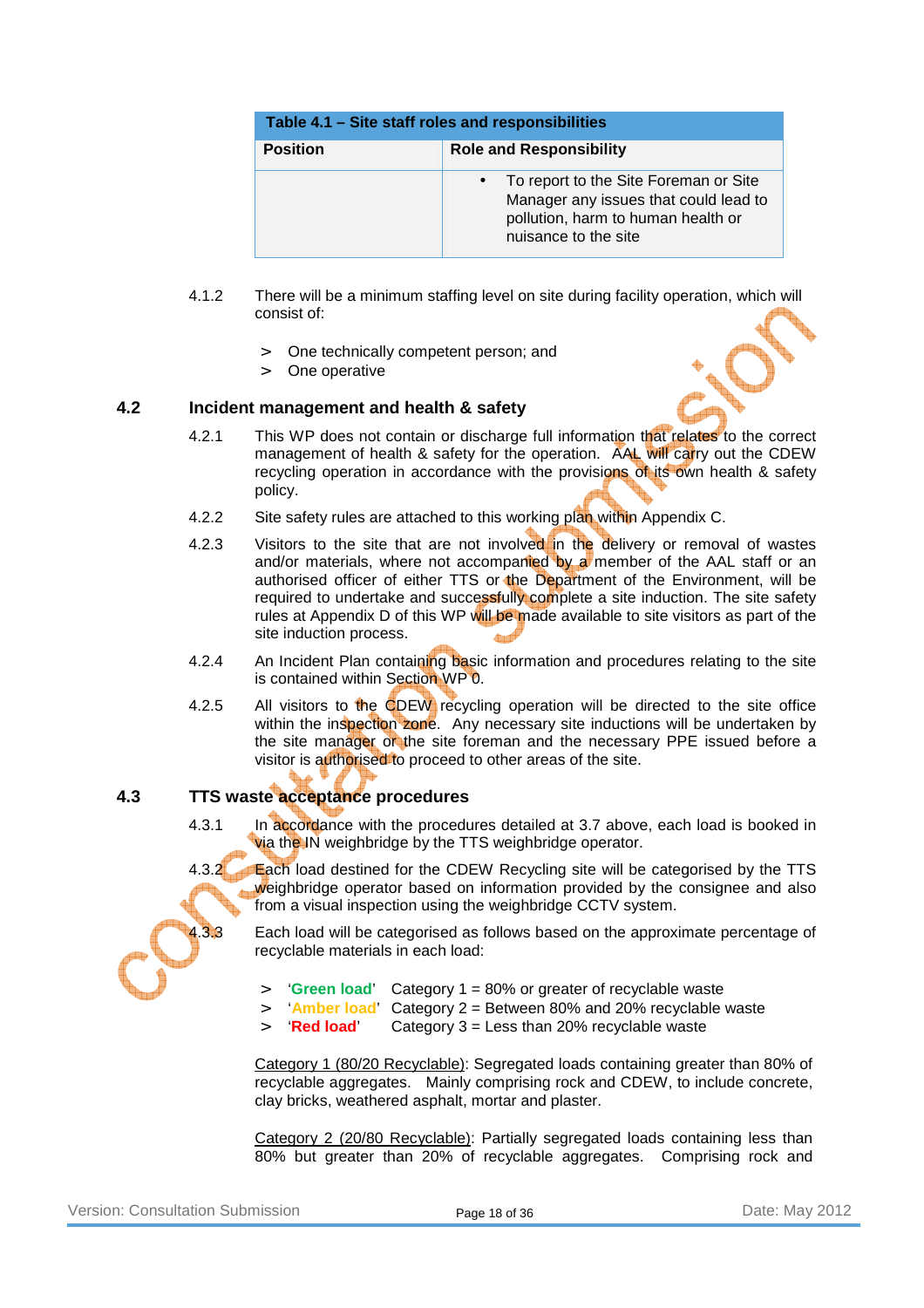CDEW as described in Category 1 with permissible contamination to include clays, soils and aggregate fines.

Category 3 (0/20 Recyclable): Non-segregated loads containing inert materials with less than 20% of recyclable aggregates.

#### **4.4 Waste acceptance procedures AAL**

- 4.4.1 The CDEW recycling operation will have a clearly identified inspection zone, which is not part of the main La Collette Reclamation site weighbridge station. This waste inspection zone will include the AAL site office and welfare facilities together with a separate inspection office, which will be manned by an inspection zone operative.
- 4.4.2 No tipping of CDEW will take place in the inspection zone.
- 4.4.3 The inspection zone operative will receive notification via radio from the TTS weighbridge operator detailing the categorisation of each load booked in at the 'IN' weighbridge. The inspection zone operative will then inspect the load and direct it to the relevant reception zone for tipping. This system will be developed further as the new procedures evolve and the WP will be updated accordingly.
- 4.4.4 In the event a load has been incorrectly identified at the time it is booked in over the TTS weighbridge and this has not been recognised by the inspection zone operative, the reception zone operative will inform both the weighbridge operator and the load carrier accordingly. After the re-categorisation of the load has been agreed between the reception zone operative and the weighbridge operator, the latter will amend the weighbridge records to reflect the correct category assigned to the load and issue the proper documentation at the time the load carrier leaves the site at the 'OUT' weighbridge. The reception zone operative will also inform the inspection zone operative that a re-categorisation had been required. As with 4.4.3 above, the WP will be amended as the acceptance procedures system evolves based on practical experience.
- 4.4.5 Where a non-segregated load is designated as Category 3 and is deemed to be less than 20% recyclable by virtue of its physical contamination with nonrecyclable waste materials (such as wood or metal), consideration will be given by the inspection zone operative as to whether the load carrier can segregate the load by hand in order to render it suitable for re-categorisation and processing. If this hand-sorting option is offered and the load carrier agrees to undertake the exercise, the load will be directed to the designated sorting area within the inspection zone. Once the load has been cleansed of its physical contaminants and the inspection zone operative has confirmed it is suitable for further processing, it will then be directed to the relevant reception zone. The inspection zone operative will inform both the weighbridge operator and the reception zone operative of the re-categorisation before the load is tipped. The procedures outlined at 3.7.2 will then be followed.

The operations for the CDEW processing are undertaken using mobile plant as detailed in section 3.9 above and this plant is not fixed in position. The operations will be reconfigured, both in terms of the layout arrangement and the position within La Collette Reclamation site, based on the ongoing processing requirements. The processing area may also be split into a number of sub zones in order to match storage and processing requirements to the types and quantities of materials to be processed.

4.4.7 In all configurations the inspection zone will remain in the same position. The remainder of the site zones, including the processing zones, will be adjusted and configured to suit the available space and needs of the process. An up-to-date layout plan that reflects the current arrangements will be maintained at all times (see Appendix D) and a copy of this plan will be kept in the AAL site office.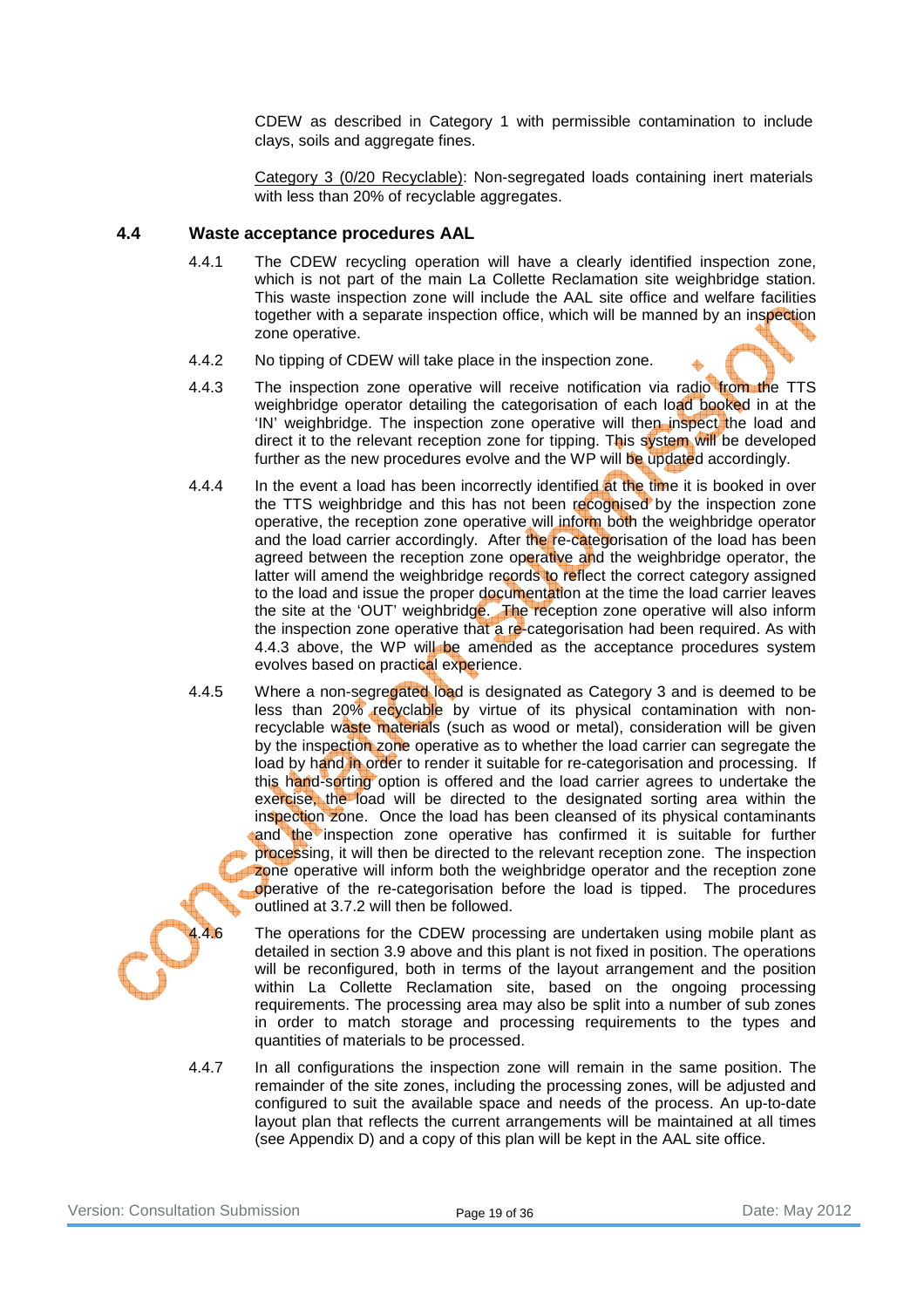### **4.5 Non-conforming wastes – reception facility and inspection zone**

- 4.5.1 If waste materials that do not conform to the acceptable criteria for processing within the CDEW recycling operation or for tipping in the designated waste infilling zone are discovered by the inspection zone operative, the following actions will be taken:
	- The consignee will be informed that the load is not acceptable and the consignee will be asked to leave the site before the load is tipped;
	- The La Collette weighbridge operator will be informed that the consignee has tried to deliver an unacceptable load; and
	- The AAL site foreman and/or site manager will be informed that the appropriate entry should be made in the site diary.
- 4.5.2 If waste materials that do not conform to the acceptable criteria for processing within the CDEW recycling operation or for tipping in the designated waste infilling zone are discovered after they have been tipped, the site foreman and/or site manager will inspect and assess the non-conforming waste before taking the following action:
	- > Where safe to do so, the waste will repackaged as necessary to allow safe transport to another facility or an alternative La Collette Reclamation waste operation;
	- > Where the waste can be moved but no receiving facility has been identified, the waste will be moved to the designated quarantine area; and
	- > Asbestos and asbestos-containing wastes will be left in-situ. They will be damped down by spray with a hose and covered over with suitably heavyduty polythene sheeting before being clearly marked. Arrangements will be made with the La Collette Asbestos Facility operated by TTS to remove the waste as soon as possible.
- 4.5.3 All instances of non-conforming waste will be recorded in the Site Diary and, where possible, these records will include information relating to the entity that deposited the non-conforming wastes. AAL will contact both TTS and the delivering entity to implement the recharge as required and to clarify the wastes that are acceptable for tipping at the CDEW facility.

# **4.6 Waste containing suspected chemical contamination**

4.6.1 Waste may be deemed acceptable to receive at the reception facility and inspection zone but, due to unforeseen contamination within the waste, the load may not be suitable for use in land reclamation.

4.6.2 Upon discovery, this contaminated waste will be isolated in order to allow further assessment to be undertaken. A modified version of the UK's Inert Landfill Waste Acceptance Criteria will be used to determine whether the waste is suitable to be tipped at the designated waste infilling zone or processed for recycling. The current WML will contain the testing requirements.

#### **Quarantine procedures**

- 4.7.1 Within all CDEW recycling operation configurations a clearly defined quarantine area will be established. The quarantine area should, where possible, be located on a TTS-managed contained surface.
- 4.7.2 The quarantine zone will be clearly marked and access limited to only those operatives authorised to enter and/or undertake work within this area. This area, including the receiving of materials to be quarantined, is to be managed by TTS.
- 4.7.3 Where contaminated materials cannot safely be moved, they will be isolated insitu using moveable plastic barriers or another other suitable cordon system.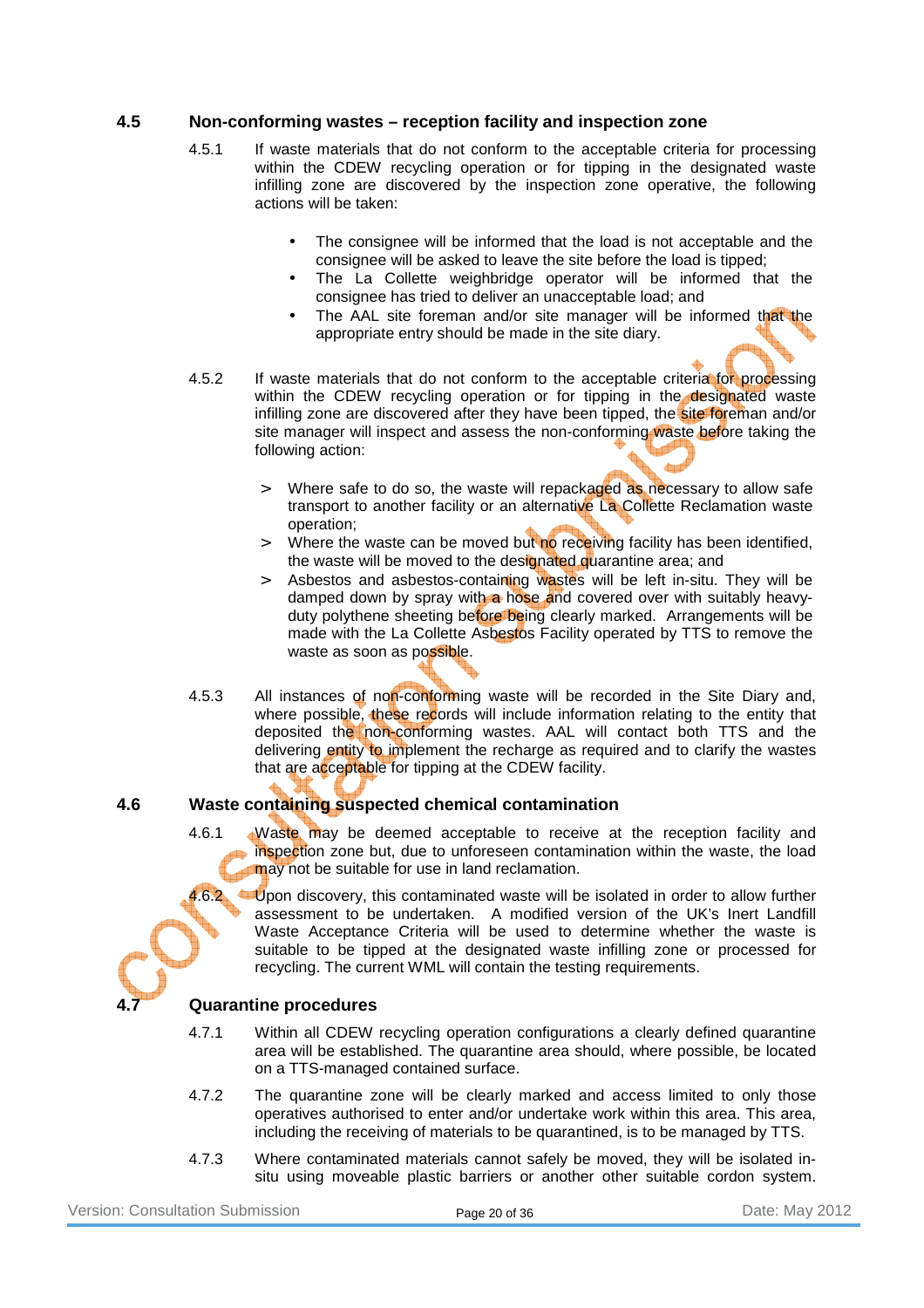TTS and the AAL site foreman and/or site manager will be informed. A course of action will then be determined with TTS in order to safely manage the quarantined waste.

- 4.7.4 As detailed in 4.5.2 above, asbestos and asbestos-containing wastes will be left in-situ. They will be damped down by spraying with a hose and covered over with heavy-duty polythene sheeting and clearly marked. Arrangements will then be made with the La Collette Asbestos facility operated by TTS to remove the waste to this facility as soon as possible
- 4.7.5 All instances of non-conforming waste that has been quarantined will be recorded in the Site Diary and details of actions taken will be included in the record.

### **4.8 Tipping – Designated Waste Infill zone**

- 4.8.1 Wastes that are residues of the CDEW processing operation or waste that has no potential for recycling will be used in the inert land reclamation operation, as detailed in 3.10 above, following inspection at the designated waste infill zone.
- 4.8.2 Unless these residues are known to be contaminated or they are suspected to be contaminated, they will be moved to the designated waste infill zone for placement in accordance with the ongoing operating procedures detailed in this WP.
- 4.8.3 Where it is known or suspected that these residues do not meet the accepted Jersey land reclamation Waste Acceptance Criteria (WAC), such materials will be moved to the current quarantine area, they shall not be tipped until the appropriate testing has been undertaken and the materials have been confirmed as meeting the WAC. The WAC is specified in the WML.
- 4.8.4 The WML will specify the standards to be achieved by the sampling.
- 4.8.5 Rough sorting will be used to remove obvious potential sources of contamination, such as nominally empty paint tins missed during inspection at the time of tipping. A skip will be located near the designated waste infill zone, which will be used to collect and store items separated by rough sorting. TTS will arrange for the regular disposal of the materials collected and deposited in the skip through the delivery of these materials to EfW for incineration.
- 4.8.6 The location of the designated waste infill zone will be shown on the current site plan as contained in Appendix D.

# **4.9 General**

- 4.9.1 The site will be inspected daily by the AAL site foreman.
- 4.9.2 Daily checks will also be made of the water supply, fire hoses, electrical outlets and isolators.
- 4.9.3 Bad odours when/if they occur, will be suppressed with the use of neutralising agents, via misting, or other appropriate means .
- $\frac{1}{2}9.4$  Spill kits containing absorbent granules, socks and matting will be located at various points within the site, including at points adjacent to any areas used for the storage of fuel oils and lubricating/hydraulic oils.
- 4.9.5 Please refer to Appendix C for the Site Safety Rules.

# **4.10 Materials dispatch**

4.10.1 All materials (such as secondary aggregates) consigned from the operation will pass over the main La Collette Reclamation OUT weighbridge.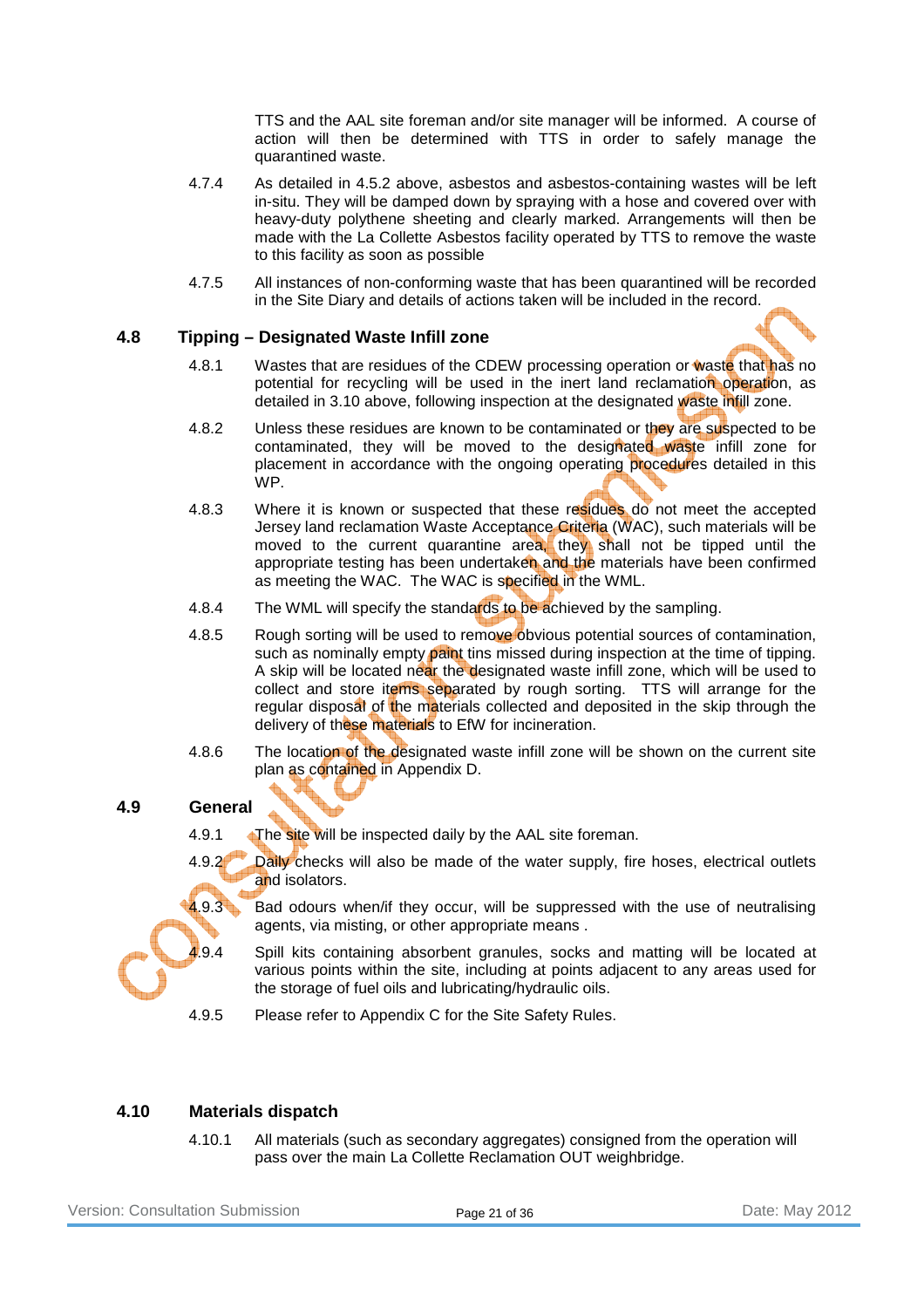4.10.2 All materials leaving the site can only do so while the weighbridge is open for logging and weighing materials. The following minimum information will be expected - weight, type, vehicle registration and carrier

Version: Consultation Submission **Page 22 of 36** Page 22 of 36 Date: May 2012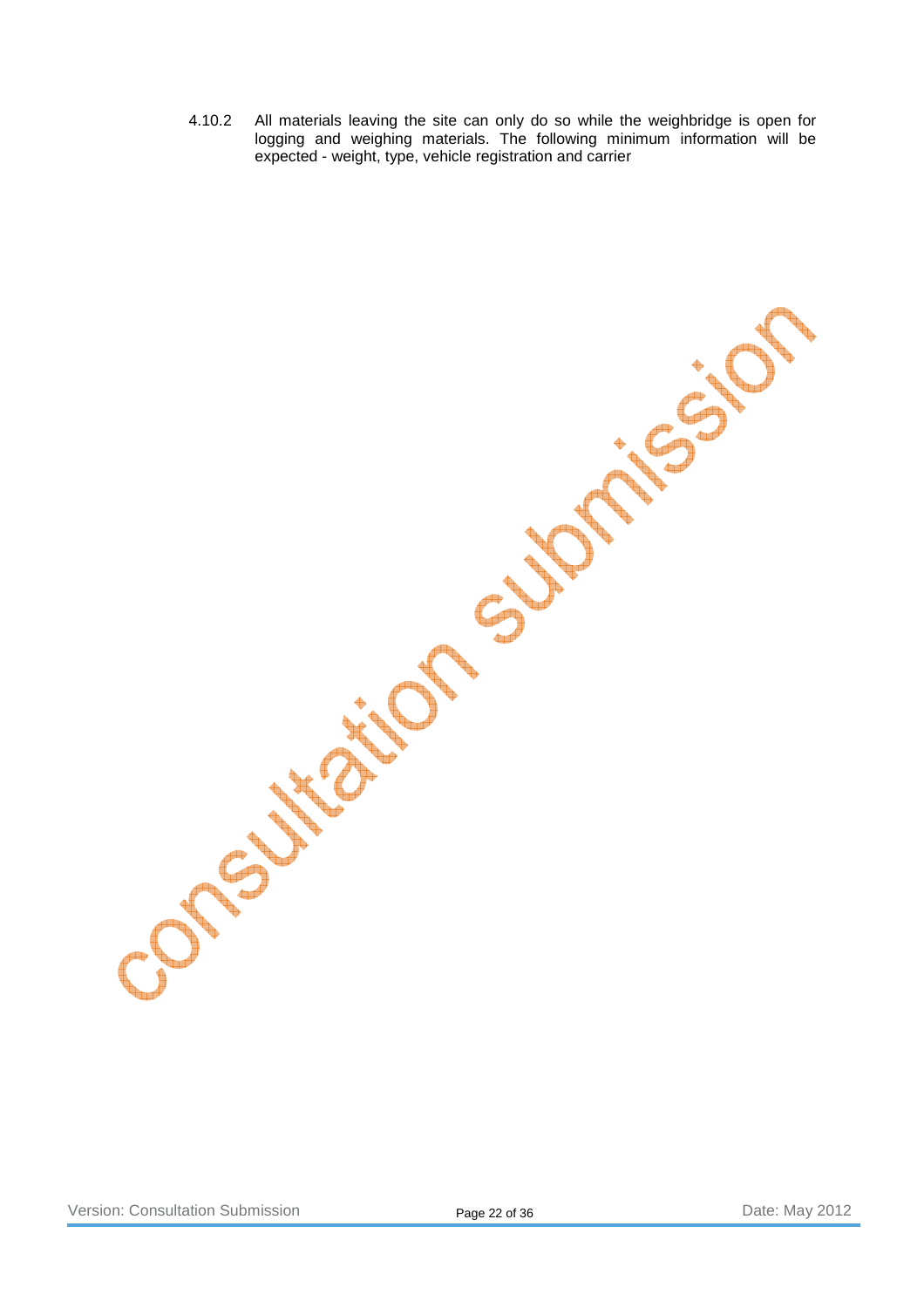# WP 5 Environmental management

# **5.1 General**

- 5.1.1 Operational environmental controls, which will be in place on site, are described in the subsections below.
- 5.1.2 Please refer to Appendix C for the overall La Collette Reclamation Site Safety Rules.
- 5.1.3 All waste handling and processing will take place within the site.
- 5.1.4 All vehicles used to remove waste or recovered materials from the CDEW recycling operation site will be caged, sheeted or covered to avoid litter nuisance where appropriate.
- 5.1.5 The site will be inspected once a day by the AAL site foreman or manager. This inspection is to monitor the site compliance with WML conditions, WP requirements and health & safety matters.
- 5.1.6 Daily checks will be made of the water supply, fire hoses, spill kits, electrical outlets and isolators.
- 5.1.7 On site litter will be picked up regularly (i.e. once a week) as part of general site housekeeping.
- 5.1.8 An environmental risk assessment is included in Appendix A.

# **5.2 Drainage system**

- 5.2.1 Please refer to Section 3.3 above.
- 5.2.2 TTS will manage the wider drainage system for the La Collette Reclamation site.

# **5.3 Breakdowns and spillages**

- 5.3.1 In the event of the breakdown of a site-loading shovel, excavator or other item of plant, AAL has an arrangement to call in a fitter to carry out repairs.
- 5.3.2 Any liquid spillages will be cleared as soon as practicable by depositing absorbents on the affected area. Spill kits will be provided and clearly signed. Any mobile fuel bowsers shall carry a spillage kit.
- 5.3.3 Used absorbents will be suitably contained (blue plastic clamp drum or similar) prior to being taken to an appropriately licensed site for disposal. See Section 0.5 for more details.

# **5.4 Site inspection and maintenance**

5.4.1 A site inspection form (see Appendix B) will be completed by a person who is familiar with the requirements of the WP and WML for the site. The frequency of inspection will be commensurate with the level of activity. For ordinary levels of activity, this inspection will be undertaken daily, reducing in frequency where operations are suspended or scaled back. All details of any defects or problems discovered and the remedial actions taken will be recorded within the site diary as soon as practical.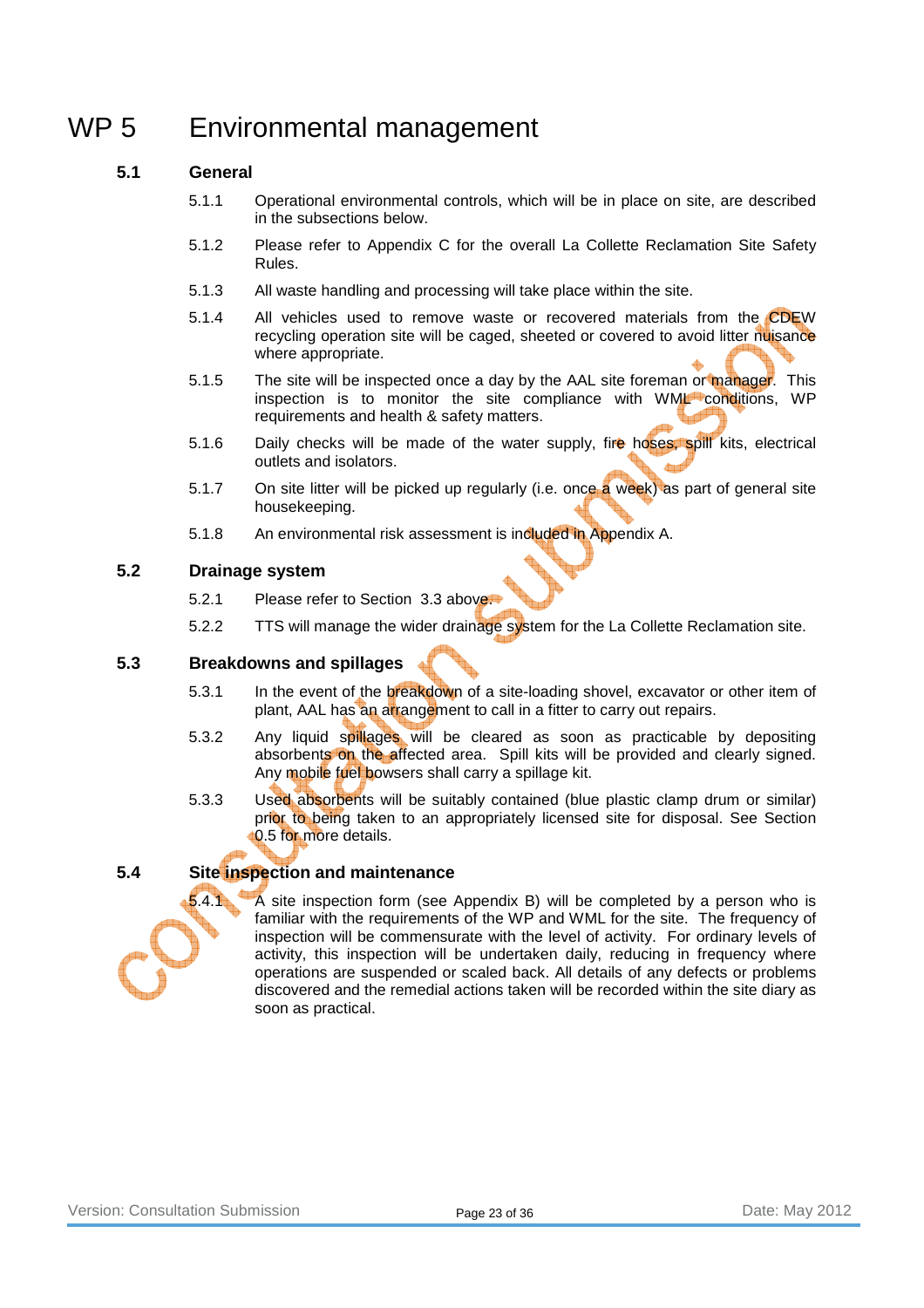# WP 6 Amenity management and monitoring

# **6.1 Control of mud and debris**

- 6.1.1 All operational areas of the site are covered with permeable hardstanding. All the waste handling and processing operations will take place within the site
- 6.1.2 All vehicles that leave the CDEW recycling operation after depositing waste or collecting materials are required if deemed necessary to pass over a wheel wash system that is part of the TTS weighbridge complex at La Collette prior to their arrival at the OUT weighbridge station.
- 6.1.3 TTS are responsible for the correct maintenance and operation of the wheel wash and the cleaning of the road leading to and from the main La Collette Reclamation site gate to the Island road network.
- 6.1.4 AAL will, in partnership with TTS, inform and direct all vehicles leaving the CDEW operation that they are required if deemed necessary to pass over the wheel wash prior to exiting the La Collette Reclamation site.

# **6.2 Control and monitoring of dust**

- 6.2.1 The main potential sources of fugitive dust will be from the passage of vehicles over the unsealed road surfaces within the facility, from wind scouring the waste deposited and during the transfer of wastes/materials or the processing of wastes using mobile plant.
- 6.2.2 Vehicles moving around the site will be speed restricted (10mph). This will effectively avoid the raising of dust due to excessive air turbulence.
- 6.2.3 All unsealed road surfacing connected with the operation of the CDEW recycling site will be damped down using a water bowser where this is identified by the site foreman or manager as being required during the daily site inspection. The suppression of dust on the remainder of the roadways within La Collette, which are connected with other waste operations, will be managed by TTS.
- 6.2.4 When mechanical processing of waste is undertaken using mobile plant (crushers, screeners, etc.) then where an integral dust suppression system is fitted to that mobile plant it will be used to control dust emissions. The site foreman and/or site manager will assess whether additional suppression is required.
- 6.2.5 Where mobile plant is not fitted with an integral dust suppression system then a mobile dust suppression system should be used. The mobile dust suppression system should be placed as close as possible to the source of the dust generation in order to control the dust at source. The mobile system will be appropriate to the dust suppression required. It will generally comprise of localised damping down with a hose or hose and spray bar. The effectiveness of the mobile system will be monitored during use. Where it is not effective, AAL will investigate potential alternative systems and adopt them where appropriate.



6.2.6 Where possible, dust suppression systems shall minimise the consumption of water in order not only to minimise resource consumption but also to minimise the wetting of the site surface and waste that could lead to the generation of mud.

- 6.2.7 Dust suppression should be used to control dust from the reception of wastes and also for the stockpiling of wastes and recovered materials including the transfer/loading of materials.
- 6.2.8 All site operations will be carried out to reduce the creation of dust where possible. Restrictions may be placed on tipping heights during any transfer of wastes and materials.
- 6.2.9 AAL will investigate the need to install dust suppression systems such as sprinklers for stockpiles of recovered materials and instigate a system if required.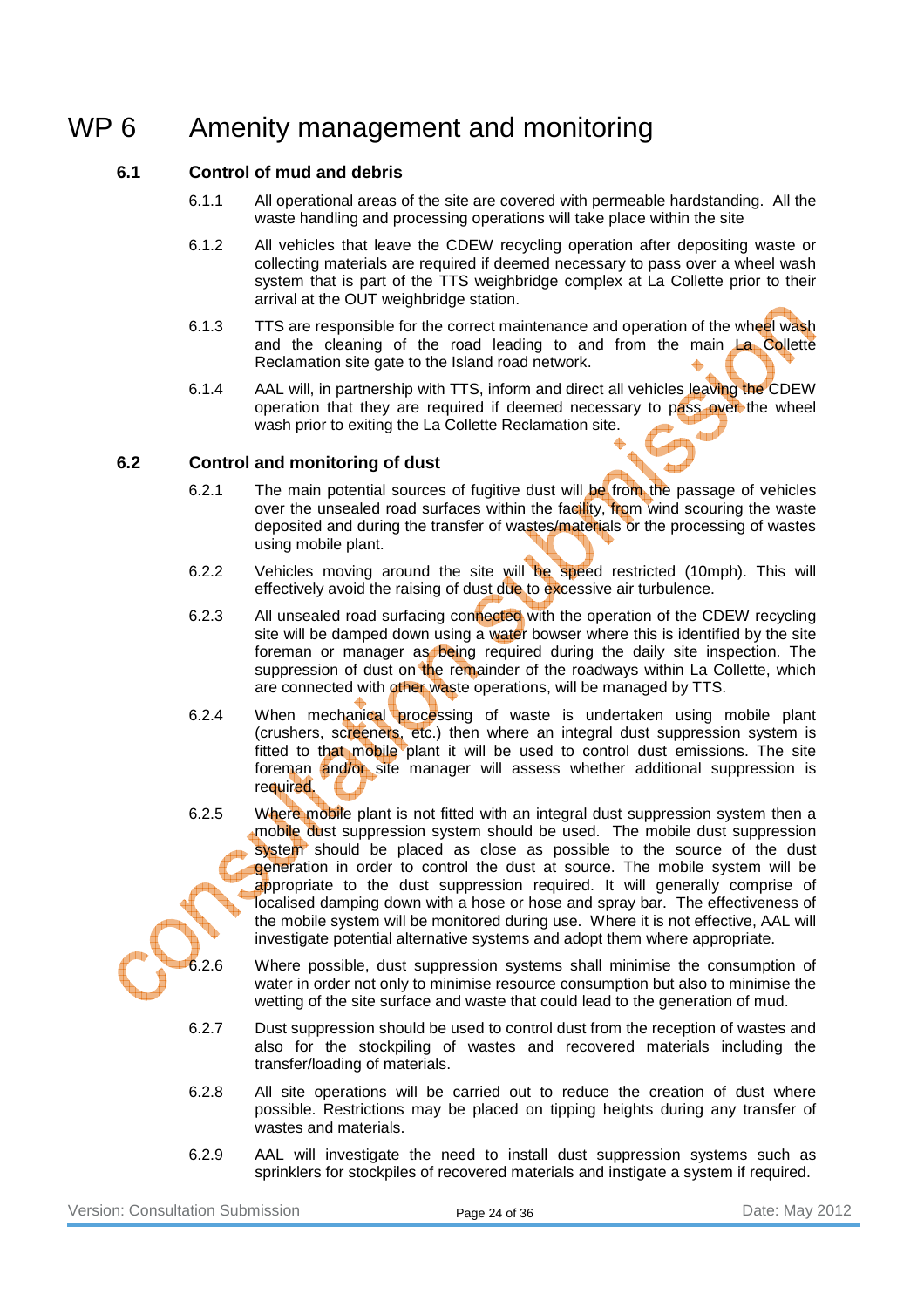- 6.2.10 Unsealed surfaces should be improved either by placement of granular materials and/or the use of agents to bind the in-situ materials where necessary.
- 6.2.11 Any events of dust emission beyond the La Collette Reclamation site boundary or beyond the boundary of the CDEW operation should be notified to TTS. Each incidence will be investigated by the site foreman and/or the site manager and any necessary remedial actions will be adopted. The incidence of an emission and the remedial action taken will be recorded in the site diary as soon as practicable after the event.
- 6.2.12 All AAL staff will be trained so that they are aware of the appropriate dust control measures, including how and when to use them.
- 6.2.13 Operations that could give rise to large amounts of dusts will be restricted or stopped during periods of high winds at the site. The site foreman and/or site manager will determine whether certain operations need to be curtailed or stopped depending on their assessment of the conditions.

### **6.3 Litter control**

- 6.3.1 Due to the types of waste being processed at the CDEW operation, the generation of litter is not considered to be a major potential hazard. This notwithstanding, the measures below will be undertaken.
- 6.3.2 The site will be inspected for litter as part of the daily site inspection carried out by the site foreman and/or the site manager. A litter pick will be used to control any windblown litter.
- 6.3.3 A basic litter pick will be undertaken at the end of each working week at the boundary of the CDEW processing zone.
- 6.3.4 A fuller litter pick will be undertaken at the end of each month at the boundary of the CDEW operations site, including at the waste infill zone.
- 6.3.5 Where the site foreman and/or site manager determines that the litter arising at the CDEW operations site can be directly attributed to other waste operations being carried on within La Collette, TTS will be informed and the litter pick will be undertaken either directly by TTS or by AAL personnel at TTS' expense.

# **6.4 Control of pests, birds and other scavengers (PBS)**

- 6.4.1 The site will be inspected monthly for the presence of vermin and the findings of the inspection noted in the site diary.
- 6.4.2 It is considered unlikely that PBS will present a problem because of the nature of waste types handled at the site. Should a PBS problem be highlighted, however, it will be managed through use of an appropriate pest control contractor.

#### **6.5 Control and monitoring of noise and vibration**

6.5.1 The following mitigation measures will be put in place to minimise noise:

- > Where appropriate, Best Practicable Means are to be applied in the selection of plant and equipment to ensure the quietest equipment for any given operation is always used and any new equipment acquired should be the quietest available;
- > Mobile plant will be maintained in accordance with the manufacturers' recommended service intervals;
- > No speed humps will be provided on access roads to minimise banging;
- > The surfaced and un-surfaced roadways will be maintained to a good standard to avoid excessive rattle noise;
- > Exposure of operatives to noise will be monitored and any necessary remedial action will be taken. Operatives will be required to wear suitable noise-reducing ear defenders where necessary;
- > A maximum speed limit of 10mph will be established within the CDEW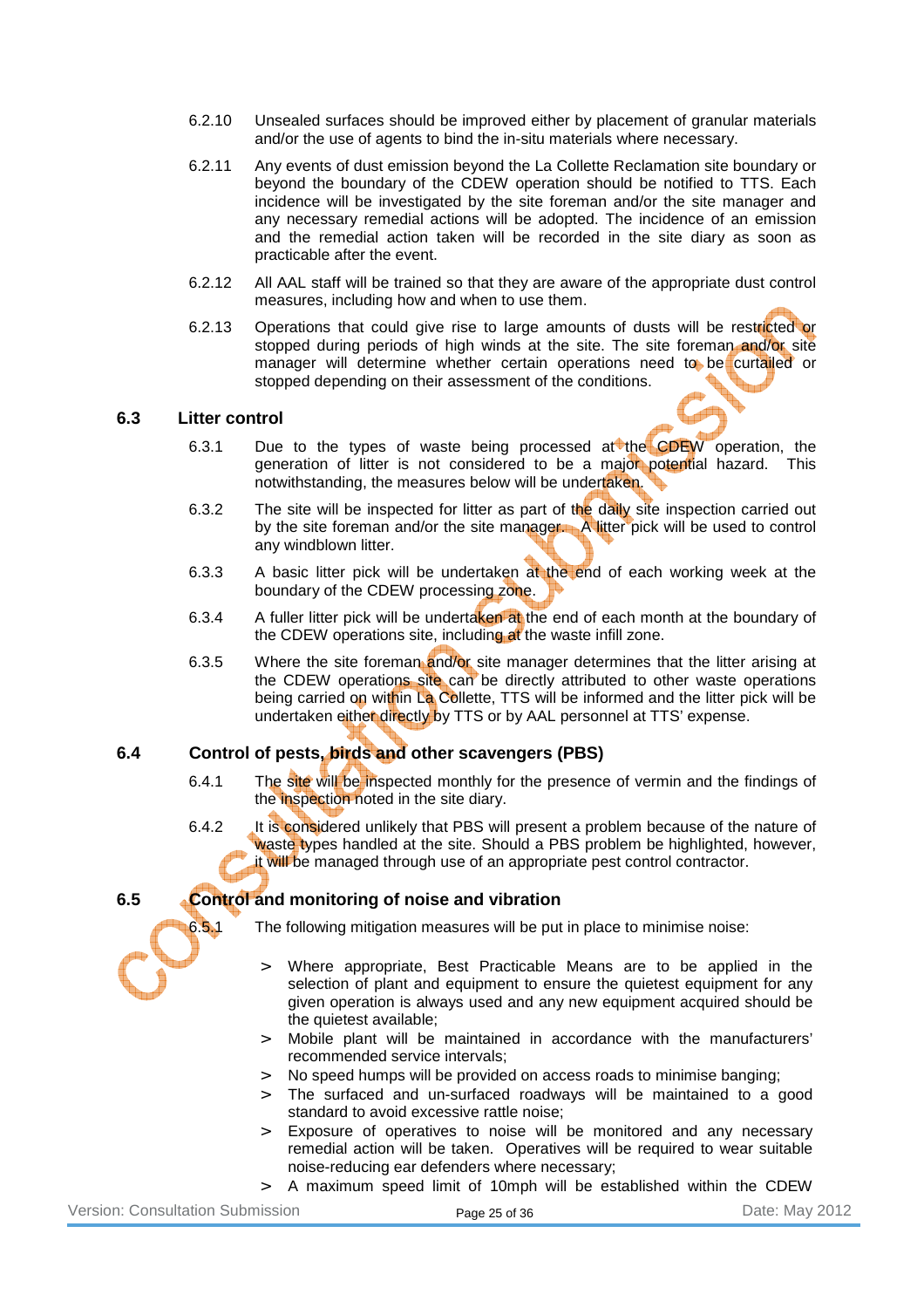operation area and enforced by AAL staff through the use of clear signage and direct instruction to drivers; and

> Drop heights will be kept to a minimum to minimise vibration.

### **6.6 Odour control**

- 6.6.1 Incoming waste will be subject to the acceptance procedure detailed in Section 4.3
- 6.6.2 The waste types accepted by the CDEW recycling operation are generally not of the type that would give rise to odour nuisance, however olfactory assessments will be made by the Site Manager and/or Site Foreman at regular intervals throughout working hours. The presence of a detectable malodour will be recorded in the diary together with details of any remedial measures taken to reduce the detectable odour as soon as practicable after the event.
- 6.6.3 Where a malodour is detected but this is clearly associated with other La Collette operations (Composting, etc.), this will also be noted and TTS will be informed.
- 6.6.4 Olfactory assessments should be made when site personnel arrive at the site and not after they have been on site for some time to reduce any de-sensitising effect.

### **6.7 Control of fire**

- 6.7.1 Smoking is not allowed on site, other than in designated areas.
- 6.7.2 No waste material will be burned on site.
- 6.7.3 Fire extinguishers will be located in appropriate locations throughout the site, including within the reception facility/welfare buildings and adjacent to the areas used for the storage of fuels and oils. Extinguishers will be selected to suit the potential fire hazards identified at each location. They will be used to control fires on site and will be checked on a weekly basis as part of regular site inspections.
- 6.7.4 A record will be kept, in the site diary, of fire drills carried out on site.
- 6.7.5 In the event of fire, the Fire & Rescue Service will be called.
- 6.7.6 All outbreaks of fire will be notified to TTS.

# **6.8 Control of security**

- 6.8.1 The CDEW recycling site is within a larger waste facility where public access is prevented by security fencing and CCTV. The perimeter security is maintained and managed by TTS.
- 6.8.2 AAL mobile plant, stores and site building will be locked and secured when not in use to prevent unauthorised access out of hours.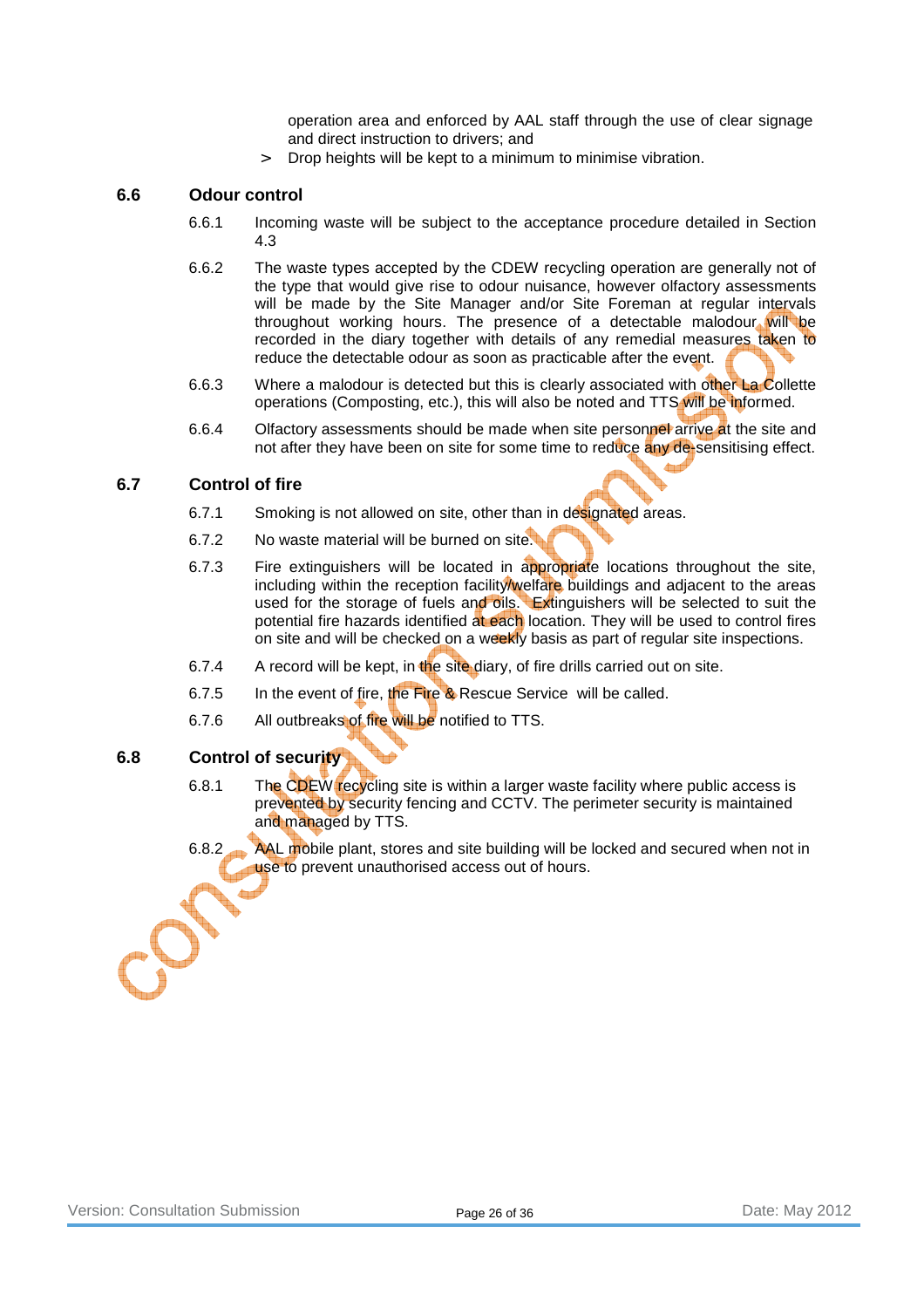# Appendix A Risk assessment

| <b>Data and information</b>                              |                                                                                        |                                                                  |                                                                    | <b>Judgement</b>               |                                                              |                                                     | <b>Action (by permitting)</b>                                                                                                                                                                                                                                                                                                                                                          |                                                                                                                                                |                                                                                                                                               |
|----------------------------------------------------------|----------------------------------------------------------------------------------------|------------------------------------------------------------------|--------------------------------------------------------------------|--------------------------------|--------------------------------------------------------------|-----------------------------------------------------|----------------------------------------------------------------------------------------------------------------------------------------------------------------------------------------------------------------------------------------------------------------------------------------------------------------------------------------------------------------------------------------|------------------------------------------------------------------------------------------------------------------------------------------------|-----------------------------------------------------------------------------------------------------------------------------------------------|
| Receptor                                                 | Source                                                                                 | Harm                                                             | Pathway                                                            | Probability of<br>exposure     | Consequence                                                  | Magnitude of<br>risk                                | Justification for<br>magnitude                                                                                                                                                                                                                                                                                                                                                         | <b>Risk management</b>                                                                                                                         | <b>Residual risk</b>                                                                                                                          |
| What is at risk?<br>What do I wish to<br>protect?        | What is the agent<br>or process with<br>potential to<br>cause harm?                    | What are the<br>harmful<br>consequences if<br>things go wrong?   | How might the<br>receptor come<br>into contact with<br>the source? | How likely is<br>this contact? | How severe will<br>the<br>consequences<br>be if this occurs? | What is the<br>overall<br>magnitude of<br>the risk? | On what did I<br>base my<br>judgement?                                                                                                                                                                                                                                                                                                                                                 | How can I best<br>manage the risk to<br>reduce the<br>magnitude?                                                                               | What is the<br>magnitude of<br>the risk after<br>management?<br>(This residual<br>risk will be<br>controlled by<br>Compliance<br>Assessment). |
| Local human<br>population                                | Releases of<br>particulate matter<br>(dusts) and micro-<br>organisms<br>(bioaerosols). | Harm to human<br>health - respiratory<br>irritation and illness. | Air transport then<br>inhalation.                                  | Low                            | Medium                                                       | Low                                                 | Permitted waste<br>types do not<br>includes dusts.<br>powders<br>(exception of<br>plasterboard<br>powder) or loose<br>fibres but the<br>treatment<br>activities will<br>produce<br>particulate matter<br>but the facility is at<br>some distance<br>from the local<br>population and<br>within a larger<br>waste<br>management<br>facility so a Low<br>magnitude risk is<br>estimated. | Restriction on waste<br>types and additionally<br>mitigation at production<br>source though use of<br>targeted dust<br>suppression.            | Low                                                                                                                                           |
| Local human<br>population                                | As above                                                                               | Nuisance - dust on<br>cars, clothing etc.                        | Air transport then<br>deposition                                   | Low                            | Low                                                          | Low                                                 | Limited local<br>sensitive human<br>receptor s due to<br>the location of the<br>facility.                                                                                                                                                                                                                                                                                              | Restriction on the types<br>of waste to those with<br>limited potential to<br>generate litter. Litter<br>management (picking<br>etc) within WP | Low                                                                                                                                           |
| Local human<br>population,<br>livestock and<br>wildlife. | Litter                                                                                 | Nuisance, loss of<br>amenity and harm to<br>animal health        | Air transport then<br>deposition                                   | Low                            | Medium                                                       | Medium                                              | <b>Limited human</b><br>receptors, but<br>wildlife receptors<br>are present.                                                                                                                                                                                                                                                                                                           | As above.                                                                                                                                      | Low                                                                                                                                           |

Version: Consultation Submission **Page 27 of 36** Page 27 of 36 Date: May 2012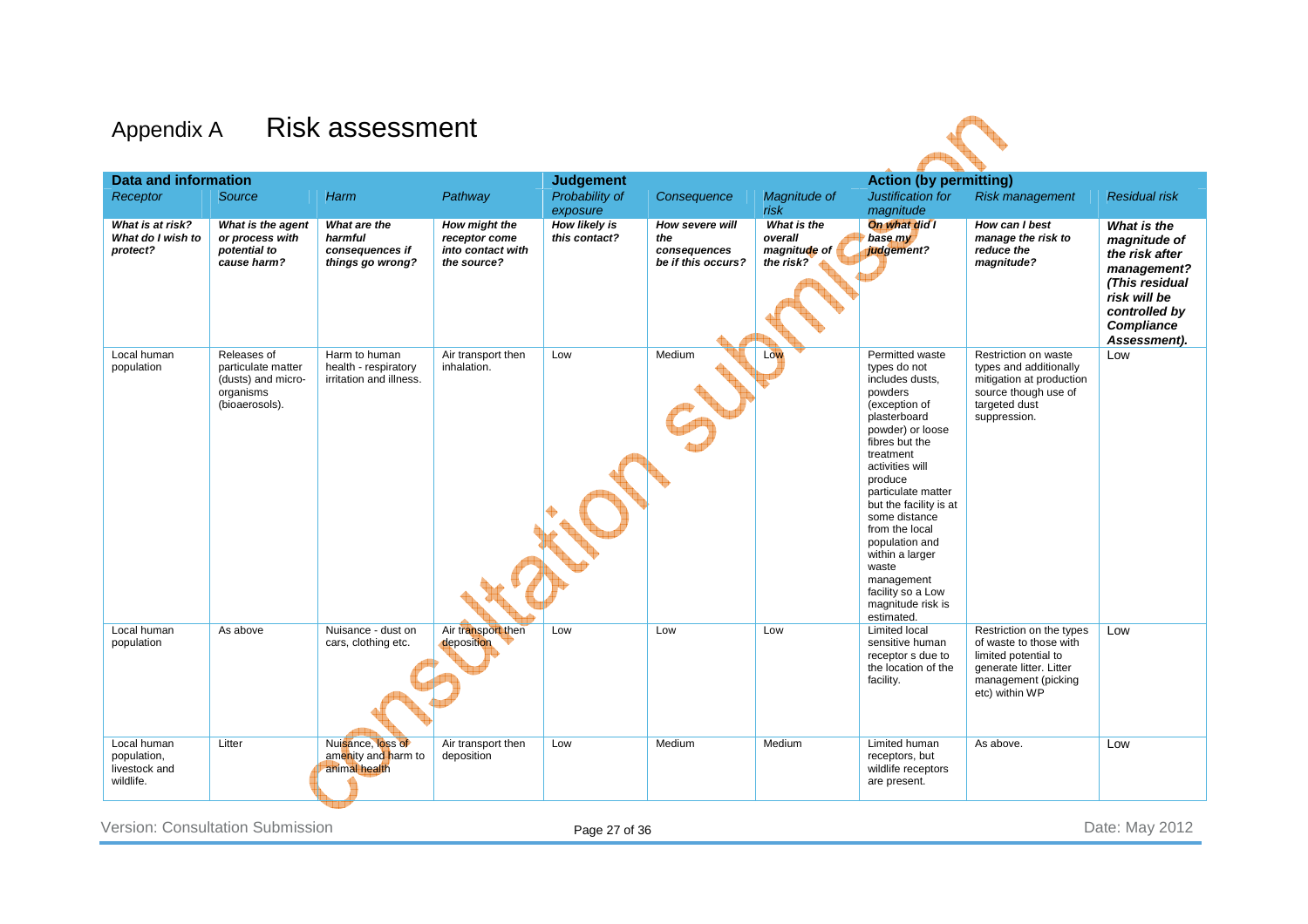|                                                   | <b>Data and information</b>                                         |                                                                                                             |                                                                    | <b>Judgement</b>               |                                                              |                                                     | <b>Action (by permitting)</b>                                                                                                                                                                                  |                                                                                                                                                             |                                                                                                                                               |
|---------------------------------------------------|---------------------------------------------------------------------|-------------------------------------------------------------------------------------------------------------|--------------------------------------------------------------------|--------------------------------|--------------------------------------------------------------|-----------------------------------------------------|----------------------------------------------------------------------------------------------------------------------------------------------------------------------------------------------------------------|-------------------------------------------------------------------------------------------------------------------------------------------------------------|-----------------------------------------------------------------------------------------------------------------------------------------------|
| Receptor                                          | <b>Source</b>                                                       | Harm                                                                                                        | Pathway                                                            | Probability of<br>exposure     | Consequence                                                  | Magnitude of<br>risk                                | Justification for<br>magnitude                                                                                                                                                                                 | <b>Risk management</b>                                                                                                                                      | <b>Residual risk</b>                                                                                                                          |
| What is at risk?<br>What do I wish to<br>protect? | What is the agent<br>or process with<br>potential to<br>cause harm? | What are the<br>harmful<br>consequences if<br>things go wrong?                                              | How might the<br>receptor come<br>into contact with<br>the source? | How likely is<br>this contact? | How severe will<br>the<br>consequences<br>be if this occurs? | What is the<br>overall<br>magnitude of<br>the risk? | On what did I<br>base my<br>judgement?                                                                                                                                                                         | How can I best<br>manage the risk to<br>reduce the<br>magnitude?                                                                                            | What is the<br>magnitude of<br>the risk after<br>management?<br>(This residual<br>risk will be<br>controlled by<br>Compliance<br>Assessment). |
| Local human<br>population                         | Waste, litter and<br>mud on local<br>roads                          | Nuisance, loss of<br>amenity, road traffic<br>accidents.                                                    | Vehicles entering<br>and leaving site.                             | Medium                         | Low                                                          | Low                                                 | Site has a private,<br>dedicated long<br>and well surfaced<br>access road.                                                                                                                                     | Site has a dedicated<br>wheel wash which all<br>leaving vehicles but<br>pass through. The road<br>is swept by La Collette<br>reclamation site<br>operators. | Low                                                                                                                                           |
| Local human<br>population                         | Odour                                                               | Nuisance, loss of<br>amenity                                                                                | Air transport then<br>inhalation.                                  | Low                            | Low                                                          | Low                                                 | Local residents<br>often sensitive to<br>odour, however<br>the site is at some<br>distance from<br>such receptors<br>and waste types<br>are restricted to<br>those that do not<br>normally cause<br>malodours. | Control of acceptable<br>waste types to those<br>not known to cause<br>malodours.                                                                           | Low                                                                                                                                           |
| Local human<br>population                         | Noise and<br>vibration                                              | Nuisance, loss of<br>amenity, loss of<br>sleep.                                                             | Noise through the<br>air and vibration<br>through the<br>ground.   | Low                            | Low                                                          | Low                                                 | Local residents<br>often sensitive to<br>noise and<br>vibration, however<br>the site is at some<br>distance from<br>such receptors.                                                                            | Control through<br>operational measures.                                                                                                                    | Low                                                                                                                                           |
| Local human<br>population                         | Scavenging<br>animals and<br>scavenging birds                       | Harm to human<br>health - from waste<br>carried off site and<br>faeces. Nuisance<br>and loss of<br>amenity. | Air transport and<br>over land                                     | Low                            | Low                                                          | Low                                                 | Permitted wastes<br>are unlikely to<br>attract scavenging<br>animals and birds.                                                                                                                                | Limit on the types of<br>wastes that are<br>accepted.                                                                                                       | Very low                                                                                                                                      |
| Local human<br>population                         | Pests (e.g. flies)                                                  | Harm to human<br>health, nuisance,<br>loss of amenity                                                       | Air transport and<br>over land                                     | Medium                         | Medium                                                       | Medium                                              | Permitted wastes<br>are unlikely to<br>attract insect<br>pests.                                                                                                                                                | As above                                                                                                                                                    | Low                                                                                                                                           |
|                                                   |                                                                     |                                                                                                             |                                                                    |                                |                                                              |                                                     |                                                                                                                                                                                                                |                                                                                                                                                             |                                                                                                                                               |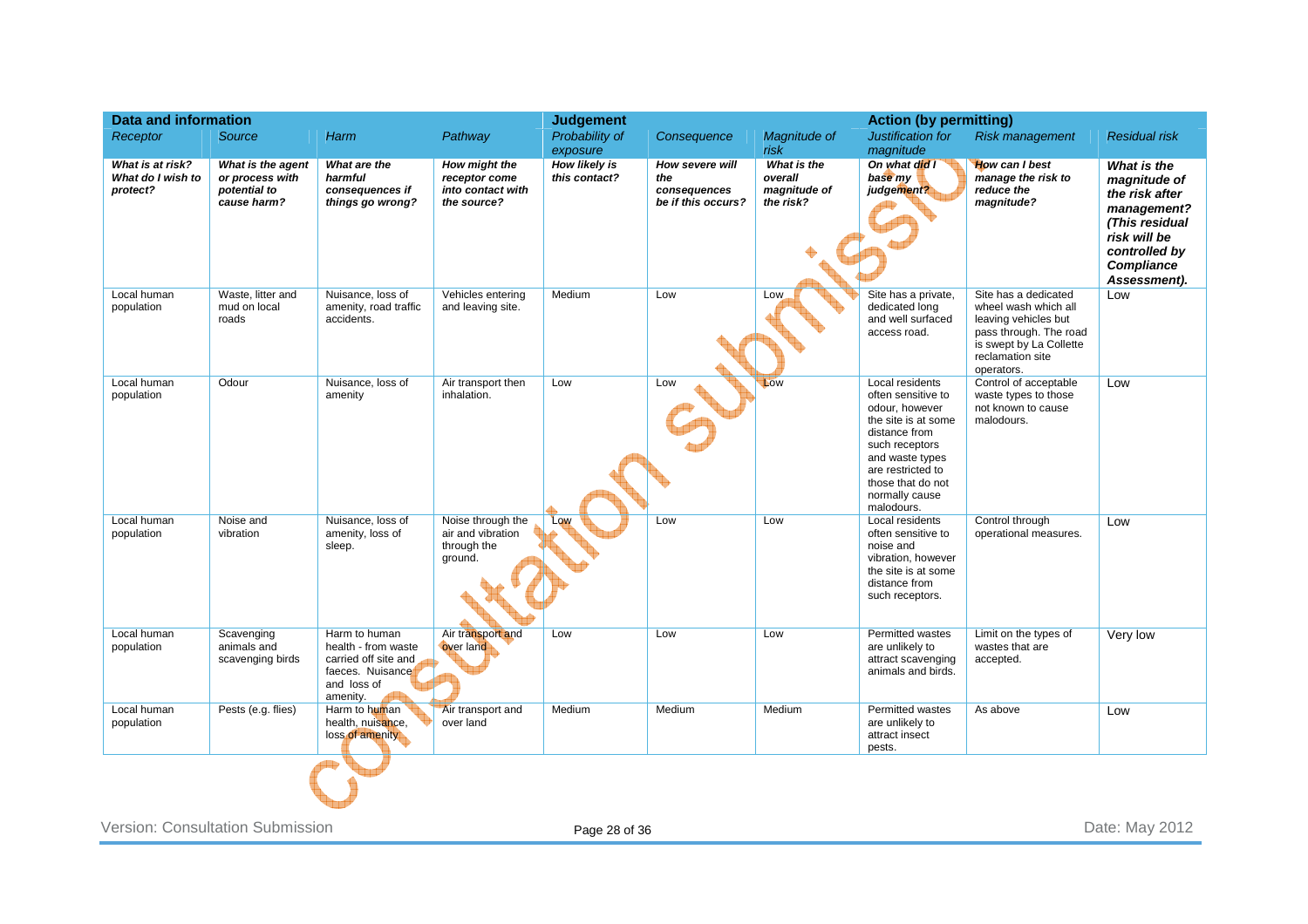| Data and information                                                                                                 |                                                                                                                                            |                                                                                                                                                                        |                                                                                                       | <b>Judgement</b>               |                                                              |                                                     | <b>Action (by permitting)</b>                                                                                                                                                                                                   |                                                                                                                                                            |                                                                                                                                                      |
|----------------------------------------------------------------------------------------------------------------------|--------------------------------------------------------------------------------------------------------------------------------------------|------------------------------------------------------------------------------------------------------------------------------------------------------------------------|-------------------------------------------------------------------------------------------------------|--------------------------------|--------------------------------------------------------------|-----------------------------------------------------|---------------------------------------------------------------------------------------------------------------------------------------------------------------------------------------------------------------------------------|------------------------------------------------------------------------------------------------------------------------------------------------------------|------------------------------------------------------------------------------------------------------------------------------------------------------|
| Receptor                                                                                                             | <b>Source</b>                                                                                                                              | Harm                                                                                                                                                                   | Pathway                                                                                               | Probability of<br>exposure     | Consequence                                                  | Magnitude of<br>risk                                | Justification for<br>magnitude                                                                                                                                                                                                  | <b>Risk management</b>                                                                                                                                     | <b>Residual risk</b>                                                                                                                                 |
| What is at risk?<br>What do I wish to<br>protect?                                                                    | What is the agent<br>or process with<br>potential to<br>cause harm?                                                                        | What are the<br>harmful<br>consequences if<br>things go wrong?                                                                                                         | How might the<br>receptor come<br>into contact with<br>the source?                                    | How likely is<br>this contact? | How severe will<br>the<br>consequences<br>be if this occurs? | What is the<br>overall<br>magnitude of<br>the risk? | On what did I<br>base my<br>judgement?                                                                                                                                                                                          | How can I best<br>manage the risk to<br>reduce the<br>magnitude?                                                                                           | What is the<br>magnitude of<br>the risk after<br>management?<br>(This residual<br>risk will be<br>controlled by<br><b>Compliance</b><br>Assessment). |
| Local human<br>population and /<br>or livestock after<br>gaining<br>unauthorised<br>access to the<br>waste operation | All on-site<br>hazards: wastes;<br>machinery and<br>vehicles.                                                                              | Bodily injury                                                                                                                                                          | Direct physical<br>contact                                                                            | Low                            | Medium                                                       | Low                                                 | Permitted waste<br>types are non-<br>hazardous or<br>inert so only a<br>medium<br>magnitude risk is<br>estimated.                                                                                                               | Activities shall be<br>managed and operated<br>in accordance with the<br>WP which includes site<br>security measures to<br>prevent unauthorised<br>access. | Low                                                                                                                                                  |
| Local human<br>population and<br>local environment.                                                                  | Arson and / or<br>vandalism causing<br>the release of<br>polluting materials<br>to air (smoke or<br>fumes), water or<br>land.              | Respiratory<br>irritation, illness and<br>nuisance to local<br>population. Injury to<br>staff, firefighters or<br>arsonists/vandals.<br>Pollution of water or<br>land. | Air transport of<br>smoke. Spillages<br>and contaminated<br>firewater by direct<br>run-off from site. | Low                            | Medium                                                       | Low                                                 | Permitted waste<br>types do not<br>include sludges or<br>liquids and are<br>non-hazardous so<br>only a medium<br>magnitude risk is<br>estimated. The<br>materials<br>accepted are<br>generally non<br>combustible in<br>nature. | WP contains measures<br>to control fire and<br>spillages. Control over<br>the types of waste<br>accepted.                                                  | Low                                                                                                                                                  |
| Local human<br>population and<br>local environment                                                                   | Accidental fire<br>causing the<br>release of<br>polluting materials<br>to air (smoke or<br>fumes), water or<br>land.                       | Respiratory<br>irritation, illness and<br>nuisance to local<br>population. Injury to<br>staff or firefighters.<br>Pollution of water or<br>land.                       | As above.                                                                                             | Medium                         | Medium                                                       | Low                                                 | Risk of accidental<br>combustion of<br>waste is<br>moderate.                                                                                                                                                                    | As above (excluding<br>comments on access to<br>waste). Licensed<br>activities do not include<br>the burning of waste.                                     | Low                                                                                                                                                  |
| Water<br>environment                                                                                                 | Spillage of liquids,<br>leachate from<br>waste,<br>contaminated<br>rainwater run-off<br>from waste e.g.<br>containing<br>suspended solids. | Acute effects:<br>oxygen depletion,<br>fish kill and algal<br>blooms                                                                                                   | Direct run-off from<br>site across ground<br>surface, via<br>surface water<br>drains, ditches etc.    | Low                            | Medium                                                       | Low                                                 | Permitted waste<br>types do not<br>include sludge's or<br>liquids so only a<br>medium<br>magnitude risk is<br>estimated.<br>Acceptable<br>wastes are low<br>risk due to their<br>nature, little or no<br>leachabilty.           | All liquids shall be<br>provided with<br>secondary<br>containment (applies<br>to non-wastes such as<br>fuels). WAC within<br>WML.                          | Very low                                                                                                                                             |

Version: Consultation Submission **Page 29 of 36** Page 29 of 36 Date: May 2012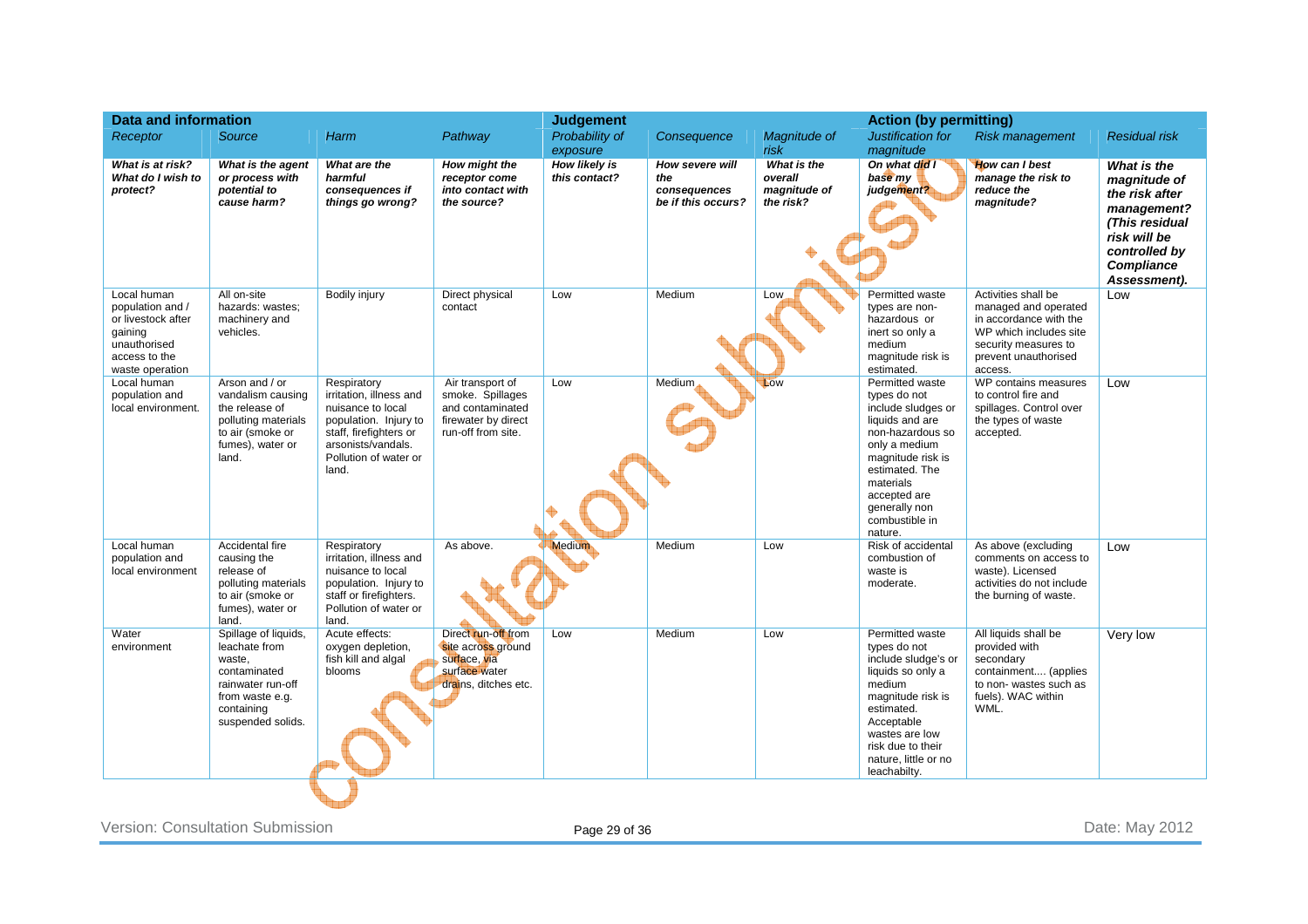| <b>Data and information</b>                       |                                                                     |                                                                                                                                    |                                                                          | <b>Judgement</b>                      |                                                              |                                                     | <b>Action (by permitting)</b>                                                                                                                                                   |                                                                                                                   |                                                                                                                                               |
|---------------------------------------------------|---------------------------------------------------------------------|------------------------------------------------------------------------------------------------------------------------------------|--------------------------------------------------------------------------|---------------------------------------|--------------------------------------------------------------|-----------------------------------------------------|---------------------------------------------------------------------------------------------------------------------------------------------------------------------------------|-------------------------------------------------------------------------------------------------------------------|-----------------------------------------------------------------------------------------------------------------------------------------------|
| Receptor                                          | <b>Source</b>                                                       | Harm                                                                                                                               | Pathway                                                                  | Probability of<br>exposure            | Consequence                                                  | Magnitude of<br>risk                                | Justification for<br>magnitude                                                                                                                                                  | <b>Risk management</b>                                                                                            | <b>Residual risk</b>                                                                                                                          |
| What is at risk?<br>What do I wish to<br>protect? | What is the agent<br>or process with<br>potential to<br>cause harm? | What are the<br>harmful<br>consequences if<br>things go wrong?                                                                     | How might the<br>receptor come<br>into contact with<br>the source?       | <b>How likely is</b><br>this contact? | How severe will<br>the<br>consequences<br>be if this occurs? | What is the<br>overall<br>magnitude of<br>the risk? | On what did I<br>base my<br>judgement?                                                                                                                                          | How can I best<br>manage the risk to<br>reduce the<br>magnitude?                                                  | What is the<br>magnitude of<br>the risk after<br>management?<br>(This residual<br>risk will be<br>controlled by<br>Compliance<br>Assessment). |
| Water<br>environment                              | As above                                                            | Chronic effects:<br>deterioration of<br>water quality                                                                              | As above. Indirect<br>run-off via the soil<br>layer                      | Low                                   | Low                                                          | Low                                                 | Waste types are<br>non-hazardous to<br>inert so harm is<br>likely to be<br>temporary and<br>reversible.                                                                         | As above                                                                                                          | Low                                                                                                                                           |
| Groundwater                                       | As above                                                            | Chronic effects:<br>contamination of<br>groundwater,<br>requiring treatment<br>of water or closure<br>of borehole.                 | Transport through<br>soil/groundwater<br>then extraction at<br>borehole. | Medium                                | Medium                                                       | Medium                                              | There is a<br>potential for<br>contaminated<br>rainwater run-off<br>or leachate from<br>permitted waste<br>types.                                                               | As above                                                                                                          | Low                                                                                                                                           |
| Protected sites -<br>Ramsar                       | Any                                                                 | Harm to protected<br>site through toxic<br>contamination,<br>nutrient enrichment,<br>smothering,<br>disturbance,<br>predation etc. | Any                                                                      | Low                                   | Medium                                                       | Low                                                 | Waste operations<br>may cause harm<br>to and<br>deterioration of<br>nature<br>conservation sites.<br>Predation unlikely<br>as waste types will<br>no attract<br>scavengers etc. | Control over the types<br>of waste permitted to<br>be accepted is<br>restricted. Incident<br>procedures in place. | Low                                                                                                                                           |
|                                                   |                                                                     |                                                                                                                                    |                                                                          |                                       |                                                              |                                                     |                                                                                                                                                                                 |                                                                                                                   |                                                                                                                                               |

Version: Consultation Submission **Page 30 of 36** Page 30 of 36 Date: May 2012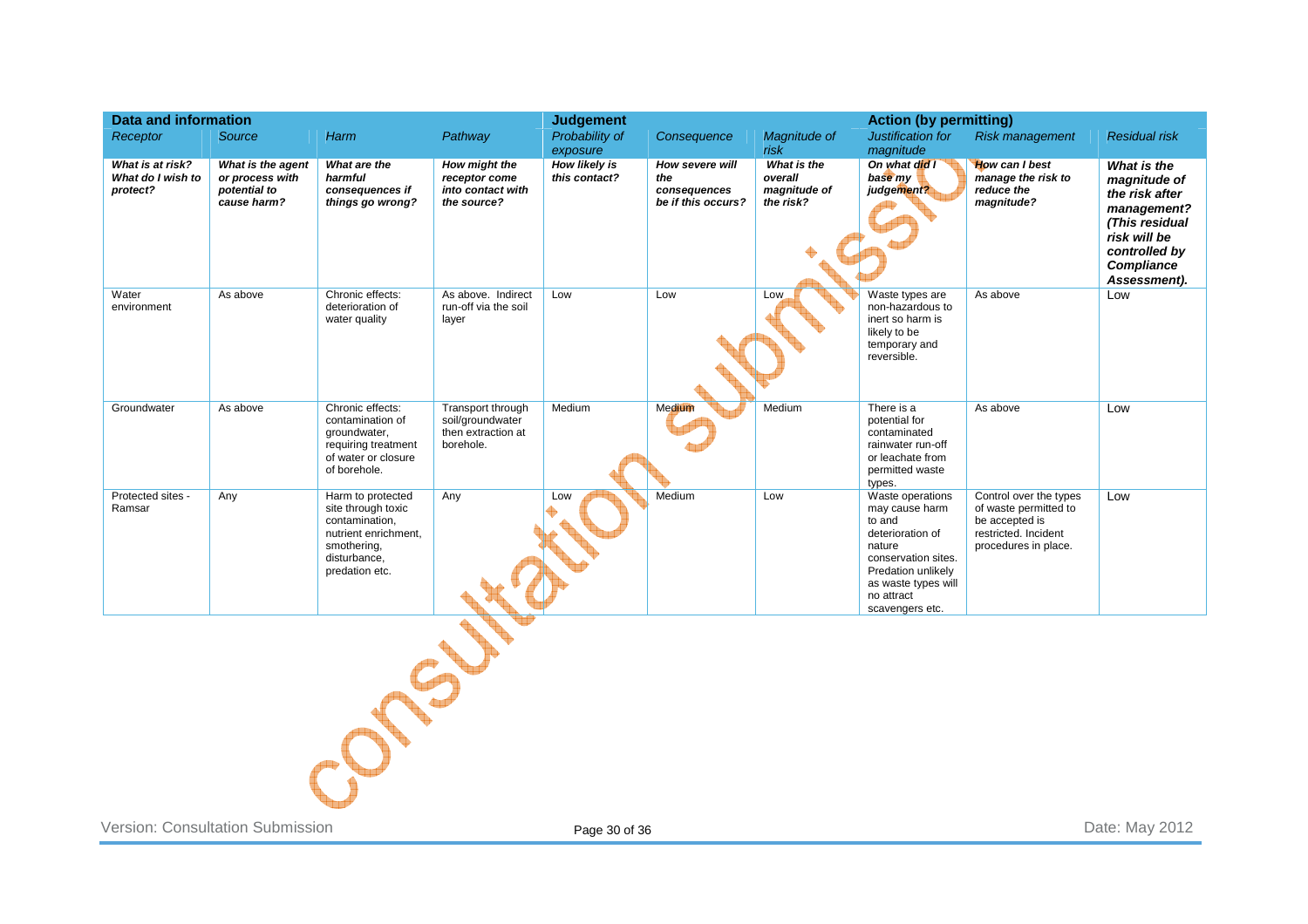# Appendix B Site Inspection Form



| <b>Checks to Undertake</b>                         | <b>Checked?</b>      | <b>Description</b>                                                                              | <b>Comments or Actions taken</b> |
|----------------------------------------------------|----------------------|-------------------------------------------------------------------------------------------------|----------------------------------|
| <b>Checked Site Engineering?</b>                   | $\Box$ (tick)        | Check condition of site surfacing, drainage,<br>walls, water supply, fire controls etc (Visual) |                                  |
| <b>Checked Site Identification Board</b>           | $\Box$ (tick)        | Check condition of Site Identification Sign<br>(Visual)                                         |                                  |
| <b>Checked Site Security?</b>                      | $\Box$ (tick)        | Check condition of site fence, gates, hedges                                                    |                                  |
| <b>Checked for Odour?</b>                          | $\Box$ (tick)        | Check for odour at or beyond site boundary                                                      |                                  |
| <b>Checked for Pests?</b>                          | $\Box$ (tick)        | Check for evidence of pests                                                                     |                                  |
| <b>Scavengers?</b>                                 | $\Box$ (tick)        | Check for evidence of scavengers                                                                |                                  |
| Litter?                                            | $\Box$ (tick)        | Complete daily litter check                                                                     |                                  |
| <b>Dust/Noise?</b>                                 | $\Box$ (tick)        | Undertake check for dust or noise during<br>operations(i.e. when tipping, sorting etc)          |                                  |
| <b>Drainage Tank / Drainage</b><br><b>Checked?</b> | $\square$ (tick)     | <b>Check Drainage Tank oil/silt level</b>                                                       |                                  |
| <b>General Issues</b>                              | <b>Circle</b>        | <b>Description</b>                                                                              | <b>Comments of Actions taken</b> |
| <b>General Maintenance Undertaken?</b>             | $Yes/No \rightarrow$ | Has any general site maintenance been<br>undertaken? See Maintenance Schedule                   |                                  |
| <b>Breakdowns/Spillages?</b>                       | Yes/No               | Has any site machinery/plant broken down? Have<br>spillages resulted? (Follow spillage plan)    |                                  |
| <b>Emergencies/Incidents?</b>                      | Yes/No               | Have any Emergencies/incidents occurred?<br>(complete incident plan)                            |                                  |
| <b>Problems with Waste Received?</b>               | Yes/No               | Have there been problems with wastes,<br>difficult, non-permitted?                              |                                  |
| <b>Any Complaints?</b>                             | Yes/No               | Nature of Complaint and action taken                                                            |                                  |
| <b>Any Other Issues?</b>                           | Yes/No               | Anything else of interest?<br>e.g. Environment Department Inspection?                           |                                  |

Version: Consultation Submission **Example 2012** Page 31 of 36 Date: May 2012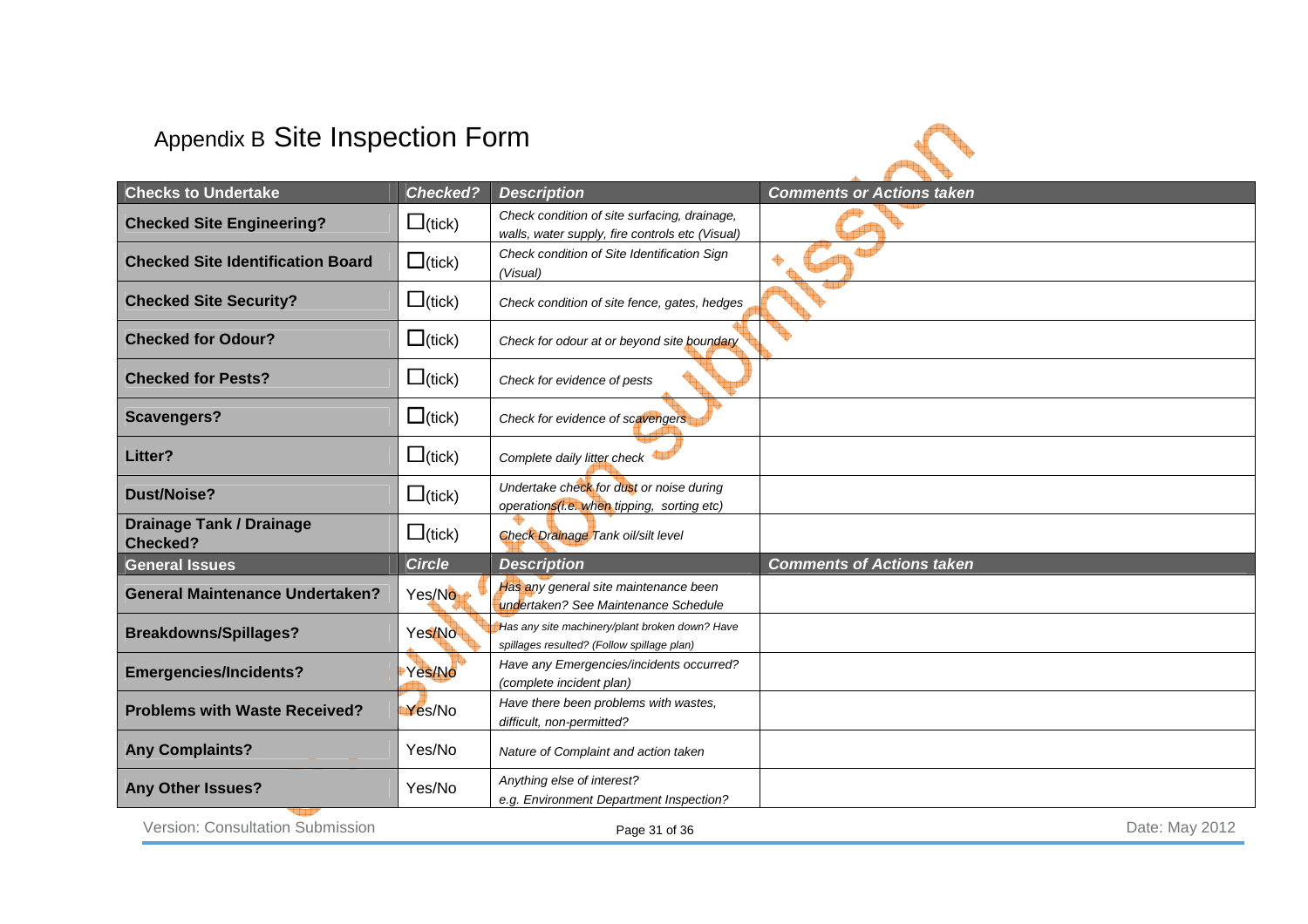# Appendix C Site safety rules -

# **La Collette.**

La Collette is the site for the reception and recycling of green waste and solid inert waste. Customers for each facility enter the site through different entrances, following the signs. All TTS employees, contractors or visitors to the site must sign in.

If visiting the solid waste area of the site, visitors must sign in at the Portacabin by the entrance. This is the first thing visitors must do when they arrive. When visitors sign in, they will be made aware of any specific site hazards on that day.

If visiting the green waste area, visitors must sign in here.

All visitors must wear high visibility clothing and if working on the site they must also wear protective safety boots and overalls.

The speed limit on the site is 20 miles per hour. Visitors must remember there are constant vehicle movements and remain aware of the special risk that this represents – especially if they are moving around the site on foot.

Visitors should also remember that due to the movement of recycled waste, the shape of the site is constantly changing.

Toilet facilities and first aid equipment are available and visitors can ask TTS site staff to help them locate these facilities when necessary. There will also be a trained first aider on site.

In accordance with TTS policy, smoking is not allowed within any building and eating/drinking must only be undertaken in the areas specifically set aside for breaks and lunches.

Finally all rules relating to personal hygiene must be followed and hands must be washed thoroughly using disinfectant soap before eating, drinking or smoking. Hands must all be washed when leaving the site.

Visitors must always sign out when leaving the site.

Version: Consultation Submission Date: May 2012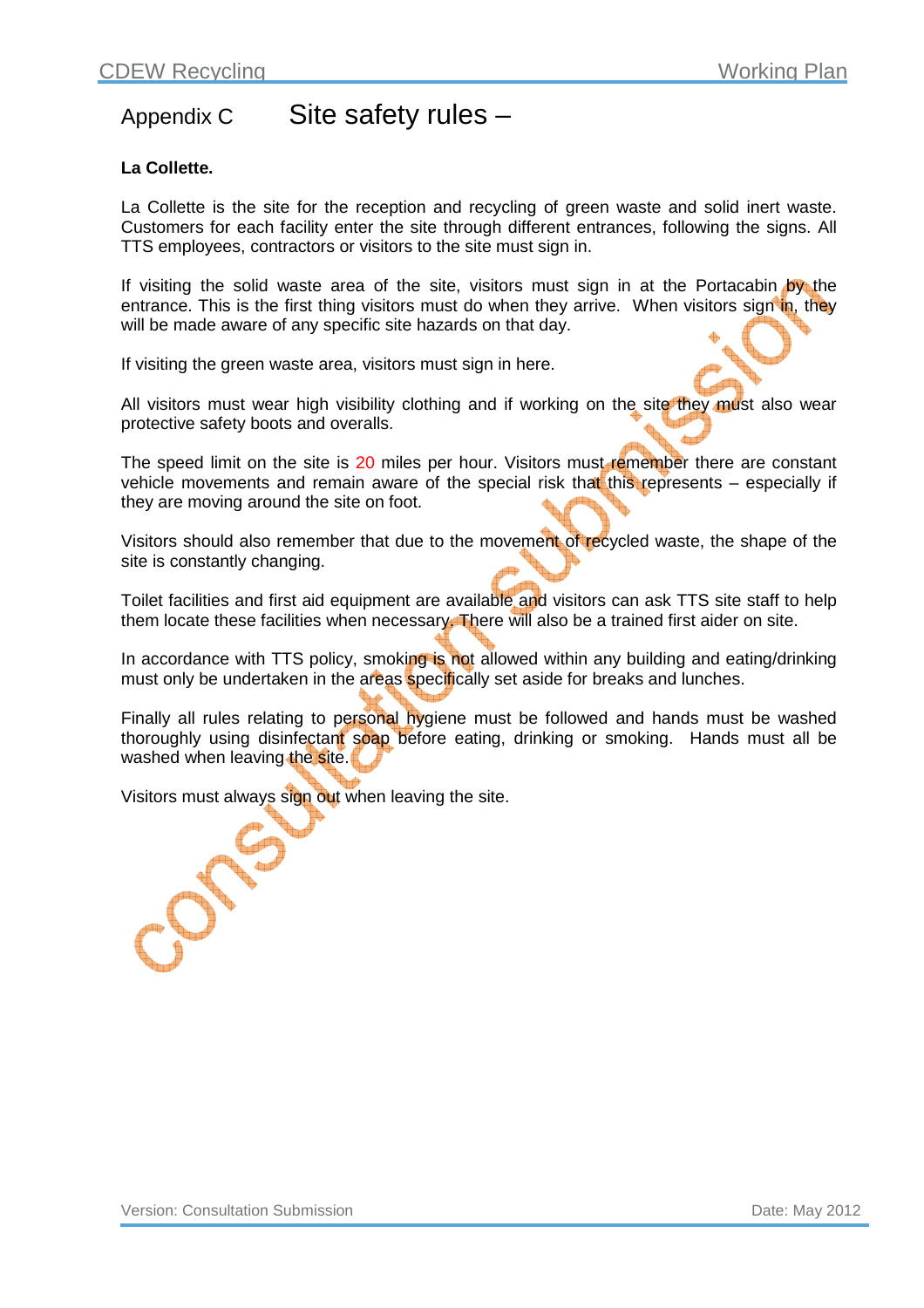# Appendix D Current Site Plan

An up to date to version of the overall site plan should be inserted into this appendix. A copy should also be displayed in the La Collette weighbridge office and in the AAL Recycling Ltd La Collette site office.

Version: Consultation Submission **Date: May 2012**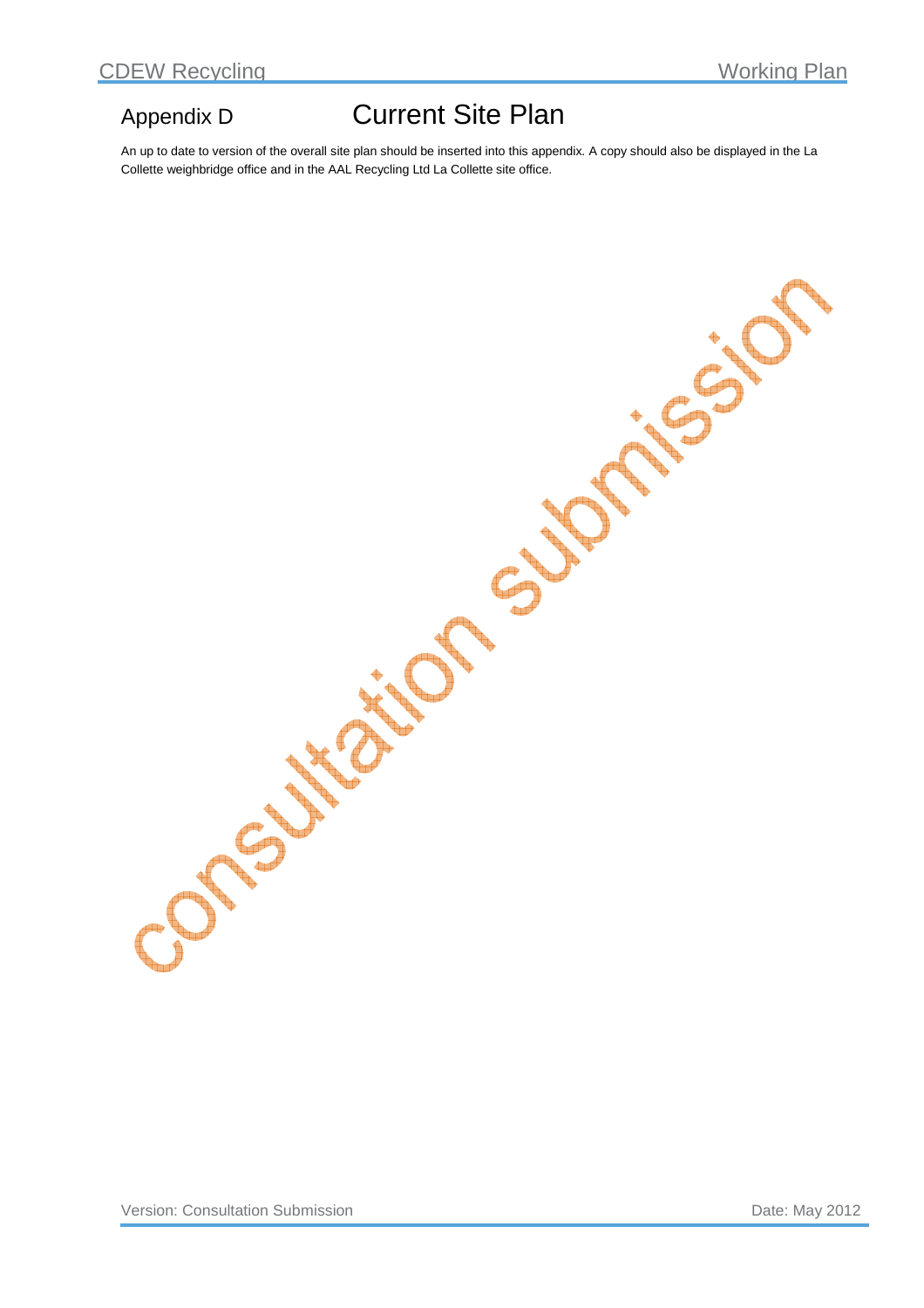# Appendix E La Collette Reclamation Site Overall Plan